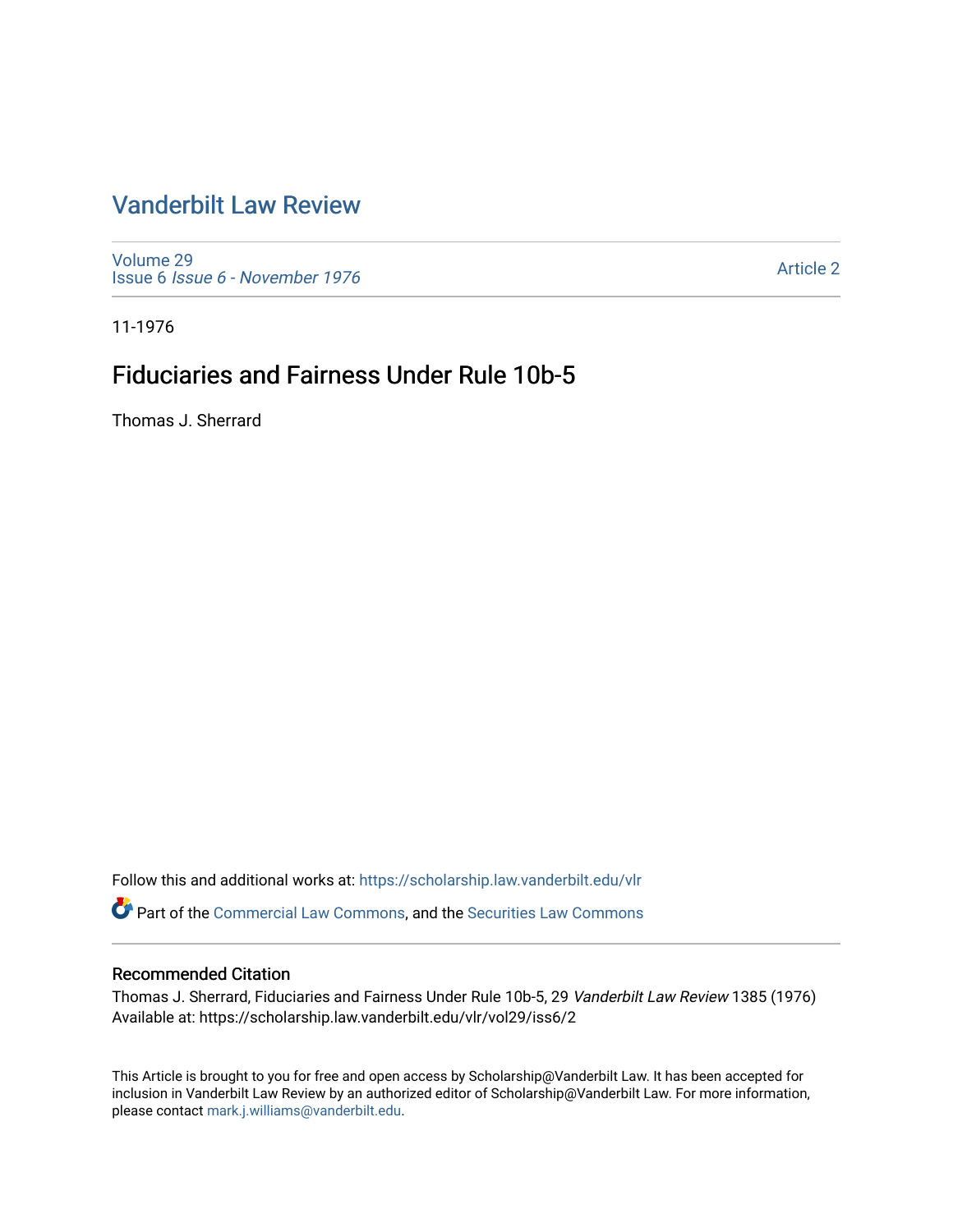# **Fiduciaries and Fairness Under Rule 10b-5**

*Thomas J. Sherrard\**

**TABLE** OF **CONTENTS**

| L  | INTRODUCTION $\dots \dots \dots \dots \dots \dots \dots \dots \dots \dots \dots \dots \dots 1385$ |  |
|----|---------------------------------------------------------------------------------------------------|--|
| Π. | DEFINING THE CONTOURS OF CORPORATE MISMANAGEMENT 1387                                             |  |
|    | A. The Legacy of Birnbaum  1388                                                                   |  |
|    | B. The Struggle with Deception $\ldots \ldots \ldots \ldots \ldots \ldots$ 1390                   |  |
|    | C. Schoenbaum and the "New Fraud" 1393                                                            |  |
|    |                                                                                                   |  |
| Ш. | THE FEDERAL FIDUCIARY STANDARD  1401                                                              |  |
|    | A. The Green and Marshel Decisions 1402                                                           |  |
|    | Popkin v. Bishop: Distinguished or Overruled?  1406<br>B.                                         |  |
|    | C. The Limits of the Federal Fiduciary Standard  1408                                             |  |
|    | (1) Federal Law as Encompassing All Breaches of                                                   |  |
|    | Fiduciary Duties in Corporate Transactions 1409                                                   |  |
|    | (2) The Limits of the "Justifiable Corporate Pur-                                                 |  |
|    | pose" Standard $\dots\dots\dots\dots\dots\dots\dots\dots\dots 1411$                               |  |
|    | IV. TESTING THE PREMISES OF THE DECISIONS  1413                                                   |  |
|    | A. Framing the Fundamental Issue  1413                                                            |  |
|    | Statutory Coverage and Congressional Policy  1414<br>B.                                           |  |
|    | C. The Competing Considerations1416                                                               |  |
|    | $(1)$ The Federal Interest 1416                                                                   |  |
|    |                                                                                                   |  |
|    | $(3)$ Impact on Federal Law 1420                                                                  |  |
|    | (4) The Superiority of Federal Relief $\ldots \ldots \ldots \ldots 1421$                          |  |
|    | (5) Federal-State Relationships  1423                                                             |  |
|    | D. Striking a Balance 1425                                                                        |  |
| V. | CONCLUSION                                                                                        |  |

# I. **INTRODUCTION**

In the midst of what appears to be a deliberate and perhaps thorough reassessment by the United States Supreme Court of the proper function and scope of section 10(b)' and rule **10b-52** of the

<sup>\*</sup> Associate Professor of Law, Vanderbilt University. B.A. Duke University, 1966; J.D., University of Florida, 1969.

<sup>1.</sup> Section **10(b)** of the Securities Exchange Act of 1934 declares:

It shall be unlawful for any person, directly or indirectly, by the use of any means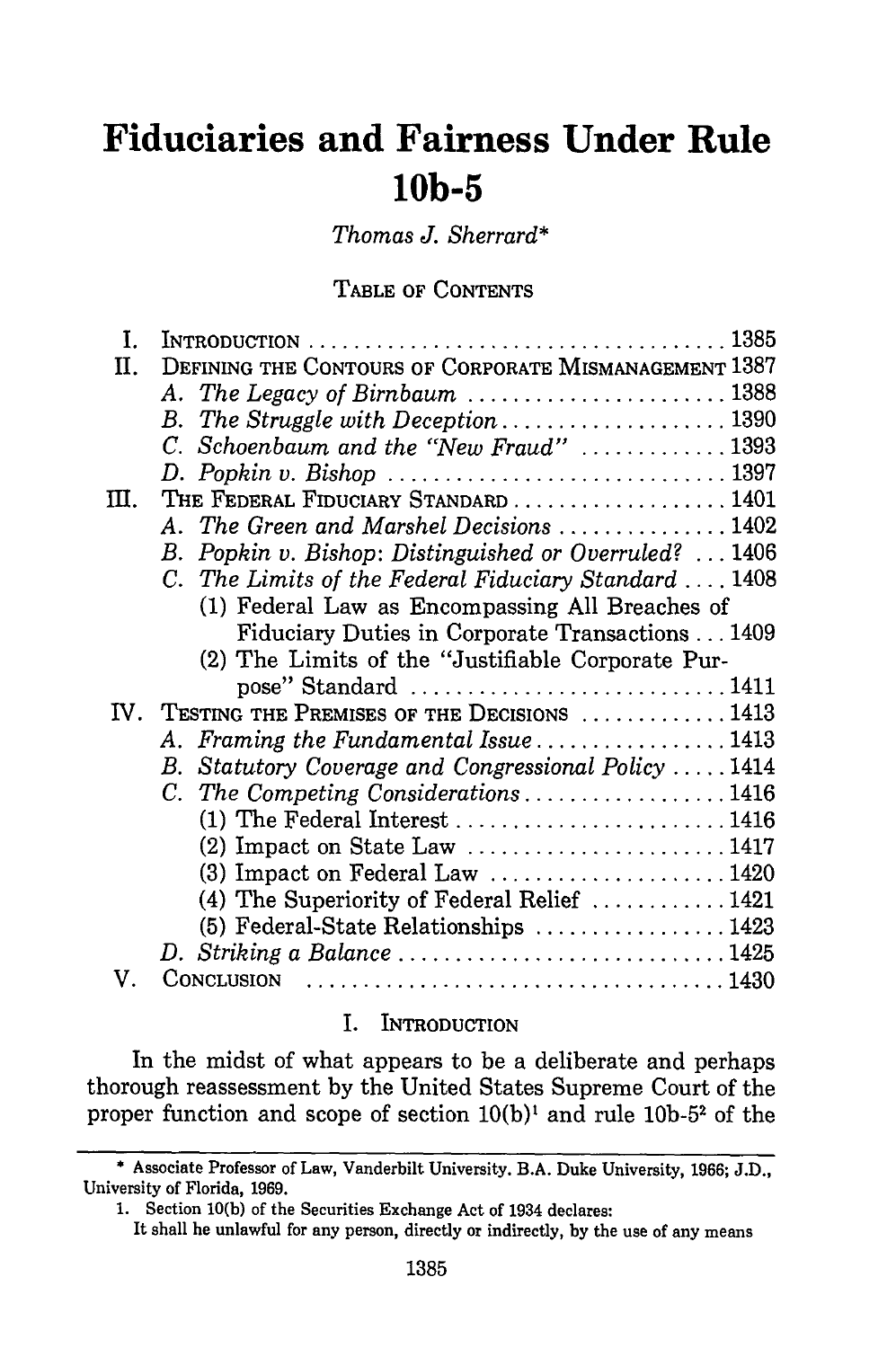Securities Exchange Act of 1934, the Court of Appeals for the Second Circuit has interposed two back-to-back opinions that conspicuously extend the reach of the rule beyond all previous limits. The two Second Circuit decisions deal with the often discussed but still vaguely defined area of internal corporate mismanagement,<sup>3</sup> one of the three general areas that rule **10b-5** has been found to encompass.'

In *Marshel v. AFW Fabric Corp.,5* decided on February 13, 1976, the court unanimously sustained a challenge to long-form merger under New York law for the sole purpose of "going private," concluding that despite full disclosure, the merger itself constituted a fraudulent scheme because it represented an attempt by the majority stockholders, in violation of their fiduciary obligations, to utilize corporate funds strictly for personal benefit and for no legitimate corporate purpose.

Five days later, a separate panel decided *Green v. Santa Fe Industries, Inc.*<sup>6</sup> Judge Medina, who authored the majority opinion,<sup>7</sup>

or instrumentality of interstate commerce or of the mails, or of any facility of any national securities exchange-

**(b)** To use or employ, in connection with the purchase or sale of any security registered on a national securities exchange or any security not so registered, any manipulative or deceptive device or contrivance in contravention of such rules and regulations as the Commission may prescribe as necessary or appropriate in the public interest or for the protection of investors.

**15 U.S.C.** § **78j(b) (1970).**

2. **17** C.F.R. § 240.10b-5 **(1976)** states:

It shall be unlawful for any person, directly or indirectly, **by** the use of any means or instrumentality of interstate commerce, or of the mails or of any facility of any national securities exchange,

(a) To employ any device, scheme, or artifice to defraud,

**(b)** To make any untrue statement of a material fact or to omit to state a material fact necessary in order to make the statements made, in light of the circumstances under which they were made, not misleading, or

**(c)** To engage in any act, practice, or course of business which operates or would operate as a fraud or deceit upon any person,

in connection with the purchase or sale of any security.

**3.** The phrase was first employed **by** Judge Augustus Hand in Birnbaum v. Newport Steel Corp., **193 F.2d** 461 **(2d** Cir.), *cert. denied,* 343 **U.S. 956 (1952).**

4. The two other general categories are insider trading and misleading corporate publicity, the latter having been definitively outlined for the first time in **SEC** v. Texas Gulf Sulphur Co., 401 **F.2d 833 (2d** Cir. **1968),** *cert. denied,* 394 **U.S. 976 (1969).**

**5. 533 F.2d 1277 (2d** Cir. **1976),** *vacated,* 45 **U.S.L.W. 3273 (U.S.** Oct. 12, **1976)** (No. **75-1782).**

**6. 533 F.2d 1283 (2d** Cir. **1976),** *cert. granted,* **45 U.S.L.W. 3222 (U.S.** Oct. **5, 1976)** (No. **75-1753).**

**7.** Each member of the 3-judge panel issued a separate opinion, Judge Mansfield concurring, *id.* at 1294, and Judge Moore vigorously dissenting, *id.* at **1299.**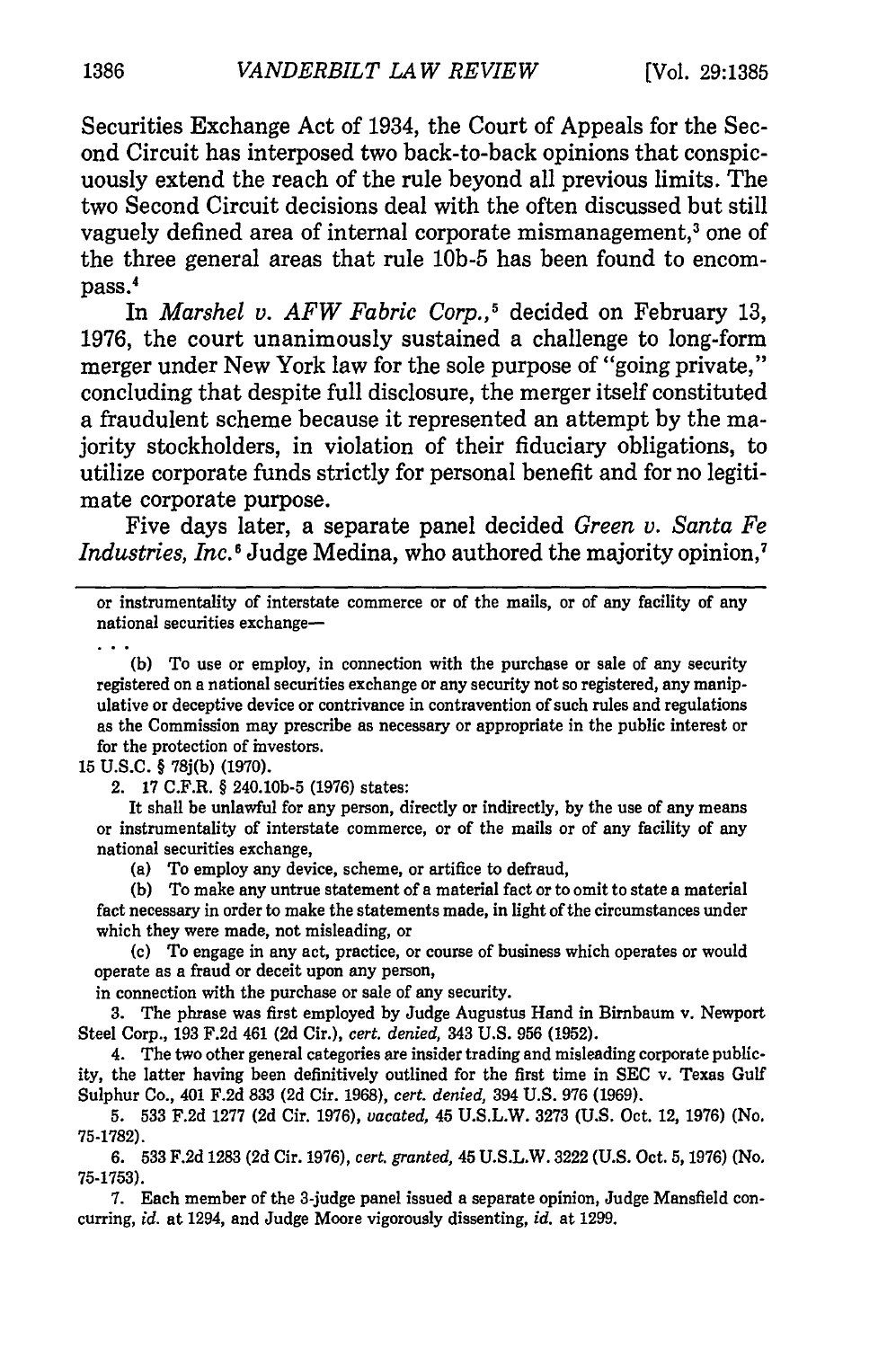held that the employment of the Delaware short-form merger statute to squeeze out minority public shareholders at an allegedly unfair cash price and without a valid corporate purpose violated rule **10b-5.** Although not compelled by the facts to do so, the opinion chose to reject deception as an essential aspect of a rule **lob-5** violation in favor of a test that, broadly viewed, would find a violation under the rule whenever a director, officer, or controlling shareholder causes harm to the corporation or minority shareholders by breaching his fiduciary obligations.8

Taken together, the two decisions clearly break with previous cases dealing with corporate mismanagement under rule **10b-5.** Specifically, they raise in bold relief questions concerning the interrelationship among deception, fiduciary duties and fairness, and the standard of conduct to be imposed upon corporate managers by the rule. In a broader sense the cases invite an evaluation of the legitimate concerns of federal securities law in an area traditionally reserved to the states, especially in light of recent Supreme Court opinions that suggest a heightened sensitivity to federal-state relationships and a resistance to expansive judicial rulings that would result in federal intrusion into areas of traditional state concern.<sup>9</sup>

It is the purpose of this article to analyze the *Green* and *Marshel* decisions against the backdrop of previous cases in the area of fraudulent mismanagement, to gauge their impact on the future course of the rule's development, to test their premises, and to consider the likelihood that the expansive standards enunciated by the cases will be assimilated by other circuits or by the Supreme Court. In this regard it may be helpful to reflect on an observation made by Arthur Fleischer in 1965 that rule **10b-5** "is now at the most creative, hence valuable, stage of its growth."<sup>10</sup> Much of this creativity can be attributed to the broad and malleable language of the section and rule. Certainly the judicial creativity has proceeded at an ever increasing pace since 1965. What we appropriately may ask is whether this creativity has ceased to have the value once attributed to it, or whether its value is outweighed by other considerations not clearly perceived under the decisions of a decade ago.

## II. **DEFINING THE CONTOURS OF** CORPORATE **MISMANAGEMENT**

The *Green* and *Marshel* decisions mark a watershed in the line

**<sup>8.</sup>** *Id.* at **1287.**

*<sup>9.</sup> See* **notes 160-62** *infra* **and accompanying text.**

**<sup>10.</sup>** Fleischer, *"Federal Corporation Law": An Assessment,* **78** HARv. L. REV. 1146, 1175 **(1965).**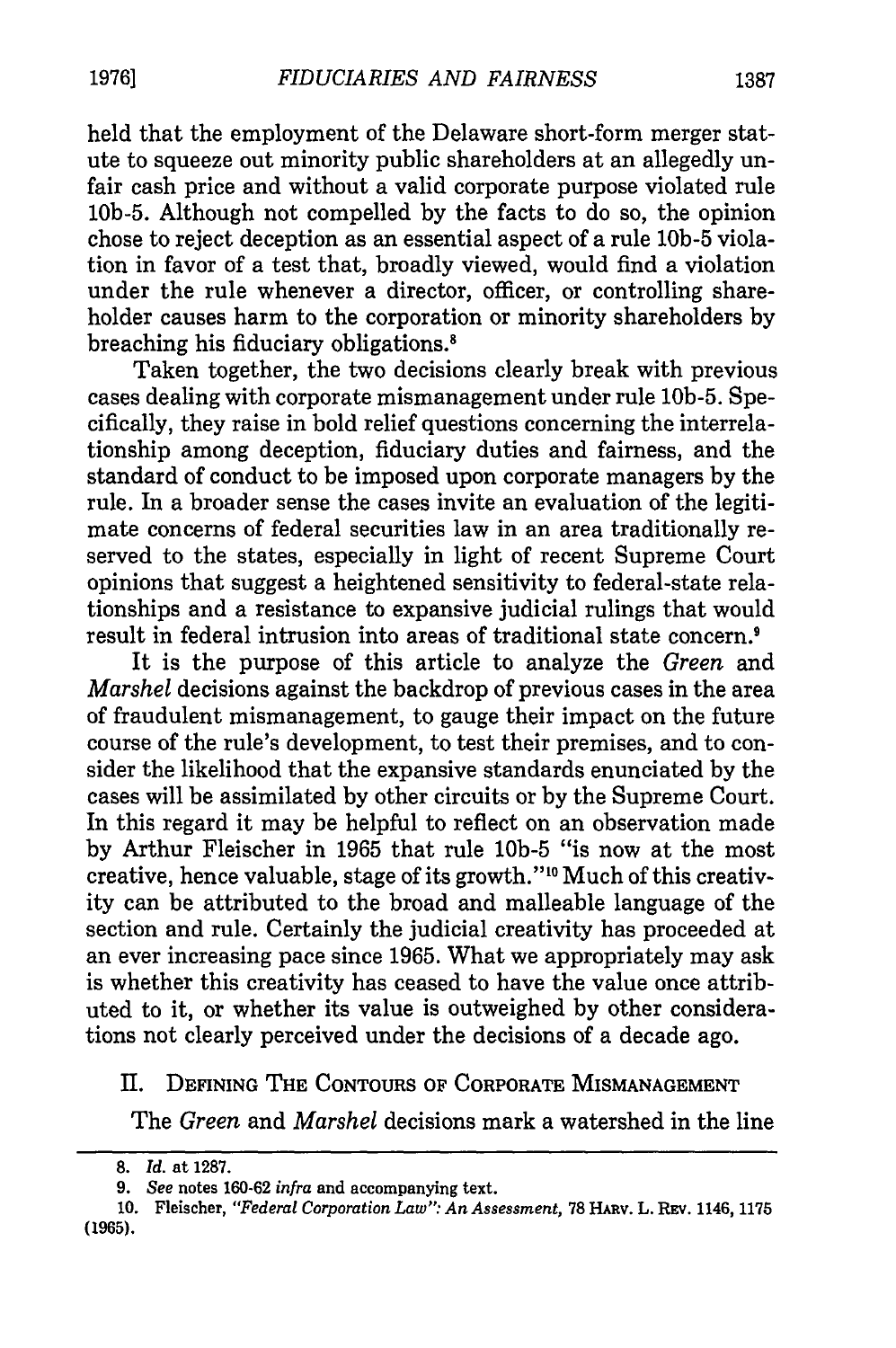of judicial decisions that have attempted to formulate a comprehensive and consistent test for liability under rule **10b-5** in the area of corporate mismanagement. While these previous judicial efforts have been recorded and analyzed by other commentators,<sup>11</sup> some general observations about this process of refinement are necessary, for, as Judge Medina observed in *Green,* "[W]e do not write on a clean slate."<sup>12</sup> The fundamental inquiry is into the kinds of corporate mismanagement that will justify the imposition of rule **10b-5** liability in order to preserve and protect the federal interest that the rule embodies. In the absence of clearly defined congressional and administrative policies, 13 it has fallen to the federal judiciary to determine the nature and extent of this federal interest.

# *A. The Legacy of Birnbaum*

The legacy of *Birnbaum v. Newport Steel Corp.* **1 <sup>4</sup>**is an impressive one. In the twenty-odd years of its existence it has remained a force with which practically every subsequent decision in the area must reckon. Its set of rules provide a conceptual framework for analyzing the developments in the mismanagement area. The "rules" it articulated may be characterized as follows: (1) a plaintiff, to have standing to sue for a violation of rule **10b-5** must be purchaser or seller of securities; (2) the fraud alleged must be of the type "usually associated with the sale or purchase of securities;" and (3) section 10(b) and rule **10b-5** were not intended to afford relief in cases in which the fraud alleged is the kind of internal corporate mismanagement traditionally characterized as a breach of fiduciary duty.<sup>15</sup>

<sup>11.</sup> *See, e.g.,* Bloomenthal, *From Birnbaum to Schoenbaum: The Exchange Act and Self-Aggrandizement,* 15 N.Y.L.F. 332 (1969); Jacobs, *The Role of Securities Exchange Act Rule 1Ob-5 in the Regulation of Corporate Management,* 59 **CORNELL** L. REV. 27 (1973); Kaplan, *Fiduciary Responsibility in the Management of the Corporation,* **31** Bus. **LAW. 883 (1976);** Patrick, *Rule 10b.5, Equitable Fraud and Schoenbaum v. Firstbrook,* 21 **ALA.** L. **REV. 457 (1969);** Ruder, *Pitfalls in the Development of a Federal Law of Corporations by Implication Through Rule lOb-5,* **59** Nw. **U.L.** REv. **185** (1964); Ruder, *Texas Gulf Sulphur-The Second Round: Privity and State of Mind in Rule* **10b-5** *Purchase and Sale Cases,* **63** Nw. **U.L. REV. 423 (1968);** Note, *The Controlling Influence Standard in Rule* **10b-5** *Corporate Mismanagement Cases,* **86** HAv. L. REV. **1007 (1973);** Comment, *Schoenbaum v. Firstbrook: The "New Fraud" Expands Federal Corporation Law,* **55 VA.** L. **REV. 1103 (1969).**

**<sup>12. 533</sup> F.2d** at **1286.**

**<sup>13.</sup>** *See* notes **119-27** *infra* and accompanying text.

<sup>14.</sup> **193 F.2d** 461 **(2d** Cir.), *cert. denied,* 343 **U.S. 956 (1952).**

**<sup>15.</sup>** *Id.* at 463-64. For an early article **analyzing** *Birnbaum* see **Comment,** *Securities Exchange Act of 1934,* **100 U.** PA. L. **REV. 1251 (1952).** *See also* **1 A. BROMBERG, SECURITIES LAW: FRAUD** § 4.7 **(1975)** [hereinafter cited as BROMBERG]; **3** L. Loss, SECURITIEs **REGULATION** 1468-72 (2d ed. 1961) [hereinafter cited as Loss].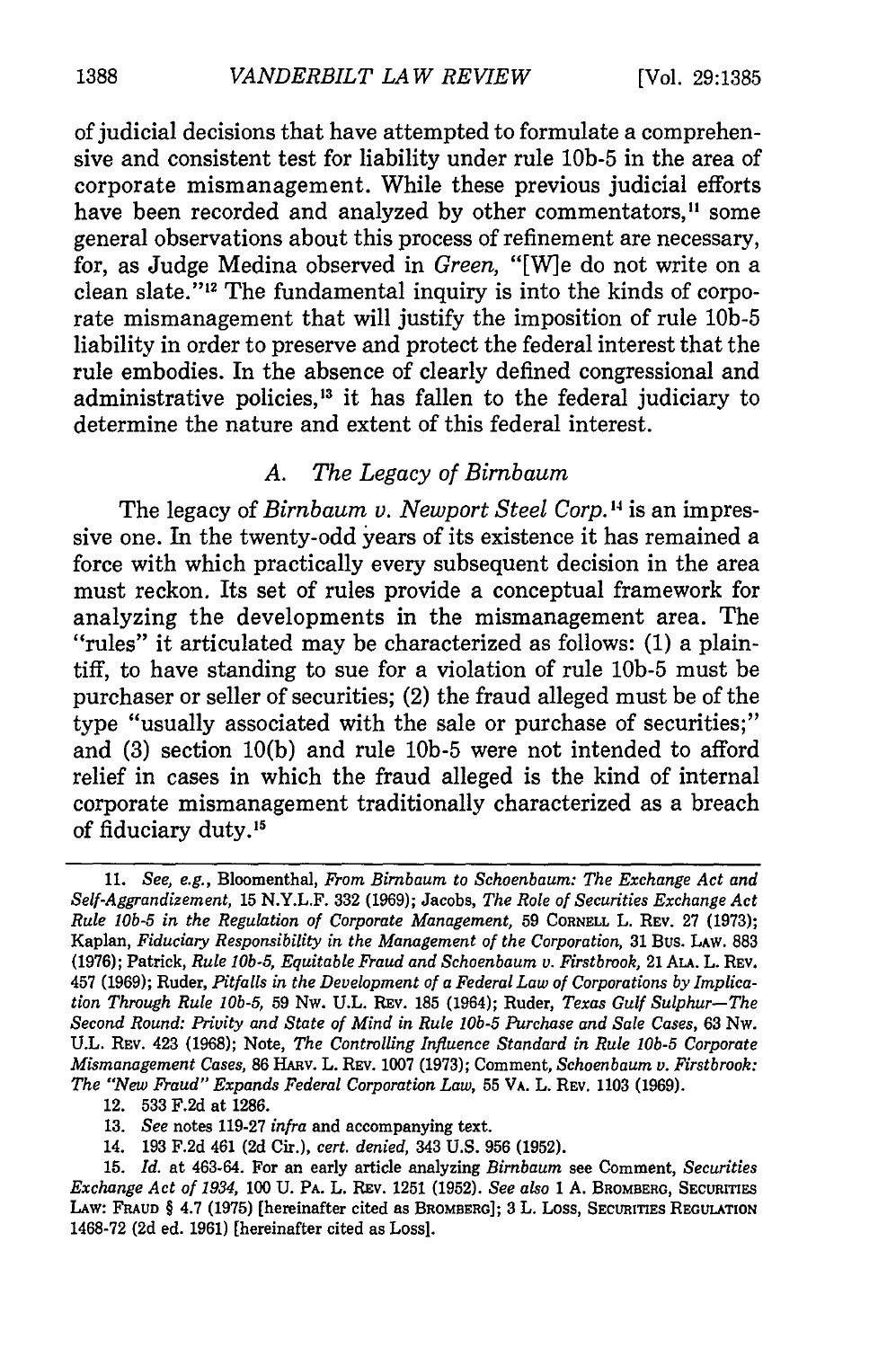The viability of the purchaser-seller rule has now been established by the Supreme Court's decision in *Blue Chip Stamps v. Manor Drug Stores." In Superintendent of Insurance v. Bankers* Life and Casualty Co.,<sup>17</sup> however, the Court announced the broad rule that the fraudulent conduct of which a plaintiff complains need not be related closely to the necessary purchase or sale of securities. By construing "fraud in connection with the purchase or sale of securities" as encompassing fraud that "touches" the purchase or sale, the Court confirmed the suspicion of many lower courts and commentators that rule **10b-5** was not limited solely to the securities trading process. <sup>8</sup>*Bankers Life* thus rejected that part of the *Birnbaum* opinion which found the rule to be applicable only to those types of fraud "usually associated with the sale or purchase of securities."" Despite the sweep of the *Bankers Life* holding, Justice Douglas appeared to accept the existence of some limitation when he admitted that Congress "did not seek to regulate transactions which comprise no more than internal corporate mismanage $ment."$ <sup>20</sup>

Taken at face value, this statement is capable of two quite different interpretations. One would hold that the rule can be applied in all mismanagement cases except those in which the managerial misconduct did not involve a securities transaction or in which no reasonable nexus between the securities transaction and the misconduct can be found. This sort of transactional analysis would permit an extraordinarily broad application of the rule, permitting a court to find any unconscionable act violative of federal law as long as such misconduct "touched" the purchase or sale of securities.<sup>21</sup>

20. 404 U.S. at 12.

21. Other language in the opinion by Justice Douglas offers some support for this observation. For example, the opinion observed that:

The Congress made clear that "disregard of trust relationships by those whom the law should regard as fiduciaries, are all a single seamless web" along with manipulation, investor's ignorance, and the like. . **.** .The controlling stockholder owes the corporation a fiduciary obligation-one "designed for the protection of the entire community of interests in the corporation-creditors as well as stockholders."

*Id.* at 11-12. The language in *Bankers Life* apparently persuaded at least one court that the decision supported an extension of rule l0b-5 to conduct constituting a breach of trust. *See* Travis v. Anthes Imperial Ltd., 473 F.2d 515, 527 (8th Cir. 1973). The facts in *Travis,* however, also would appear to support a finding of deception. In general, subsequent decisions

<sup>16. 419</sup> U.S. 992 (1975).

<sup>17. 404</sup> U.S. 6 **(1971).**

**<sup>18.</sup>** *Id.* at 12-13; *see* Cox, *Fraud Is in the Eyes of the Beholder: Rule lOb-5's Application to Acts of Corporate Mismanagement,* 47 **N.Y.U.L.** Rav. 674, 680-81 **(1972).**

<sup>19. 193</sup> F.2d at 464; *see* Cox, *supra* note 18; Note, *supra* note 11.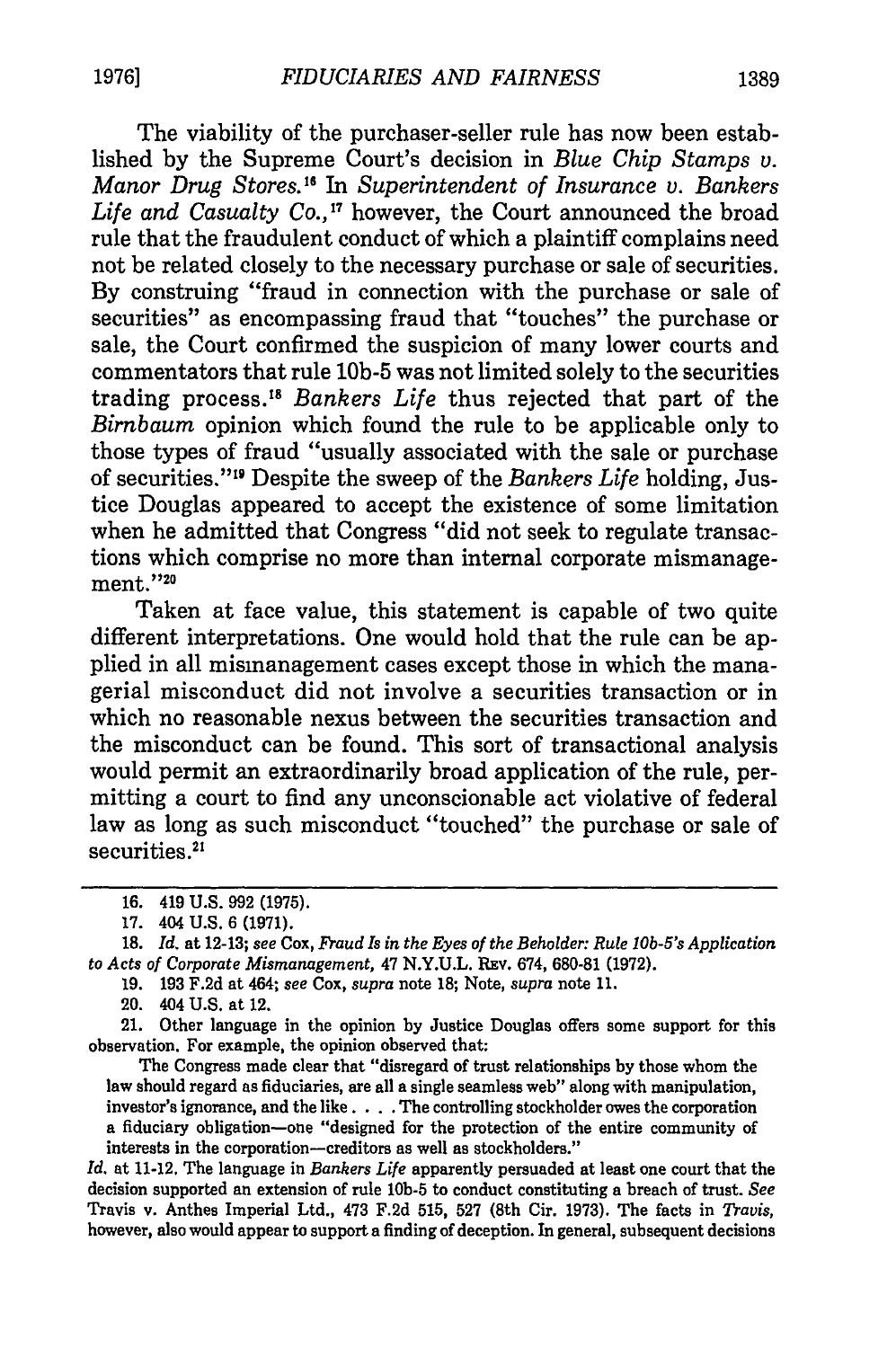On the other hand, certain of the defendants in *Bankers Life* allegedly engaged in conduct criminal in nature, the embezzlement of corporate funds. Thus the statement by Justice Douglas may be viewed as a realization that certain kinds of misconduct simply are beyond the scope of federal regulation.<sup>22</sup> The problem therefore becomes one of determining the proper standard of conduct to be applied in the mismanagement area. In short, what is the meaning of "fraud" under section 10(b) and rule 10b-5? Is the term to be interpreted as meaning some form of traditional deception or can it legitimately be extended to include misconduct that might be characterized as a breach of fiduciary duties? As is noted below, much of the development of rule 10b-5's application in the mismanagement area has revolved around the appropriate standard of conduct to be applied, especially in light of the purposes and policies of federal securities law.

#### *B. The Struggle with Deception*

The primary concern of the federal courts in applying rule **10b-**5 has been with the concept of deception. Both the policy underlying the federal securities laws in general and the specific language of section  $10(b)$  undoubtedly have been responsible for this emphasis.<sup>23</sup> Arguably, however, rule **10b-5** can be viewed as outlawing a broader range of misconduct because of its reference to the term "fraud" in sections (a) and  $(c)$ .<sup>24</sup> With little in the way of legislative or administrative history concerning the proper application of these anti-fraud provisions, the courts quite logically have turned to the common law for assistance. Yet the precise scope and nature of "fraud" at common law never has been clearly defined. Indeed, it appears that the

and writers have been content to view *Bankers Life* as relating primarily to a definition of the "in connection with" clause and not as creating a new standard of conduct under the rule. *See* Jacobs, *supra* note **11,** at 40-43; Note, *supra* note **11,** at 1013-14.

<sup>22.</sup> Certain language in the opinion also supports this view. After observing that Congress did not seek to regulate internal corporate mismanagement, the opinion continued: "But we read § **10(b)** to mean that Congress meant to bar deceptive devices and contrivances in the purchase or sale of securities whether conducted **in** the organized markets or face to face." 404 **U.S.** at 12.

**<sup>23.</sup>** The fundamental purpose of the Securities Act of **1933** is full disclosure. Although the provisions of the Securities Exchange Act of 1934 pursue other regulatory objectives, full disclosure is nonetheless the primary concern of most of the provisions. Even if the **full** disclosure philosophy is more pertinent to the **1933** Act, both laws have been considered a single, comprehensive scheme of regulation grounded upon the principle of creating a **fully** informed investing public; *see* Green v. Wolf Corp., 406 **F.2d 291 (2d** Cir. **1968),** *cert. denied,* **395 U.S. 977 (1969).**

<sup>24.</sup> This precise conclusion was reached **by** Judge Medina in Green v. Santa Fe Industries, Inc., **533 F.2d 1283, 1286-87 (1976).**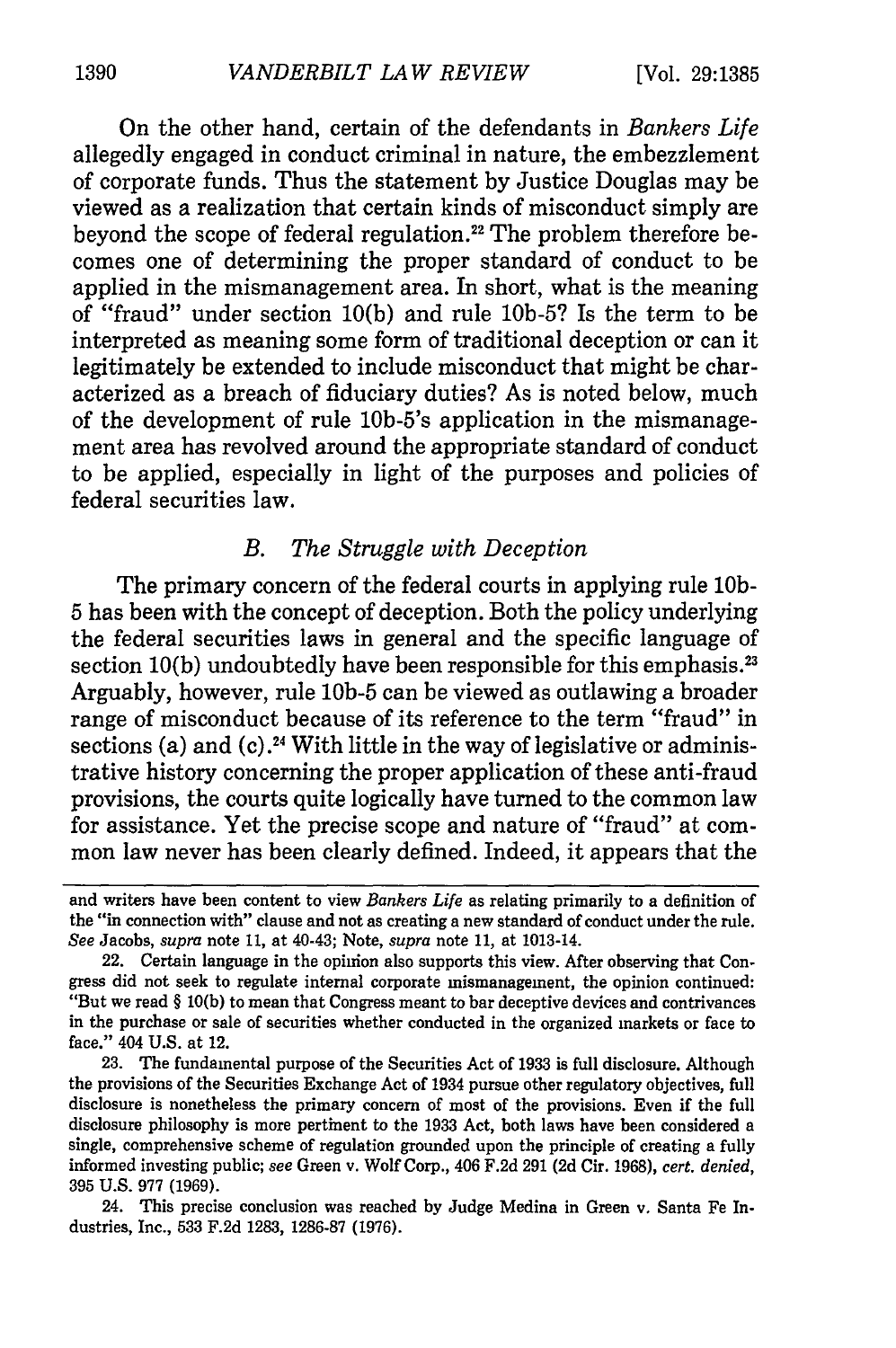courts, especially the courts of equity, have refrained deliberately from limiting its breadth. At common law, deceit has been characterized as a species of fraud, covering intentional misstatements and omissions.<sup>25</sup> These acts, if made negligently, also can be actionable in certain circumstances under the broader rubric of misrepresentation.<sup>26</sup> "Fraud," "deceit," and "misrepresentation" often have been used interchangeably, but fundamental to each is the failure to speak accurately, either by affirmative act or by nondisclosure. In equity, however, the concept of fraud has been interpreted more freely. Although no precise distinction between law and equity can be made in this regard, Chancery frequently has equated the concept of fraud with oppression, overreaching, unconscionability, breaches of fiduciary duties, and unfairness.<sup>27</sup>

Despite the expansive view of fraud developed in equity and the frequent statements by federal courts that the rule is not limited to common-law fraud,<sup>28</sup> the early federal decisions applying rule 10b-5 to insider trading and corporate mismanagement limited the rule's application to some form of deception.29 While a basic deception standard has proved capable of rather consistent application to the insider trading context, in which disclosure of material facts more or less assures equal footing and an informed choice on both sides of a securities transaction, it encountered difficult conceptual problems in the mismanagement area.

The first difficulty is illustrated by two 1964 decisions of the Second Circuit. Both cases involved derivative actions under rule **10b-5** alleging that the corporations had been harmed by fraudulent acts committed by management. In *Ruckle v. Roto American Corp.,30* the complaining shareholder-director of the corporation, argued that defendants, to perpetuate their control, caused the corporation to issue 75,000 treasury shares to the president at an unrea-

26. *Id. §* 7.6.

27. An early description of the broad reach of "fraud" in equity stated:

Moore v. Crawford, 130 U.S. 122, 128 (1889). For a notable recent state court decision in which the New Jersey Supreme Court equated the term "fraud" with unconscionability, see Kugler v. Romain, 58 N.J. 522, 279 A.2d 640 (1971).

28. *See, e.g.,* A.T. Brod & Co. v. Perlow, 375 F.2d 393, 397 (2d Cir. 1967); O'Neill v. Maytag, 339 F.2d 764, 768 (2d Cir. 1964). *See also* SEC v. Capital Gains Research Bureau, 375 U.S. 180, 191-95 (1963).

29. *See, e.g.,* McClure v. Borne Chemical Co., 292 F.2d 824 (3d Cir. 1961); Hooper v. Mountain State Securities Corp., 282 F.2d 195 (5th Cir. 1960).

30. 339 F.2d 24 (2d Cir. 1964).

<sup>25.</sup> F. **HARPER** & F. JAMES, **THE** LAW **OF TOTS** § 7.1 (1956).

Fraud, indeed, in the sense of a court of equity properly includes all acts, omissions and concealments which involve a breach of legal or equitable duty, trust, or confidence, justly reposed, and are injurious to another, or by which an undue and unconscientious advantage is taken of another.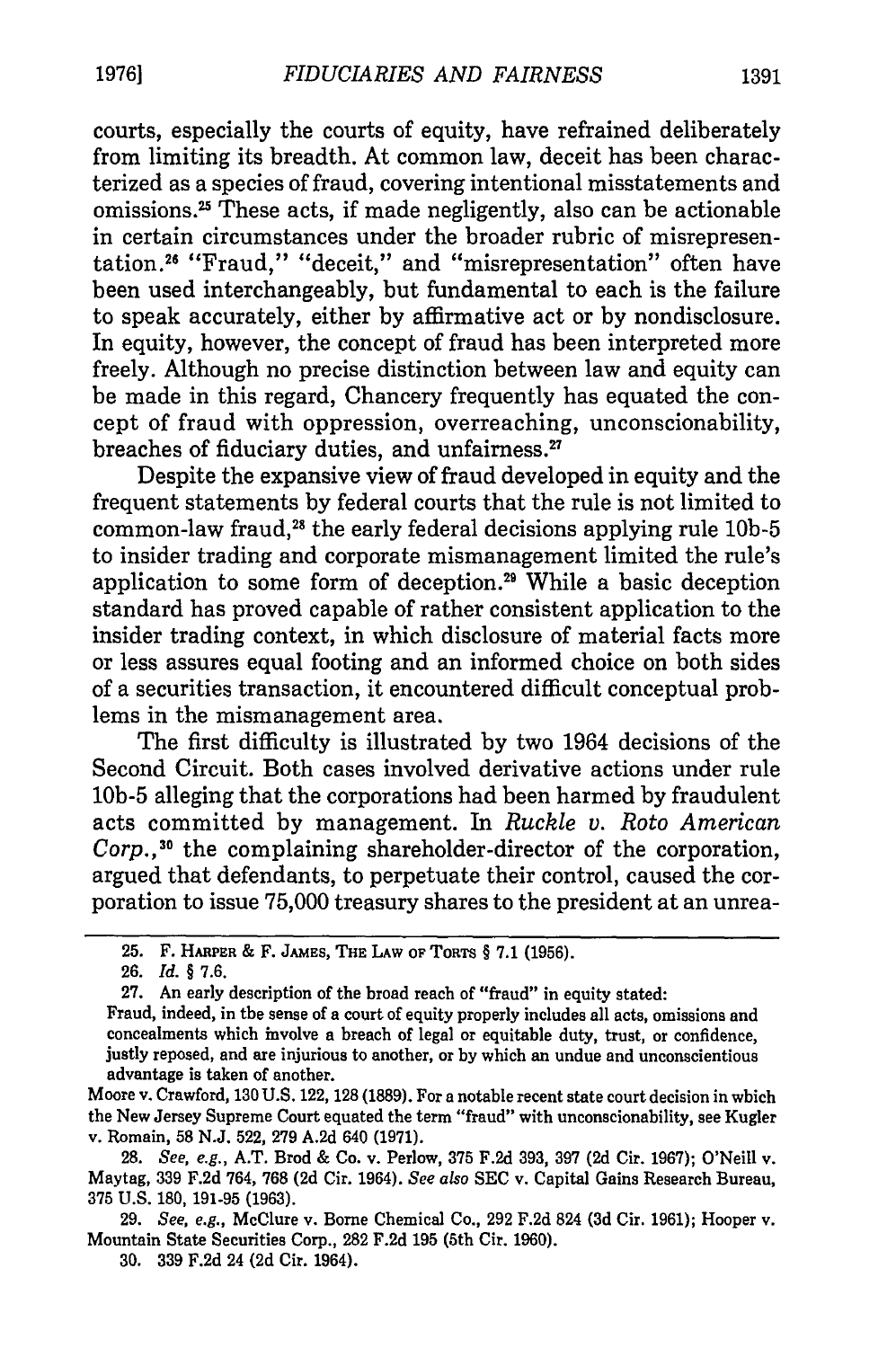sonably low price while concealing material information from plaintiff in his capacity as a director. The court enjoined the consummation of the transaction, finding that the corporation was a seller of securities and had itself been the victim of deception because of the concealment of information from one of its directors. In dictum the opinion suggested that a corporation could be defrauded even though the entire board was informed fully if all directors have an interest adverse to that of the entity.31 Implicit in this rationale is the argument that a conflict of interest on the part of those who owe fiduciary obligations to the entity could prevent them from acting in the best interest of the corporation. The corporation would suffer the same harm whether or not actual deception existed.

The precise problem perceived by the *Ruckle* decision occurred in *O'Neill v. Maytag.*<sup>32</sup> There a shareholder of National Airlines, in a derivative suit for damages against Pan American World Airways and the directors and officers of National, alleged that a reexchange of shares between the two companies pursuant to an order of the Civil Aeronautics Board involved an exchange ratio unfair to National. Plaintiff contended that all the directors of National agreed to this ratio in order to eliminate Pan Am's threat to their control. Admitting that the conduct by the National directors constituted a breach of fiduciary duty, the court found "no serious claim of deceit" which it held to be necessary to invoke rule **10b-**5.33 *Ruckle* was distinguished on the ground that one of the directors in that case actually had been deceived.<sup>34</sup>

The dictum in *Ruckle* finds support from the agency rule that the knowledge of a director (agent), although customarily imputed to the corporation (principal), will not be imputed if the director is acting adversely to the interests of the corporation.<sup>35</sup> It is significant

*Id.* at **29.**

34. *Id.* **at 768.**

**<sup>31.</sup>** The court stated:

When it is practical as well as just to do so, courts have experienced no difficulty in rejecting such cliches as the directors constitute the corporation and a corporation, like any other person, cannot defraud itself.

**<sup>32. 339</sup> F.2d** 764 **(2d** Cir. 1964).

**<sup>33.</sup>** *Id.* **at 767.**

**<sup>35.</sup> RESTATEMENT (SECOND) OF AGENCY** § 282 **(1958).** The general rule, to which § **282** is an exception, is that the knowledge of an agent acting within the scope of his authority will serve to bind the principal. *Id.* § **268.** It is generally agreed, however, that neither the rule of imputation of knowledge nor its exceptions are defined clearly in the cases, and it is therefore quite difficult to find any consistency in the application of these general rules. *See generally,* W. SEAVEY, HANDBOOK OF THE **LAW OF AGENCY** § 102 (1964) [hereinafter cited as **SEAVEY].** This confusion **may** to **some** extent explain the unwillingness'of the court in *O'Neill* to adopt the dictum **in** *Ruckle.*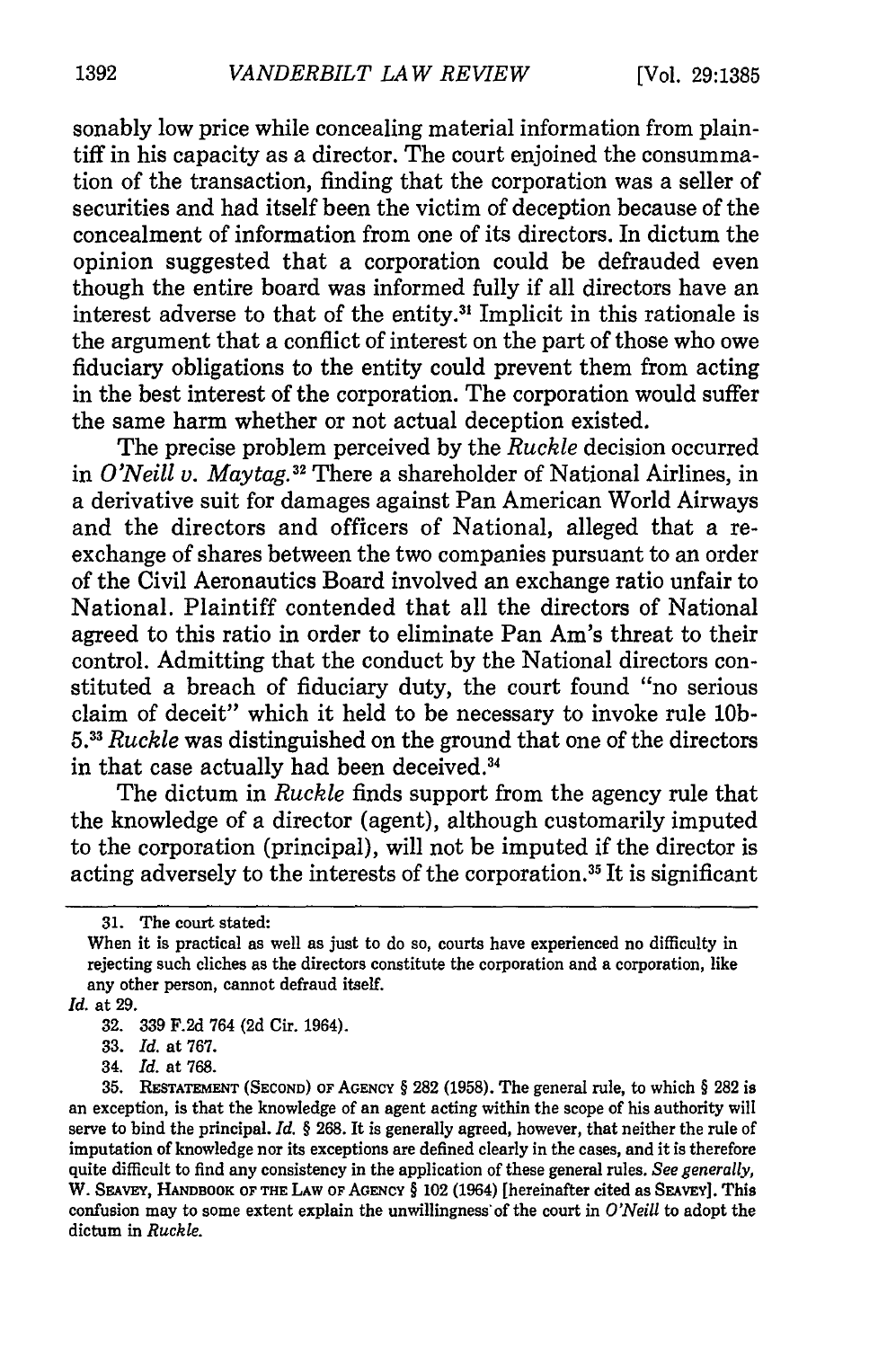that the *O'Neill* decision, while recognizing the existence of such a principle,36 found it inapplicable to a cause of action under rule **10b-**5. Its failure to do so, while perhaps artificial when viewed from a result-oriented analysis, is not without its inherent logic. If the thrust of rule **10b-5** depends on the nature of the conduct rather than its harmful effects, and if the standard of conduct imposed is one of actual deceit, *O'Neill* merely concludes that the entity cannot be deceived in the traditional sense if none of its directors were deceived. On the other hand, the dictum in *Ruckle,* while perfectly defensible from the point of view of agency law, can be said to espouse a standard quite different from traditional deceit, a standard that more properly could be founded on the fiduciary relationship itself.<sup>37</sup> Therefore, *O'Neill* appears to affirm the logic of *Birnbaum;* rule **10b-5** does not provide a remedy for breaches of fiduciary duties.

### *C. Schoenbaum and the "New Fraud"*

In the years immediately following the *O'Neill* decision, the courts generally adhered to the position that a plaintiff in a mismanagement case must allege and prove some form of actual deceit in order to recover under rule **10b-5.38**

The major problem with a strict deception rule, however, was its failure to address the kind of abuse recognized by the dictum in *Ruckle,* in which the corporation and ultimately the shareholders cannot receive the independent, disinterested judgment of the board to which it is entitled because of a conflict of interest on the part of all directors.<sup>39</sup>

39. The strict deception test also created a second difficulty. Recovery under a deceit theory demands proof of reliance and causation (among other requirements). Several decisions seeking to apply the *O'Neill* standard found themselves obliged to follow a rigid rule of causation and reliance. As a result, these decisions were compelled to employ a tortured kind of logic to justify a desired result. A striking example of this strained reasoning is Voege v. American Sumatra Tobacco Corp., 241 F. Supp. 369 (D. Del. 1965). The plaintiff alleged a violation of rule **10b-5** by virtue of a short-form merger wherein the cash payment for her shares substantially was below its fair value. The court found that the defendant had concealed material information about the true value of the stock in a previous tender offer. The plaintiff, however, had not sold her shares pursuant to the offer, and thus, the defendant contended, could not have relied upon the deception. Nonetheless, the court found that when she purchased her stock (some years earlier), the plaintiff had relied upon an implied repre-

<sup>36. 339</sup> F.2d at 767.

<sup>37.</sup> *See SEAVEY, supra* note 35, at § 149.

<sup>38.</sup> *See, e.g.,* Vine v. Beneficial Fin. Co., 374 F.2d 627 (2d Cir. 1967); Entel v. Allen, 270 F. Supp. 60 (S.D.N.Y. 1967); Carliner v. Fair Lanes, Inc., 244 F. Supp. 25 **(D.** Md. 1965). All too often in corporate mismanagement cases the courts fail to analyze the issue of deception. *See* cases cited in Jacobs, *supra* note 11, at **51** n.148.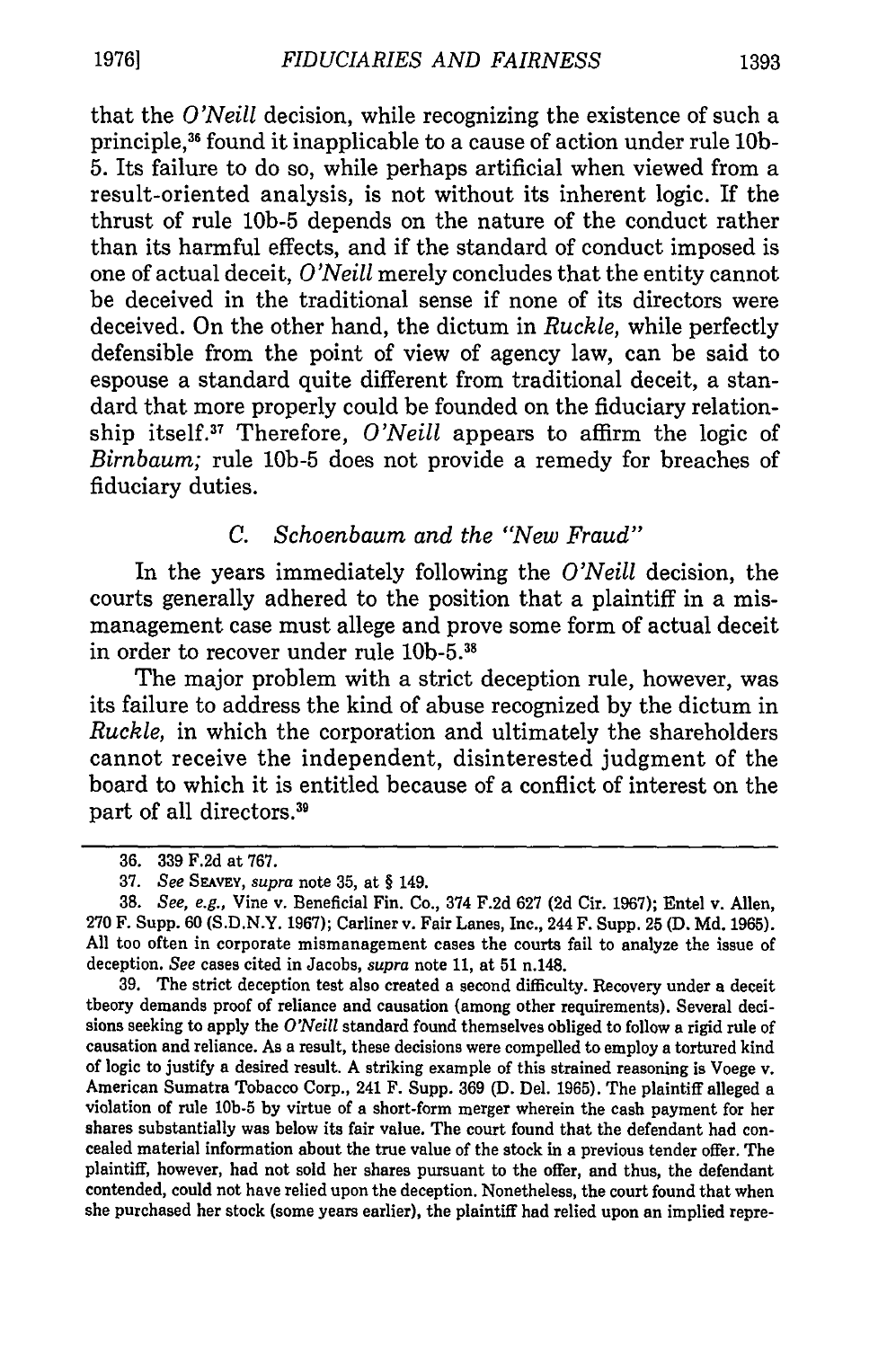The conflict between a pure deception standard under rule **10b-**5 and a desire by the courts to provide relief in cases in which serious abuses were perceived led to the creation of a new theory of liability in *Schoenbaum v. Firstbrook.40* In a derivative action, Aquitaine Company of Canada, Ltd., the controlling shareholder of Banff Oil, Ltd., was charged with using its control to cause the issuance to it of a large block of treasury stock at an unfair price. The price allegedly was unfair because at the time of the transaction the controlling shareholder possessed inside information about a substantial oil discovery that, had it been made public, vastly would have increased the value of the treasury shares sold. The Second Circuit, in a panel decision, affirmed the district court's grant of summary judgment for Aquitaine, finding that although defendant directly controlled three of the nine corporate directors, there was no proof that the corporation was deceived because full disclosure had been made and the transaction had been approved by a majority of the "disinterested" directors.<sup>41</sup> On rehearing en banc, the court reversed and held that a triable claim existed, and if plaintiff established that defendant exercised a "controlling influence" over the entire board of directors, the transaction satisfied section (c) of rule **10b-5.42** As if unsure of its ground, the court further stated, in what can only be read as an alternative holding, that "[m]oreover, Aquitaine and the directors of Banff were guilty of deceiving the stockholders of Banff (other than Aquitaine)."43

The controlling influence standard enunciated by the court has been heralded as the "new fraud" in the mismanagement area.<sup>44</sup> Unquestionably it rejects the traditional deception rationale of

40. 405 F.2d 200 **(2d** Cir.), *rev'd on reh. en banc,* 405 F.2d **215 (1968),** *cert. denied,* **395** U.S. **906 (1969).**

41. 405 F.2d at 211. This same result would perhaps be reached under the law of most states. *See, e.g.,* **DEL. CODE ANN.** tit. **8,** § 144 (1975).

42. 405 F.2d at **218-19.** The en banc opinion adopted the reasoning of Judge Hays's dissent in the panel decision. Paribas, a second defendant, was absolved of liability since it was held not to have exerted a controlling influence over Banff.

43. *Id.* **at** 220.

44. *See, e.g.,* Bloomenthal, *supra* note **11;** Jacobs, *supra* note **11;** Note, *supra* **note 11;** Comment, *supra* **note** 11.

sentation that she would be dealt with fairly in any subsequent merger. The unfairness of the challenged merger, according to the court, made the implied representation false and also established reliance. As one commentator noted: "One would have to go back at least several hundred years to find such a palpable creation of a fiction to enable a court to seize jurisdiction not otherwise conferred on it." R. JENNINGS & H. MARSH, SECURITIES REGULATION 1230 (3d ed. 1972). At the other extreme, Barnett v. Anaconda Co., **238** F. Supp. 766 (S.D.N.Y. **1965),** represents an extraordinarily restrictive and technical view of deception and reliance in an effort to absolve a defendant from liability. *See* Note, *supra* note 11, at 1023- **25.**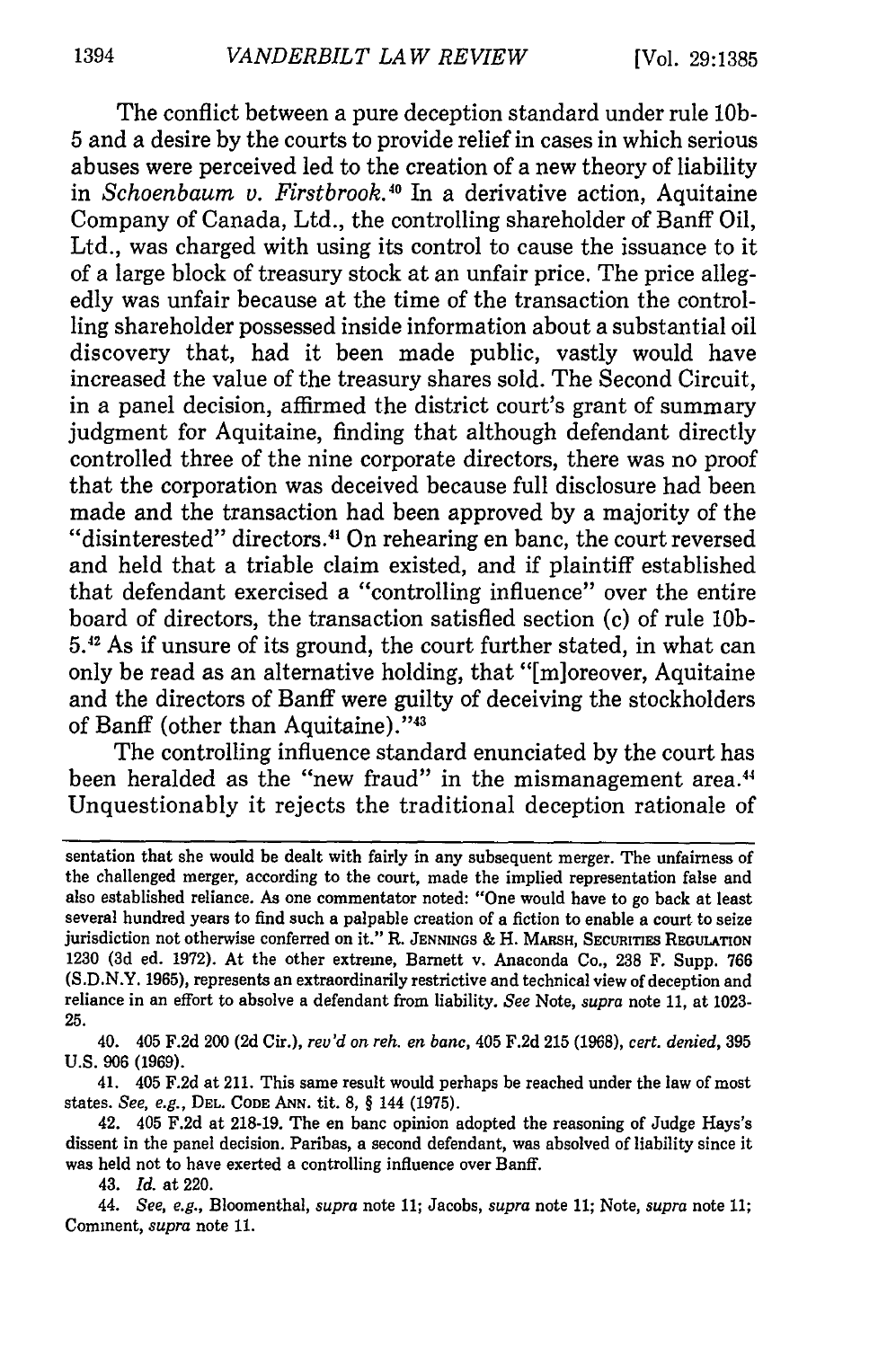earlier cases. The standard's significance lies in its recognition of the artificiality and inadequacy of a deception requirement when the controlling shareholder exercises its control to impair the independent, disinterested judgment of the board of directors. In this situation, full disclosure to the board is illusory.<sup>45</sup> It is noteworthy that this holding is quite similar, if not identical, to the dictum in *Ruckle.45*

The *Schoenbaum* decision thus outlines a two-step approach to corporate mismanagement cases. It requires first, a determination that a controlling influence had been exercised over the decisionmaking body<sup>47</sup> and secondly, a finding that this influence was employed for an "improper" purpose which benefited the control person and resulted in harm to the corporation. Given the facts in *Schoenbaum,* this improper purpose applies at least to instances of self-dealing **by** officers, directors, or controlling shareholders. The standard also would hold liable directors who succumbed to this controlling influence and therefore breached their fiduciary obligation to the corporation.<sup>48</sup>

Additionally, although the case is limited to the question of improper influence over the board of directors, it would not appear difficult to extend the rationale to improper influence over shareholders as well. Thus, when a controlling shareholder who engages in self-dealing possesses sufficient voting power to approve a transaction despite minority opposition, a court could find that the majority shareholder's "controlling influence" effectively precluded the corporation from exercising an independent, disinterested judgment

46. *See* **339 F.2d** at **29.**

47. Decisionmaking body refers to that person or group of persons within the corporate entity empowered **by** state law, corporate charter, bylaws or resolution to effectuate a transaction. Depending upon the transaction and the grant of power, it could be the shareholders, board of directors or duly authorized officer, such as the president. *See* Note, *supra* note **11,** at **1026** n.83.

48. Although the court's discussion in *Schoenbaum* concentrated on the improper conduct of the controlling shareholder, Aquitaine, the complaint also charged the board of directors with a violation of rule **10b-5** and the court made no attempt to exclude them from the scope of its holding. *See also* Rekant v. Desser, 425 **F.2d 872** (5th Cir. **1970).**

<sup>45.</sup> The effect of a controlling influence perhaps was characterized best **by** the Fifth Circuit in Shell v. Hensley, 430 **F.2d 819, 827** (5th **Cir. 1970):**

When the other party to the securities transaction controls the judgment of all the corporation's board members or conspires with them or the one controlling them to profit mutually at the expense of the corporation, the corporation is no less disabled from availing itself of an informed judgment than if the outsider had simply lied to the board. In both situations the determination of the corporation's choice of action in the transaction in question is not made as a reasonable man would make it if possessed of all the material information known to the other party to the transaction.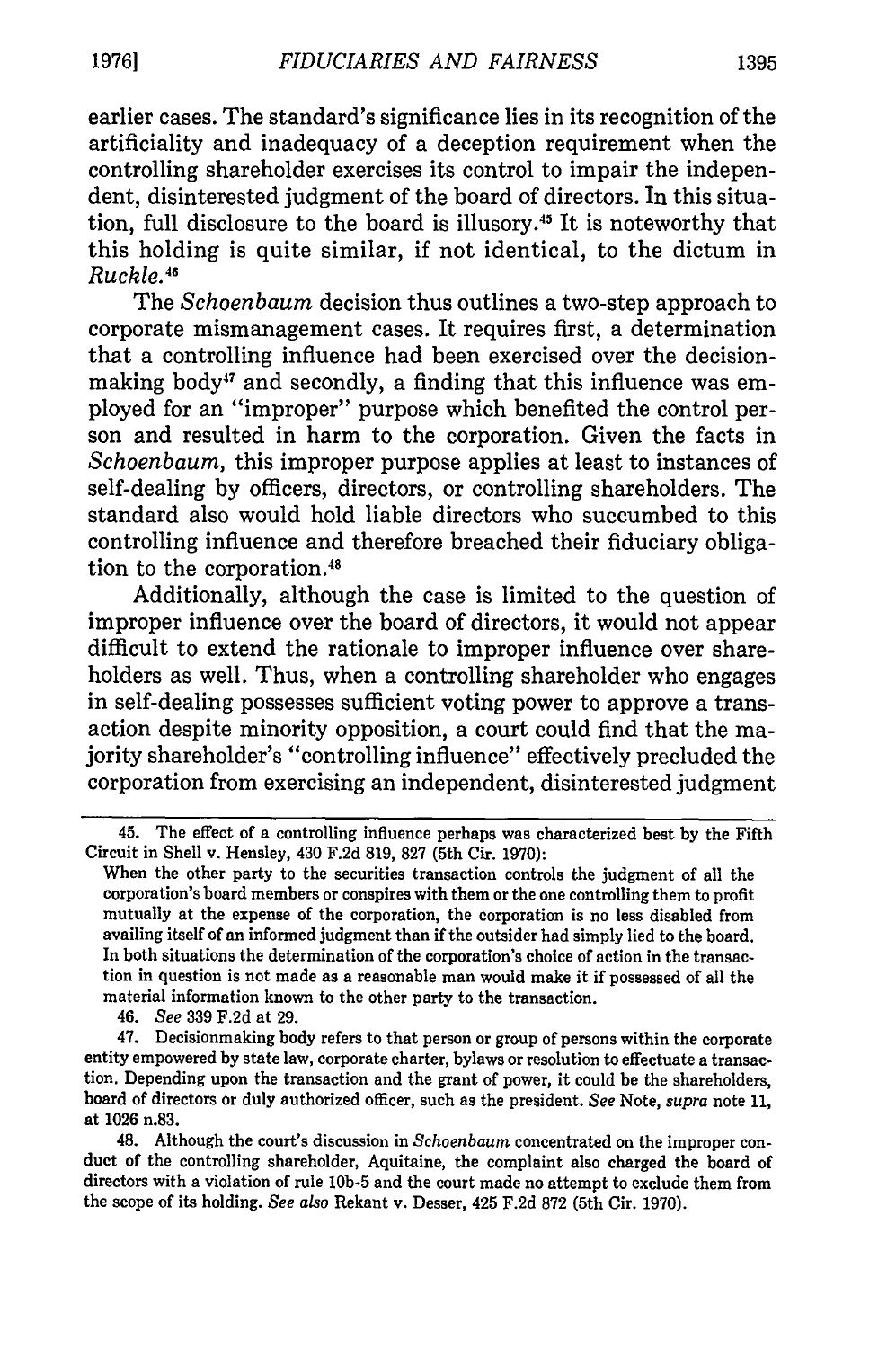on the issue.<sup>46</sup>

Neither *Schoenbaum* nor subsequent decisions adopting its rationale articulate clearly the legal framework upon which the controlling influence standard is based. Presumably it is merely an application of the broad fiduciary standard developed under state law, tailored by the federal decisions to resolve conflict of interest transactions under rule **10b-5** that were not covered adequately by a deception standard. This interpretation suggests that liability in such cases will involve questions of good faith and fairness. Thus a defendant charged with exerting or succumbing to a controlling influence may be absolved from liability if the transaction is shown to be fair.<sup>50</sup> The controlling influence test, however, does not purport to apply rule **10b-5** to the full range of fiduciary conduct recognized by the states, even though commentators have viewed it as an important step in that direction."

The alternative holding of *Schoenbaum,* finding that the defendants' conduct operated to deceive independent shareholders, originates in a previous opinion by the Third Circuit in *Pappas v. Moss.5* On facts quite similar to *Schoenbaum,* the *Pappas* court stated that "deception could be fairly found by viewing this fraud as though the 'independent' stockholders were standing in the place of the defrauded corporate entity."<sup>53</sup>

It is clear that *Schoenbaum's* alternative holding contemplates a deception test quite different from the traditional concept of deceit espoused by *O'Neill.* Pragmatically, the *Schoenbaum* court was correct in recognizing that the shareholders were the parties actually harmed by defendants' conduct. Technically, however, the corporation was the only party entitled to seek relief. Therefore, by finding that the independent stockholders were in reality the deceived parties, the opinion can be viewed as imposing a duty upon management to make full and fair disclosure to shareholders in all situations in which self-dealing or conflicting interests may harm the corporation, even though state law or internal corporate policies otherwise would not require such disclosure.

Whether this kind of rule is realistic is debatable. That the court actually believed an insider would inform shareholders of his

<sup>49.</sup> This would seem to be the converse of the rationale in Barnett v. Anaconda Co., 238 F. Supp. 766 (S.D.N.Y. 1965).

<sup>50.</sup> For a comparison of the controlling influence standard with the test employed by the states in conflict of interest transactions, see Note, *supra* note 11, 1036-40.

<sup>51.</sup> *See id.;* Comment, *supra* note 11.

<sup>52. 393</sup> F.2d 865 (3d Cir. 1968).

<sup>53.</sup> *Id.* at 869.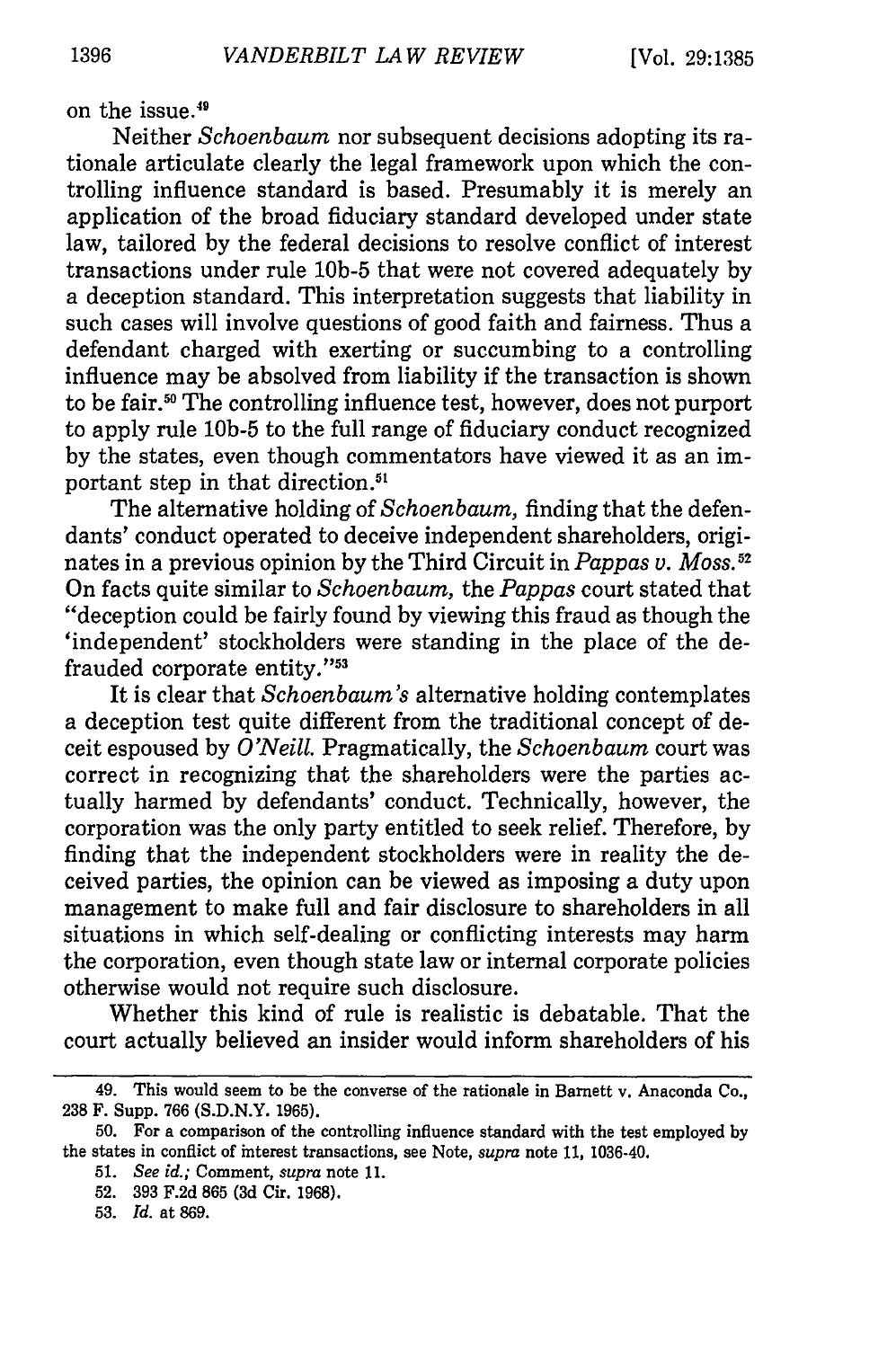misconduct is unlikely, especially when state law does not require shareholder approval for the transaction in question.<sup>54</sup> Accordingly, like the controlling influence test, the alternative holding in *Schoenbaum* seems directed to resolving the loophole created by *O'Neill's* strict deception rationale, which it does by establishing a basis for liability that has at least a tenable connection to deceit. This approach arguably avoids the direct application of rule **10b-5** to breaches of fiduciary duty by creating a broader duty on behalf of management to make disclosures.

A problem with this alternative disclosure standard relates to the uncertainty of its application. Broadly employed, it would require directors, officers, and control persons to disclose to shareholders all transactions in which any conflict of interest may exist. Further, in order to avoid later challenges, it may be necessary not only to disclose the transaction but also to seek shareholder approval or ratification of its terms. Failure to do this would subject directors and others to liability not merely for breaches of fiduciary duties but also for deception. Presumably, failure to disclose any transaction deemed to be material and in which a potential conflict of interest existed could be actionable under such a standard. While some disclosure to shareholders of transactions that could involve conflicts of interest may well be appropriate, such a rule in its present form is far too uncertain in its scope or application.

What detracts from the forcefulness of the controlling influence standard is the court's unwillingness to forsake completely the requirement of deception. Accordingly, justification for an expansive reading of the opinion to encompass fiduciary responsibilities under the rule seems doubtful. Instead, both the controlling influence test and the alternative finding that the independent shareholders were deceived serve to resolve the particular problem raised by cases such as *O'Neill* by providing relief to a corporation whose interests have been compromised by its entire board of directors.

## *D. Popkin v. Bishop*

The scope of the *Schoenbaum* holding was reevaluated by the Second Circuit in *Popkin v. Bishop*,<sup>55</sup> in which minority stockholders sued derivatively to enjoin a proposed merger on the ground that the exchange ratios were unfair to the shareholders of the corporations to be acquired in the merger. The merger had been required

<sup>54.</sup> The Second Circuit in *Popkin v. Bishop* expressly recognized that it would be highly unlikely for insiders to make these kinds of disclosures. 464 F.2d 714, 720 (2d Cir. 1972). 55. *Id.* at 714.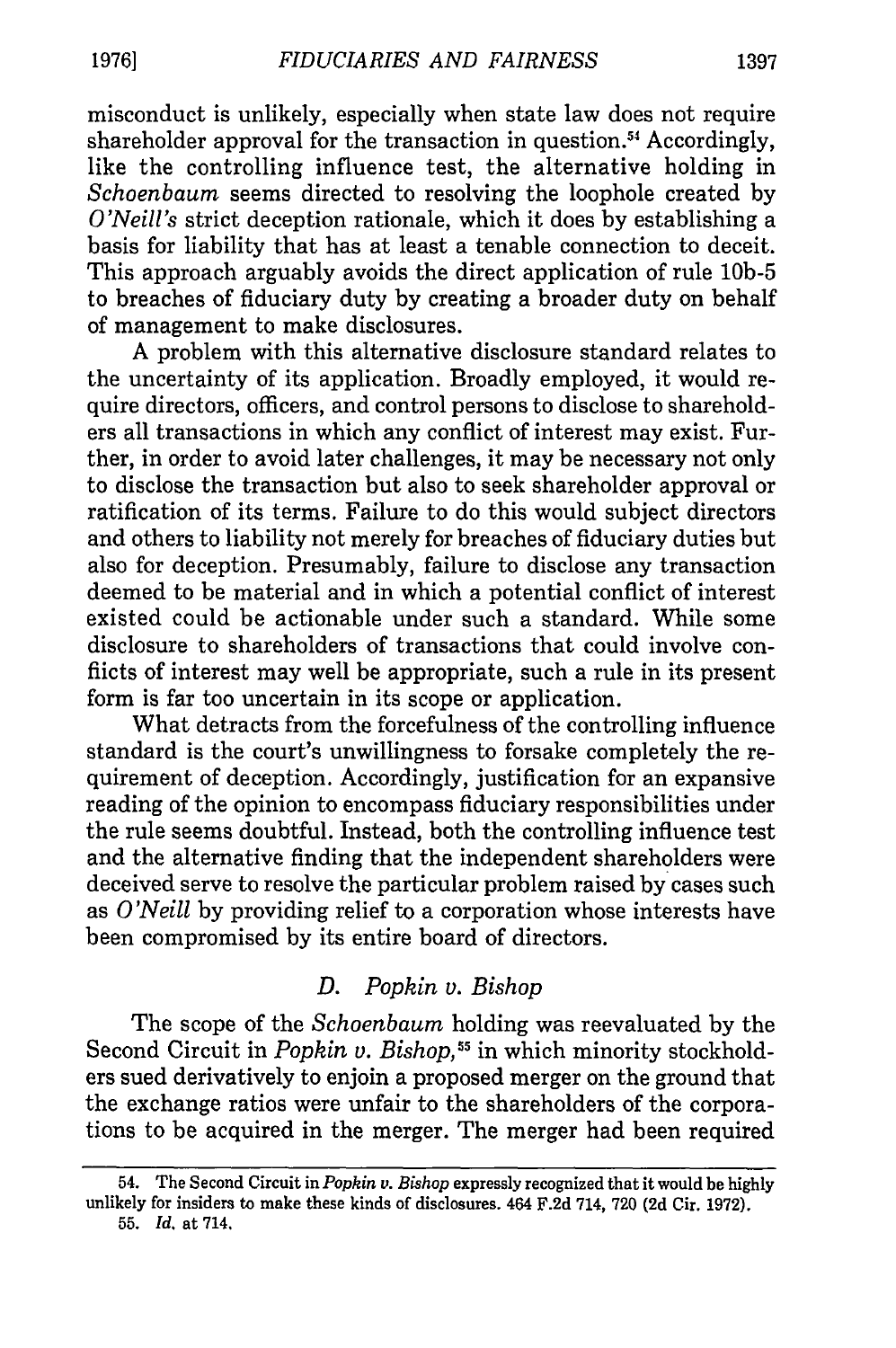by a stipulation of settlement in a previous action against the controlling shareholder.<sup>56</sup> The court assumed, for purposes of the decision, that the exchange ratios indeed were unfair. Finding proof of deception essential to a claim of this type, the court held that the absence of allegations of deception and the presence of full disclosure to all shareholders satisfied the federal interests under rule **10b-**5 and affirmed the lower court's dismissal of the complaint.

In reaching its decision, the court declared that *Schoenbaum's* "emphasis on self-dealing did not eliminate non-disclosure as a key issue in rule 10b-5 cases."<sup>57</sup> Relying on this language, some commentators have viewed the decision as a step backwards." *Popkin,* rather than retreating, appears to have attempted to determine some realistic rules-of-the-road for applying federal law in the mismanagement area. Indeed, the *Popkin* court admitted self-dealing alone may be actionable under the rule,<sup>59</sup> but also appeared to weigh the effectiveness of state law remedies in determining whether federal liability should be imposed. The court stated:

[I]n this case, armed with the information fully disclosed under compulsion of the federal proxy regulations and Rule 10b-5, appellant was placed in a position to sue under state law to enjoin the merger as unfair **....** The federal injunctive remedy appellant sought could offer him no greater protection.'

The decision's primary significance lies in its attempt to articulate a workable set of rules to aid in the determination of when federal law should apply to afford relief against claims of mismanagement. Those rules may be stated as follows:

(1) When state law demands shareholder approval before the corporation may enter into a transaction, federal law requires only that the shareholders receive full and fair disclosure. This would apply even when a controlling shareholder has the absolute power to secure the requisite shareholder vote because a complaining minority stockholder may seek extra-corporate relief in the state courts.

(2) When state law does not require prior shareholder approval, a federal court may examine the nature of the alleged misconduct without regard to the existence of full disclosure. This proposition seems to reaffirm the controlling influence test,

60. *Id.* at 720.

<sup>56.</sup> *Id.* at 716.

<sup>57.</sup> *Id.* at 719.

<sup>58.</sup> *See,* e.g., Note, *supra* note 11, at 1040.

<sup>59. 464</sup> F.2d at 719.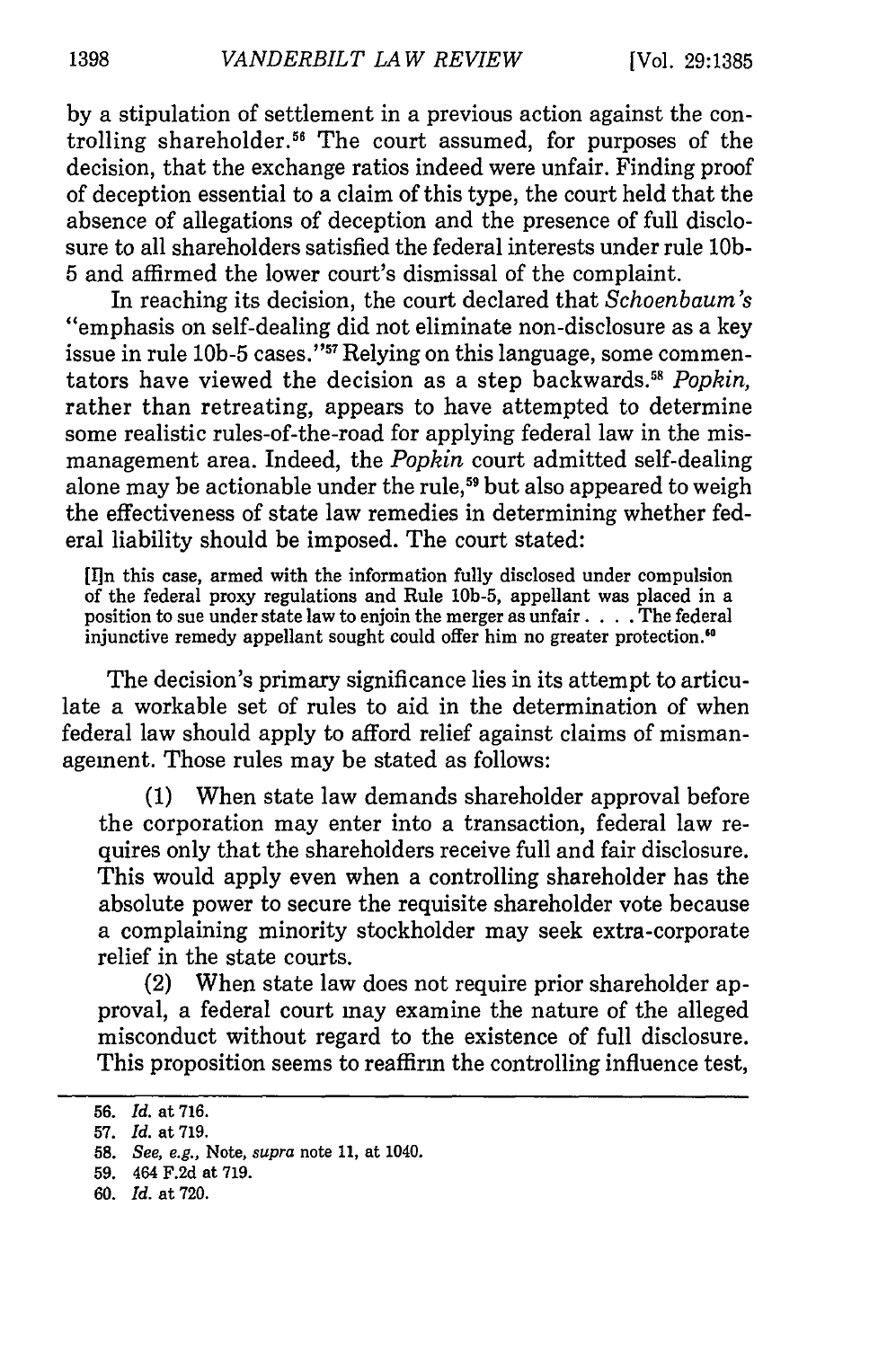although *Popkin* would limit its application to improper influence at the board of directors level.

(3) Rule **10b-5** is first and foremost a full disclosure rule. "Section 10(b) of the Exchange Act and Rule **10b-5** are designed principally to impose a duty to disclose and inform rather than to become enmeshed in passing judgments on information elicited."6' Hence the deception requirement should not be sacrificed in favor of a new standard of conduct except in those situations in which the interests of the corporation cannot be defended by an independent, disinterested party *(i.e.,* a minority shareholder). An allegation of unfairness alone (even if resulting from a fiduciary breach) is not sufficient to invoke federal jurisdiction under rule 10b-5.

Although the decision in *Popkin* appears to recognize that rule **10b-5** will apply to self-dealing absent deception in those transactions in which shareholder approval is not required by state law,<sup>62</sup> an analysis of the opinion also suggests that the court was probing for another standard more closely related to a form of deception. According to the opinion, most self-dealing transactions can be consummated without shareholder approval. Since those engaged in self-dealing with the approval of the board of directors will not want to disclose the nature of their conduct to the shareholders, traditional rules of deceit will not provide an adequate remedy. In such cases the court indicated that it approved of the alternative holding in *Schoenbaum* that the independent shareholders were deceived, even though a more traditional view would argue that the independent shareholders would not be entitled to disclosure. The effect of this analysis by the court would be the imposition on those engaged in self-dealing of an obligation to disclose such activity to the independent shareholders. Arguably, the "impropriety of the misconduct" upon which a court may focus would include not merely the self-dealing but also the failure to disclose it to the independent shareholders.<sup>63</sup>

Whichever of the above rationales may be adopted, the decision is important because it demonstrates a serious judicial effort to find some limit to the sweep of rule 10b-5. Implicit in this attempt is the recognition that a dividing line should exist between the application of federal and state law remedies and that the dividing line is full

<sup>61.</sup> *Id.* at 719-20.

<sup>62.</sup> *Id.* at 719.

<sup>63.</sup> *Id.*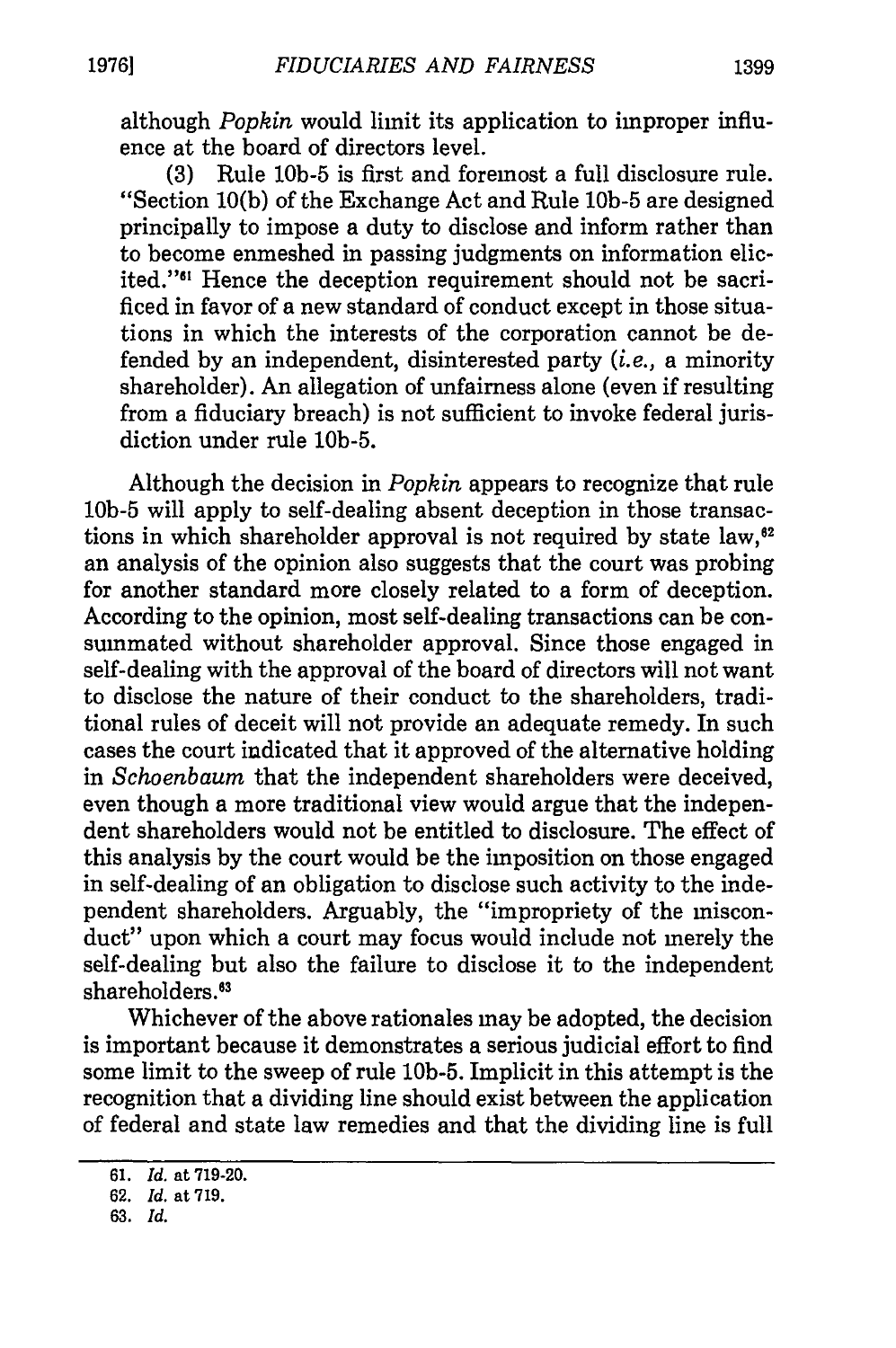disclosure to the shareholders. The federal interest terminates when full prior disclosure has been made to all shareholders; at that point, the shareholders are free to evaluate their choices concerning their course of action. The application of federal law to situations in which state law provides adequate relief is unnecessary and may be unwise.

The influence of the *Popkin* rationale upon subsequent decisions has not been easy to measure. Within the Second Circuit, judges again have placed emphasis on the issue of disclosure<sup>64</sup> and have refused to consider allegations of unfairness, without more, as sufficient to raise a federal question.<sup>65</sup> Outside the Second Circuit, several courts have taken a more expansive view of the kinds of misconduct reached by rule **10b-5.5 1** In *Bryan v. Brock & Blevins*

65. A case in point is Kaufmann v. Lawrence, 386 F. Supp. 12 (S.D.N.Y. 1974), in which the plaintiff sought to enjoin an exchange offer by the corporation for the purpose of going private. The district court, finding the alleged false statements and omissions immaterial, declared that the essence of the complaint was that the transaction was unfair and observed: "Whether the offer is fair or unfair or a good or bad transaction, however, does not raise a federal question." *Id.* at 16. Of particular significance is the court's statement reaffirming the holding, and arguably the premises, of *Popkin.* Admitting that the securities laws must be liberally construed, the court remarked:

[T]here is nothing invalid *per se* in a corporate effort to free itself from federal regulations, provided the means and the methods used to effectuate that objective are allowable under the law. Nor has the federal securities law placed profit-making or shrewd business tactics **. . .** beyond the pale. Those laws **. . .** are satisfied if a full and fair disclosure is made, so that the decision of the [stockholders] to accept or refuse the exchange offer can be said to have been freely based upon adequate information.

*Id.* at 17. *See also* Dreier v. The Music Makers Group, Inc., [1973-74 Transfer Binder] CCH FED. SEC. L. **REP.** T 94,406 (S.D.N.Y. 1974) ("the treatment of minority shareholders may well have been grossly unfair but it was completely open." *Id.* at 95,410).

66. *See, e.g.,* Bailey v. Meister Brau, Inc., [1975-76 Transfer Binder] CCH **FED. SEC.** L. REP. I 95,543 (7th Cir. May 6, 1976); Travis v. Anthes Imperial Ltd., 473 F.2d 515 (8th Cir. 1973); Albright v. Bergendahl, 391 F. Supp. 754 (D. Utah 1974); Bryan v. Brock & Blevins Co., 343 F. Supp. 1062 (N.D. Ga. 1972), *afl'd on other grounds,* 490 F.2d 563 (5th Cir. 1974). *But cf.* Wright v. Heizer Corp., [1975-1976 Transfer Binder] CCH **FED.** SEC. L. REP. T 95,399 (N.D. Ill. 1975); Grimes v. Donaldson, Lufkin & Jenrette, Inc., 392 F. Supp. 1393 (N.D. Fla. 1974). Arguably, the flexible duty test developed by the Ninth Circuit in White v. Abrams, 495 F.2d 724, 735-36 (9th Cir. 1974), would encompass fiduciary breaches in the absence of deception. The viability of the flexible duty standard, however, at least insofar as it would

<sup>64.</sup> E.g., Schlick v. Penn-Dixie Cement Corp., 507 F.2d 374 (2d Cir. 1974); Marshel v. AFW Fabric Corp., 398 F. Supp. 734 (S.D.N.Y. 1975); Green v. Santa Fe Industries, Inc., 391 F. Supp. 849 (S.D.N.Y. 1975); Tanzer Economic Associates, Inc. v. Haynie, **388** F. Supp. 365 (S.D.N.Y. 1974); Kaufmann v. Lawrence, 386 F. Supp. 12 (S.D.N.Y. 1974); Broder v. Dane, 384 F. Supp. 1312 (S.D.N.Y. 1974); Dreier v. The Music Makers Group, Inc., [1973- 74 Transfer Binder] **CCH FED. SEC.** L. **REP.** 94,406 (S.D.N.Y. 1974); Levine v. Biddle Sawyer Corp., 383 F. Supp. 618 (S.D.N.Y. 1974); *cf.* Lewis v. Siegel, [1972-73 Transfer Binder] CCH **FED. SEC.** L. REP. 93,992 (S.D.N.Y. 1973), in which the court characterized the case as one of the rare exceptions to which *Popkin* refers when the court need not examine the propriety of the conduct.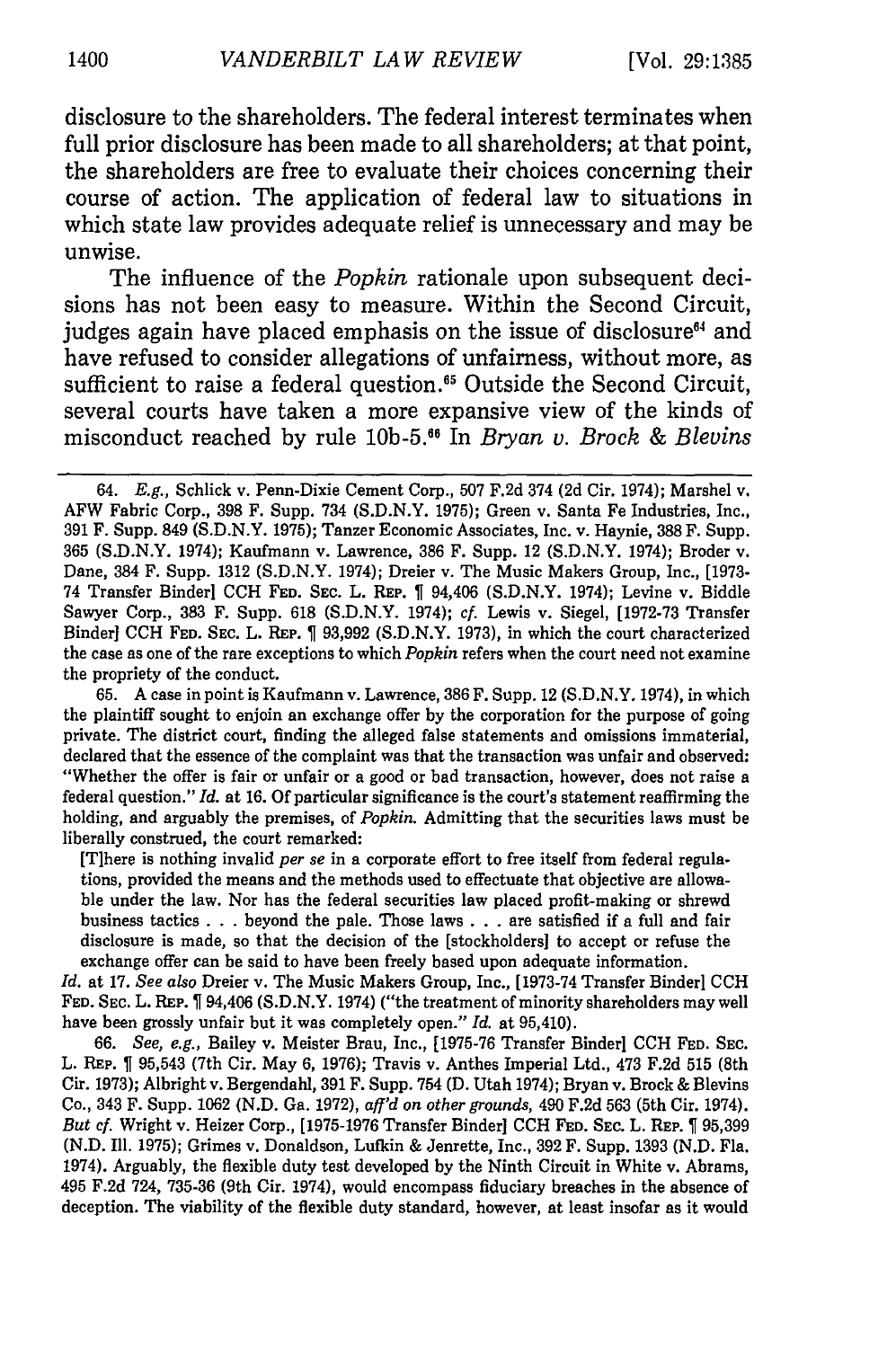*Co.,"7* the district court found that a merger under Georgia law for the sole purpose of eliminating a minority shareholder was actionable under the rule. Although the court referred to the controlling shareholder's failure to disclose two items of information, its finding of deception did not appear to be a significant part of its holding. The Fifth Circuit affirmed the lower court decision<sup>68</sup> but refused to consider the question of liability under rule 10b-5. Instead, it analyzed the fiduciary duties owed by a controlling shareholder to the minority and found state law sufficient to impose liability.<sup>69</sup>

The *Bryan* decision is one response to allegations by minority shareholders that they have been squeezed out of the corporation unlawfully by an overreaching majority. The legality of eliminating minority interests has received much recent publicity because of the efforts of a number of publicly owned enterprises to return to private ownership by the controlling group. The legitimacy and fairness of the "going private" phenomenon has been criticized strongly by some commentators as a breach of trust on the part of the majority, and has precipitated the promulgation by the SEC of proposed rules to regulate efforts to "go private."<sup>70</sup> Since minority interests may be eliminated under state law even with prior full disclosure in many instances, the federal courts again have assessed the propriety of limiting the scope of the rule, as *Popkin* suggested, to full disclosure.<sup>71</sup> From this context, the *Green* and *Marshel* decisions emerge.

# III. THE FEDERAL **FIDUCIARY STANDARD**

The preceding historical overview illustrates that the extension of rule **10b-5** to the mismanagement area proceeded on two fronts. One witnessed the rejection of the concept of judicial self-restraint

**68.** Bryan v. Brock & Blevins Co., 490 **F.2d 563** (5th Cir. 1974).

71. *See* Wright v. Heizer Corp., [1975-1976 Transfer Binder] CCH **FED.** SEC. L. REP. 95,399 (N.D. Ill. 1975); Albright v. Bergendahl, 391 F. Supp. 754 **(D.** Utah 1974); Bryan v. Brock & Blevins Co., 343 F. Supp. 1062 (N.D. Ga. 1972), *aff'd on other grounds,* 490 F.2d **563** (5th Cir. 1974).

sanction liability for negligence, was discredited **by** the Supreme Court in Ernst & Ernst v. Hochfelder, **96 S.** Ct. **1375, 1381** n.12 **(1976).**

**<sup>67.</sup>** 343 F. Supp. **1062 (N.D.** Ga. **1972).**

**<sup>69.</sup>** *Id.* at **571.**

**<sup>70.</sup>** *E.g.,* Borden, *Going Private-Old Tort, New Tort or No Tort?,* 49 **N.Y.U.L. REV. 987** (1974); Brudney, *A Note on "Going Private,"* **61** VA. L. REV. **1019, 1023-25 (1975);** Sommer, *"Going Private": A Lesson in Corporate Responsibility,* 278 BNA **SEC. REG. L. REP. D-1** (Nov. 20, 1974); Note, *Going Private,* 84 **YALE L.J. 903 (1975).** For a more detailed discussion see the articles cited by Judge Mansfield in his concurring opinion in Green v. Santa Fe Industries, Inc., 533 F.2d 1283, 1295 (2d Cir. 1976). In 1975, in response to the phenomenon, the SEC proposed rules to regulate substantively and in a broad fashion, attempts by reporting companies to "go private." Proposed Regs. § 240.13e-3A, -3B, 40 Fed. Reg. 7947 (1975).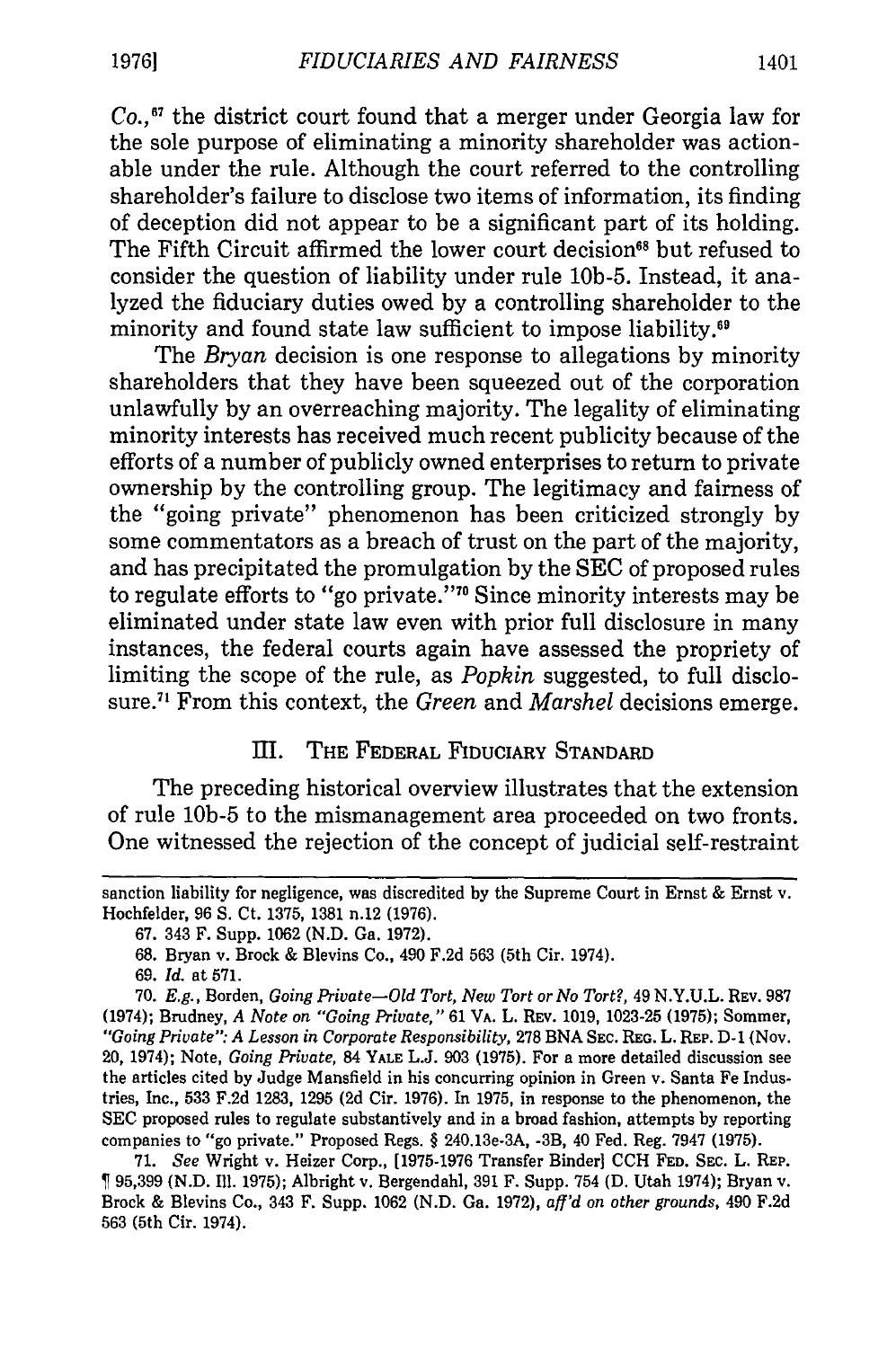propounded by *Birnbaum,* the rule now being that the mere characterization of misconduct as internal corporate mismanagement will not of itself prevent scrutiny by the federal courts. While the courts have declared that rule **10b-5** "reaches beyond traditional stock transactions and into the board rooms of corporations,"<sup>72</sup> such broad pronouncements tell us little more than that the rule is not to be interpreted restrictively. At the same time the courts have made clear that some limit upon the scope of the rule does exist, as indicated by the Supreme Court's admission that "Congress by §10(b) did not seek to regulate transactions which constitute no more than internal corporate mismanagement."<sup>73</sup>

It is on the second front that the federal courts have attempted to define the limit. The question has been whether "fraud" under the rule can occur even when there has been full disclosure. A requirement of proof of deception, to sustain an action under 10b-5, while offering greater certainty of application and arguably possessing a more defensible posture in light of congressional policy, nonetheless is of limited value, as the decisions illustrate, in situations in which a controlling shareholder can effect a desired transaction even with full disclosure. The results in recent decisions have shown an increased concern with fairness and fiduciary duties, or what may be characterized as a "helpless victim" mentality.

This conflict between a deception standard and one that would impose liability for fiduciary breaches also suggests a deeper, and hitherto unarticulated, conflict concerning the extent to which the federal courts should intrude into matters regulated by state statutory and decisional law. State law also is concerned with deceptive acts, but federal overlap can be justified by express congressional policy. Fiduciary obligations have no such clear support.<sup> $4$ </sup> These conflicts were addressed by two panel decisions of the Second Circuit. The result was an interpretation of "fraud" under the rule to encompass fiduciary breaches independent of deception.

## *A. The Green and Marshel Decisions*

In *Green v. Santa Fe Industries, Inc.*,<sup>75</sup> the issue involved the validity under rule **10b-5** of a short-form merger under Delaware law pursuant to which plaintiffs, the minority shareholders of Kirby

<sup>72.</sup> Popkin v. Bishop, 464 F.2d 714, 718 (2d Cir. 1972).

**<sup>73.</sup>** Superintendent of Ins. v. Bankers Life & Cas. Co., 404 **U.S.** 6, 12 **(1971).**

<sup>74.</sup> *See* notes 119-27 *infra* and accompanying text.

<sup>75.</sup> **533** F.2d 1283 (2d Cir. 1976), *cert. granted,* 45 U.S.L.W. 3222 (U.S. Oct. 5, 1976) (No. 75-1753).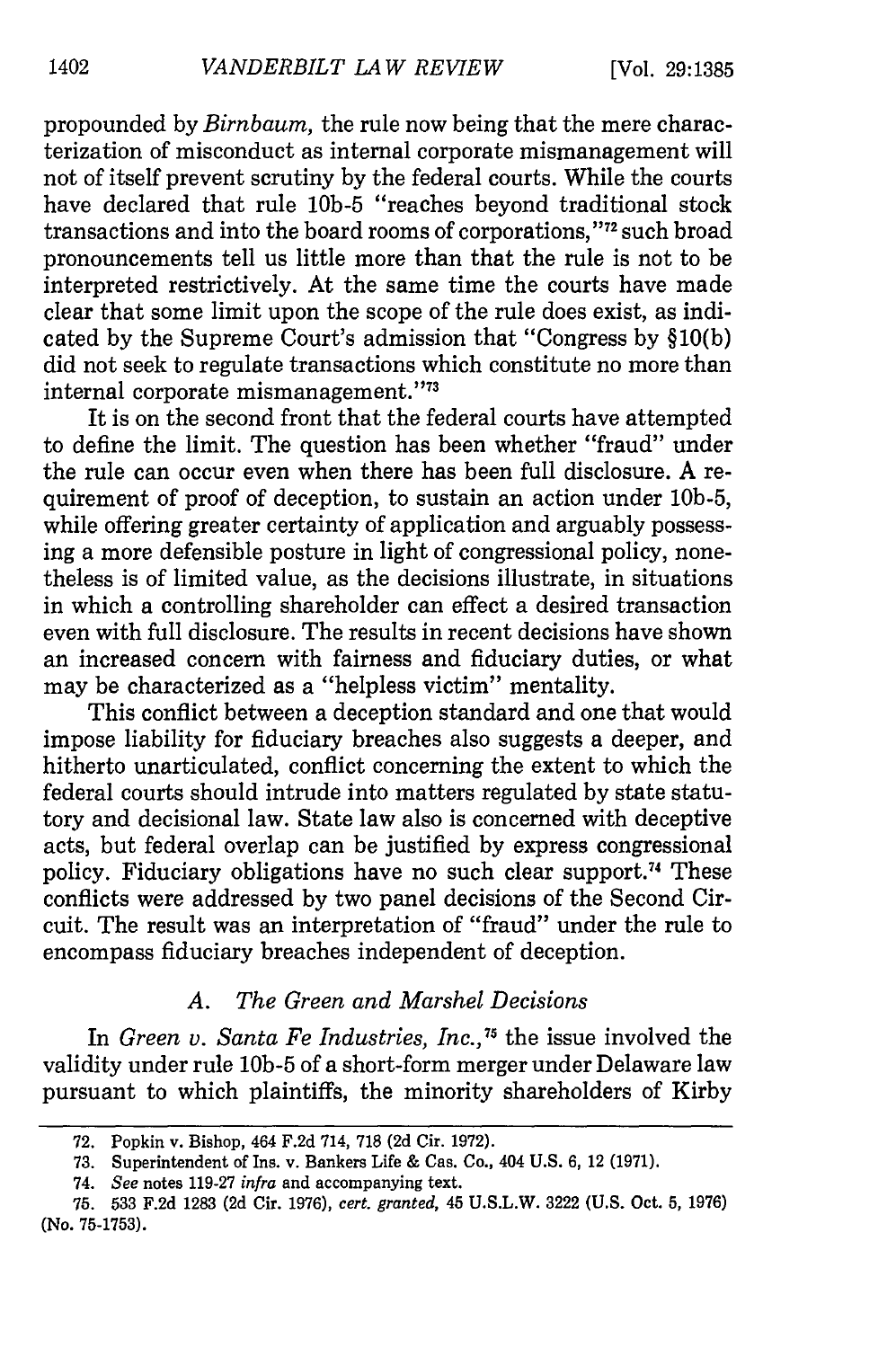Lumber Corporation, were forced to relinquish their stock ownership for an allegedly inadequate cash price. As permitted by Delaware law, the merger was approved by the directors of Kirby and of Forest Products, Inc., the latter entity having been incorporated solely to effectuate the transaction, without advance notice to the minority shareholders. After the merger was accomplished, the minority shareholders of Kirby were provided with a detailed information statement concerning the transaction, including notification of the right to receive \$150 cash per share in return for the surrender of their stock and of the right of appraisal afforded those shareholders disputing the valuation.

Rather than exercise their appraisal rights, plaintiffs brought a class action in federal court on their own behalf and as representatives of the five percent minority shareholders of Kirby, charging that the merger violated section 10(b) and rule 10b-5. Their complaint was comprised of four basic assertions: first, the controlling shareholder utilized the Delaware short-form merger law to freeze out the minority shareholders against their will; secondly, the merger itself served no legitimate corporate purpose but was solely for the benefit and gain of the controlling shareholder; thirdly, although full disclosure had been made, the disclosure came only after consummation of the merger; and fourthly, the unilaterally determined cash price to be paid for the minority shares was grossly undervalued and thus was unfair to the minority shareholders.<sup>76</sup>

Judge Medina held that rule **10b-5** properly could be applied to the transaction. Finding at the outset that the availability of concomitant relief under state law was immaterial to the determination whether federal law should be applied, $77$  he declared that subsections (a) and (c) of the rule made it plain that "misrepresentation or lack of disclosure are [sic] not essential ingredients of the claim for relief by the minority."<sup>78</sup> The rule instead must be viewed as encompassing the fiduciary duties "owed by the majority to the minority in corporations large and small."<sup>79</sup> Three separate opinions were written by the three-judge panel, one of which was a vigorous dissent by Judge Moore. Judge Mansfield's concurring opinion reiterated the view espoused by Judge Medina that rule **10b-5**

79. *Id.*

<sup>76.</sup> *Id.* at 1285. The complaint also charged that Morgan Stanley & Co., which had been retained **by** defendant Santa Fe to value the shares of stock to be exchanged by the minority for cash, willfully had aided and abetted the defendant Santa Fe in undervaluing the stock. *Id.* at 1292.

<sup>77.</sup> *Id.* at 1286. *See also* notes 119-22 *infra* and accompanying text.

<sup>78.</sup> *Id.* at 1287.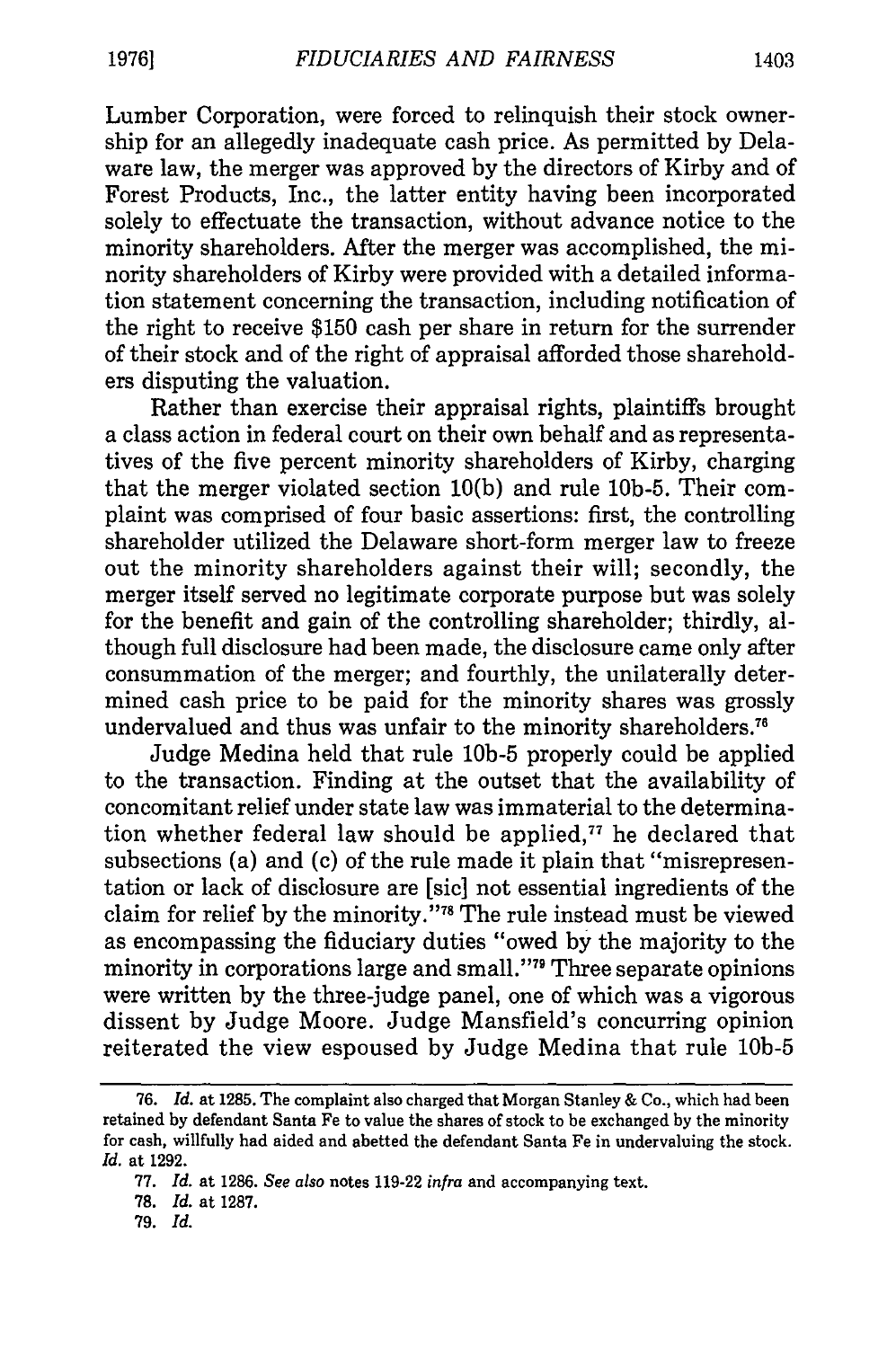appropriately could be applied to breaches of fiduciary duties in the absence of any allegation of deception.<sup>80</sup>

Having established that federal securities law may be utilized to enforce a fiduciary standard, the court did not explain clearly how that standard of conduct was breached in this case. According to the opinion, the defendant breached its duty by the unilateral consummation of a short-form merger without a justifiable business purpose.<sup>81</sup> Presumably, a plaintiff would also be required to show that such conduct resulted in unfair treatment in order to recover.<sup>82</sup> The court, however, did not indicate to what extent the question of fairness was relevant to a finding of liability, although one would conclude that if the court intended to employ a general standard of fiduciary conduct, the question of fairness would be of considerable importance in the final decision. Notably, the court refused to find that a charge of unfair valuation, without more, was sufficient to invoke federal liability. The majority opinion, however, justified this refusal by noting that such a question was "not the case before us."<sup>83</sup> The opinion also mentioned the absence of prior disclosure to the minority as significant, but given the court's approval of the *Marshel* holding, one can conclude that this issue was not fundamental to the opinion.<sup>84</sup>

In his dissent Judge Moore denounced the majority and concurring opinions as "totally without factual anchor"<sup>85</sup> and found the justifiable corporate purpose rule to be "a completely irrational concept."8' Concluding from a review of past decisions that the "essence of fraud" under rule **10b-5** "is deliberate deception or concealment,"<sup>87</sup> he condemned the majority's rule as extending to the plaintiffs "an independent, substantive right totally unrelated to the anti-fraud scheme of the federal securities laws and in complete derogation of a valid state rule regulating corporate activity."<sup>88</sup>

88. *Id.* at 1307.

**<sup>80.</sup>** *Id.* at 1294 (Mansfield, J., concurring).

**<sup>81.</sup>** *Id.* at 1291.

<sup>82.</sup> The holding by Judge Medina refers specifically to the majority's "fiduciary duty to deal fairly with minority shareholders." *Id.*

<sup>83.</sup> *Id.* The court found, however, that the defendant, Morgan Stanley & Co., could not be found liable for a violation of rule **10b-5** since they were not alleged to have participated in the controlling shareholder's fiduciary breach nor to have benefitted unjustly by the low valuation.

<sup>84.</sup> Indeed, the opinion observes that the lack of prior disclosure, and thus the unavailability of premerger injunctive relief, is merely *"further justification* for the intervention of the federal courts to remedy any fraudulent conduct." *Id.* (emphasis added).

<sup>85.</sup> *Id.* at 1300 (Moore, J., dissenting).

<sup>86.</sup> *Id.* at 1308.

<sup>87.</sup> *Id.* at 1301.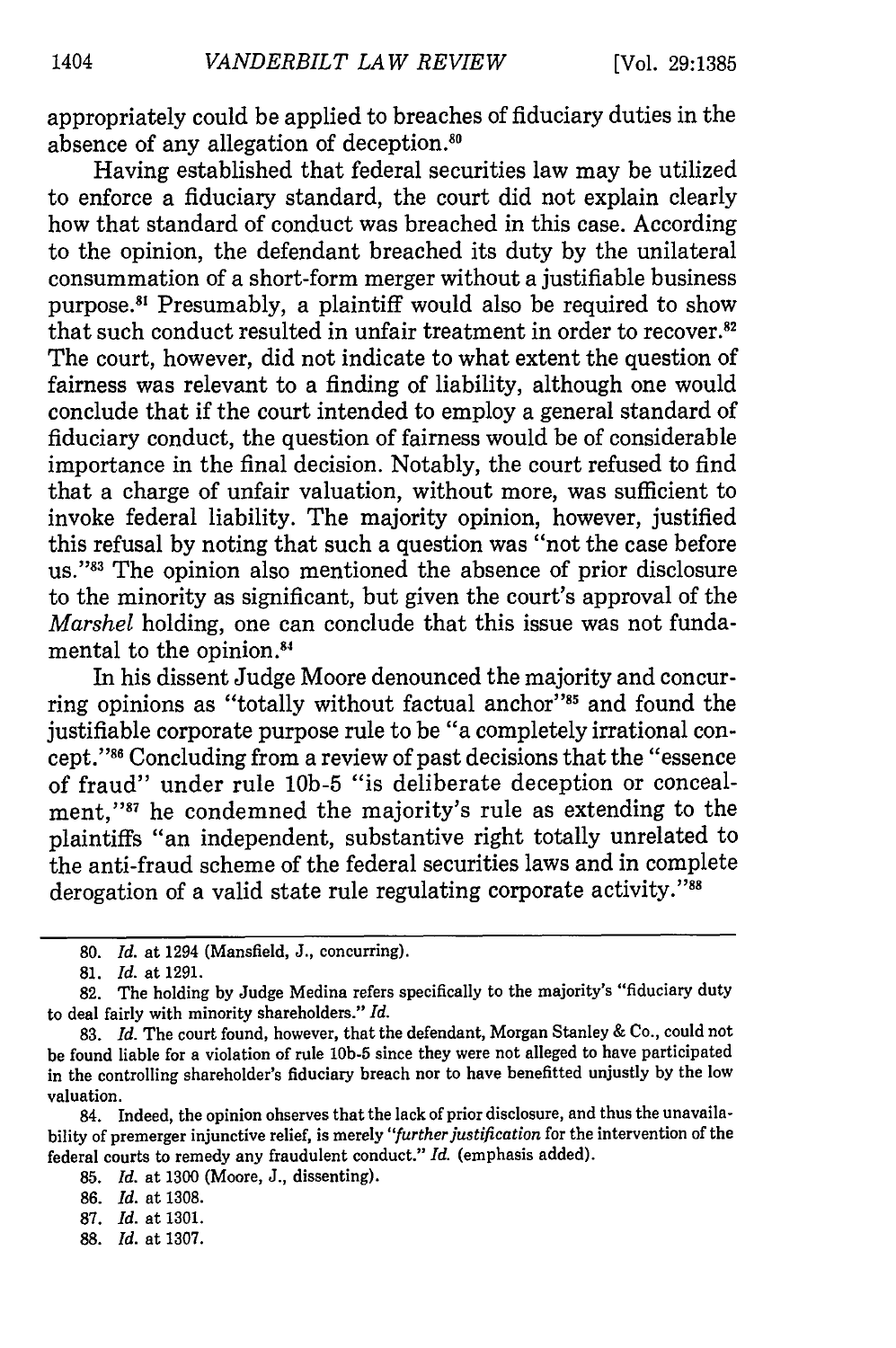*Marshel v. AFW Fabric Corp.*<sup>89</sup> was decided by a separate panel five days before *Green.* While the logic of the opinion is somewhat more obscure than *Green,* its holding may well be more expansive. *Marshel* involved a suit by minority shareholders of Concord Fabrics, Inc. to enjoin a proposed merger which would eliminate the more than 1,000 public shareholders. After Concord and its controlling shareholders had made public offerings of the company's stock in 1968 and 1969, the market price of the shares fell from a high of twenty-five dollars in 1969 to one dollar in late 1974. In 1975, two controlling shareholders embarked on a plan to return the company to their private control.

When a proposed tender offer by the corporation met with resistance by minority shareholders, the decision was made to merge Concord with AFW Fabric Corp., which had been organized as a vehicle for the merger. Under the plan of merger the controlling shareholders in Concord would become the sole shareholders of AFW, and the public shareholders would receive three dollars cash for each share. The proxy materials sent to the public shareholders stated that the accomplishment of the merger was inevitable because the controlling shareholders held the required votes. Additionally, the proxy statement declared that the purpose of the merger was to enable the controlling shareholders to regain their status as the sole stockholders and directors of the company and to allow them to act "solely with regard to their own interests."<sup>90</sup> Although the question of full disclosure was not addressed specifically by the opinion, it appears from the decision that full disclosure had been made.<sup>91</sup>

Judge Hays, writing an opinion for a unanimous panel, reversed the lower court's denial of a preliminary injunction, holding that the transaction was violative of rule **10b-5** as a fraudulent scheme to eliminate minority shareholders without a valid corporate purpose and that the scheme was intended solely to serve the interests of the controlling shareholders. Like Judge Medina's decision in *Green,* the *Marshel* decision ignored defendants' assertions that they complied in every respect with the New York merger statute, which did not require proof of a valid corporate purpose for the transaction.

**<sup>89.</sup>** 533 F.2d 1277 (2d Cir. 1976), *vacated,* 45 U.S.L.W. 3273 (U.S. Oct. 12, 1976) (No. 75-1782).

<sup>90.</sup> *Id.* at 1279.

<sup>91.</sup> Judge Smith, in a concurring opinion, intimated that full disclosure had been made or at least that the plaintiffs had not challenged the transaction on the ground that such disclosure was lacking. *Id.* at 1282 (Smith, J., concurring).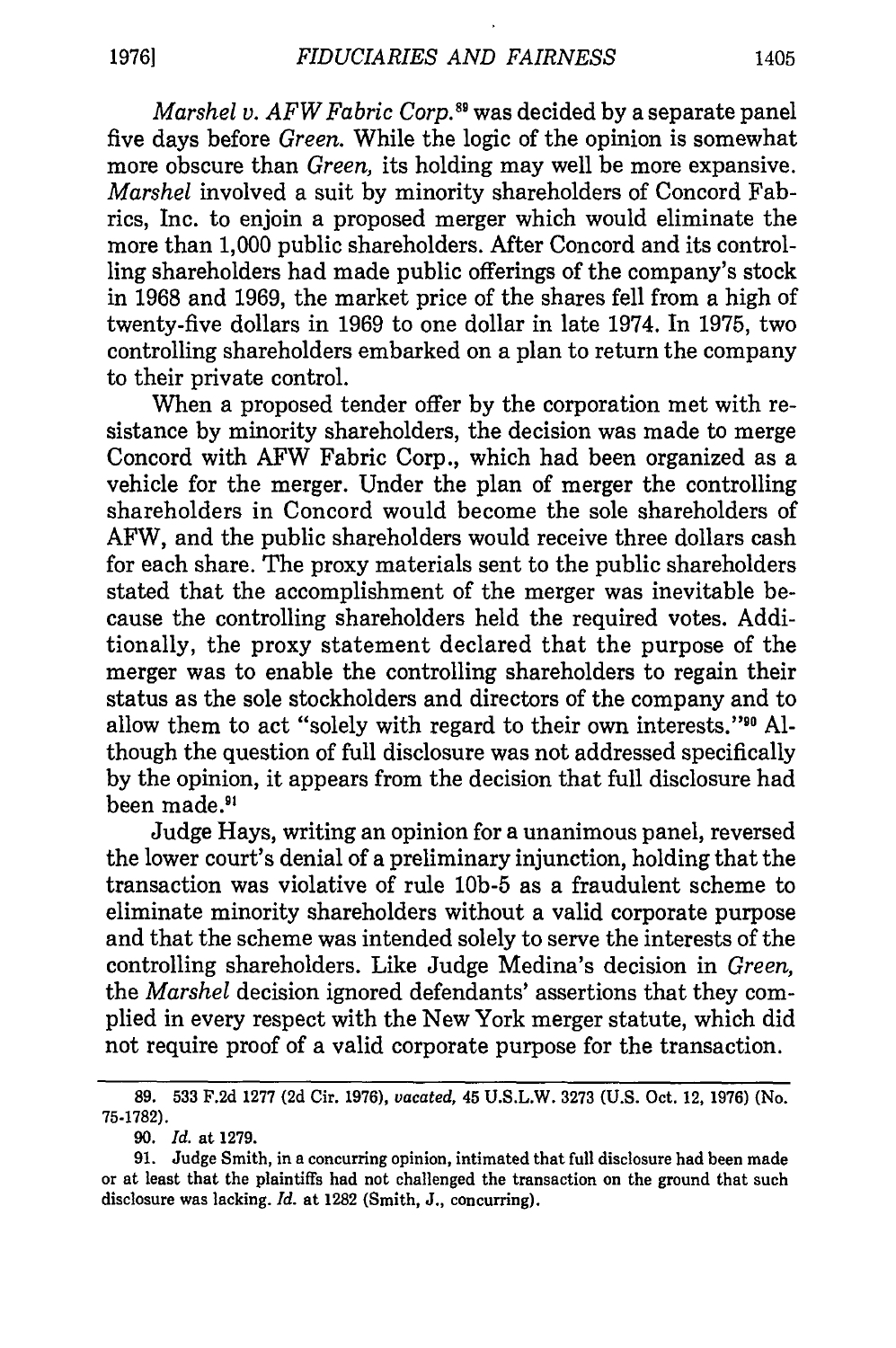The opinion emphasized that the absence of a valid corporate purpose itself is to be viewed as a fraud both on the corporation and the minority shareholders. Unlike *Green,* however, the *Marshel* decision made no express reference to the unfairness of the cash price, although the minority shareholder was characterized as a "helpless victim" of the fraudulent scheme.<sup>92</sup> Further, except for a single reference to fiduciary duties of controlling shareholders,<sup>93</sup> the opinion did not contain a discussion of the application of the rule to breaches of fiduciary duties. What gives *Marshel* special significance, however, is the court's willingness to impose federal liability even though full disclosure had been made to the minority shareholders prior to the merger. This aspect of the decision is underscored by the existence of an injunction against the merger granted by a state court based on the disclosures in the proxy materials prior to the Second Circuit's opinion.<sup>94</sup> Therefore, the practical effect of this decision, when coupled with *Green's* express recognition of a broad fiduciary standard under rule 10b-5, would seem to be the elimination of any requirement to allege or prove deception in order to invoke federal jurisdiction under the rule. Both cases also demonstrate an indifference to the availability and adequacy of state law remedies, issues that were of importance to the court in *Popkin v. Bishop.* A puzzling aspect of both decisions, however, is their apparent unwillingness to overrule expressly the decision in *Popkin.*

#### *B. Popkin v. Bishop: Distinguished or Overruled?*

The thrust of the Second Circuit's opinion in *Popkin* is that proof of deception is essential to a claim under rule 10b-5, at least in those instances in which prior shareholder approval is required under state law.<sup>95</sup> As Judge Smith's concurring opinion stated, it is difficult to reconcile *Marshel* with *Popkin.95 Green,* however, is arguably in accord with the *Popkin* rule because the minority shareholders of Kirby were not informed of the merger until after it had taken place. Nevertheless, other language in Judge Medina's opinion tends to weaken the conclusion that the cases can be reconciled

<sup>92.</sup> *Id.* at 1282.

<sup>93. &</sup>quot;The controlling shareholders of Concord have devised a scheme to defraud their corporation and the minority shareholders to whom they owe fiduciary obligations. . . " *Id.*

<sup>94.</sup> People v. Concord Fabrics, Inc., 83 Misc. 2d 120, 371 N.Y.S.2d 550 (1975). Moreover, Judge Hays acknowledged the existence of the injunction. 533 F.2d at 1280 n.3. The state court proceeding was brought by the Attorney General of the State of New York alleging that the transaction violated the anti-fraud provisions of the Martin Act, the state's Blue Sky Law.

<sup>95.</sup> Popkin v. Bishop, 464 F.2d 714, 719-20 (2d Cir. 1972).

<sup>96. 533</sup> F.2d at 1282 (Smith, J., concurring).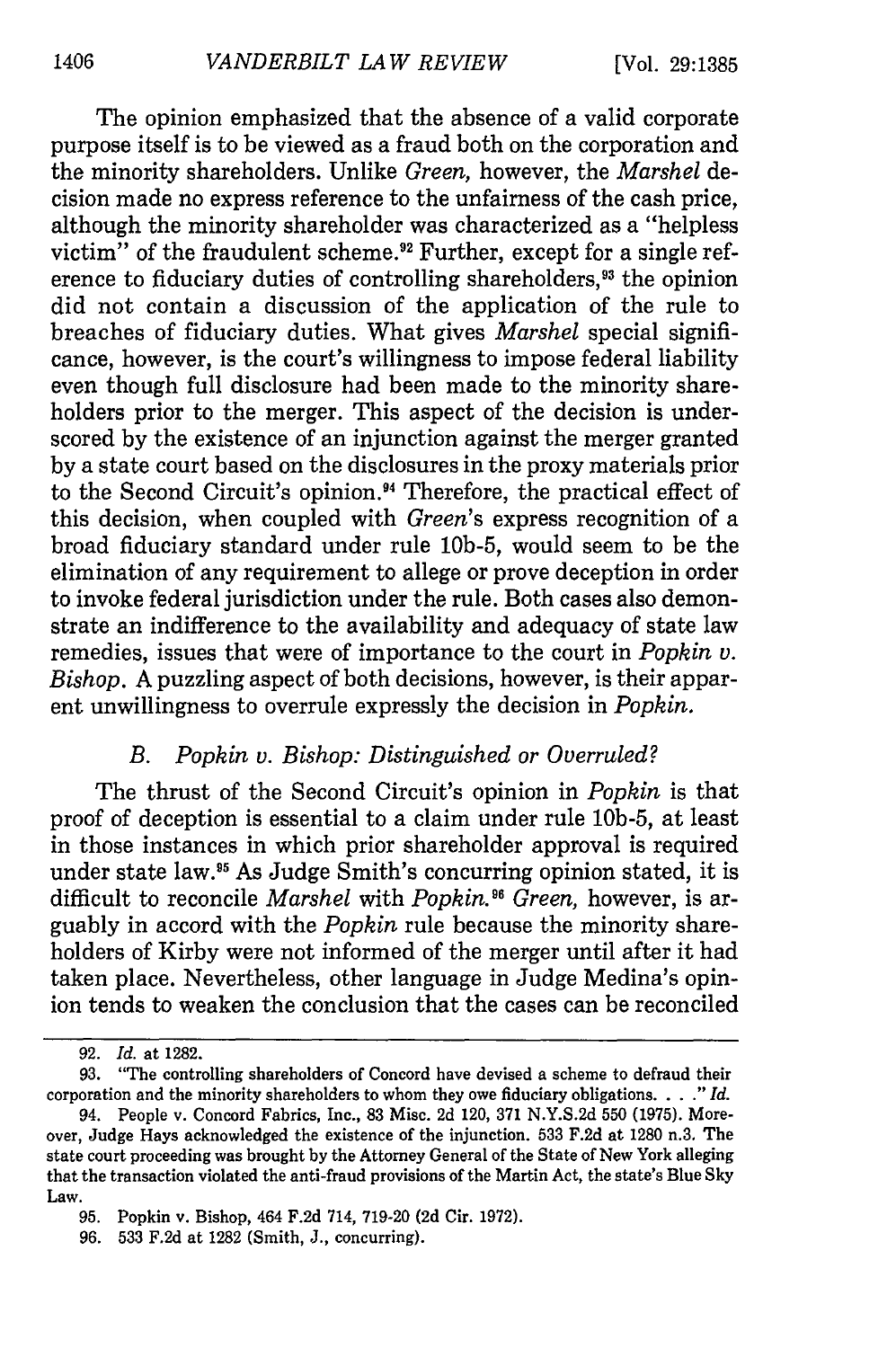on this ground. First, the *Green* opinion notes that the absence of prior disclosure to the minority shareholders is merely "further justification" for the holding." Secondly, the opinion expressly approves of the *Marshel* holding.<sup>98</sup> Taken together, these two points intimate that even prior full disclosure would not have altered the court's decision in *Green.*

The two decisions offer an altogether different rationale to justify their departure from a full disclosure requirement. Both conclude that the transactions orchestrated by the defendants in and of themselves constituted fraudulent schemes under rule 10b-5. Under this theory, even full prior disclosure is irrelevant because the "fraud" exists despite disclosure; the misconduct itself justifies the imposition of federal liability. Viewed independently from other language in the opinions, this conclusion is both simple and logical. Rule **10b-5** prohibits fraud in connection with a securities transaction. Fraud has been and can be construed as encompassing breaches of fiduciary duties. Defendants allegedly have breached such duties; therefore, rule **10b-5** properly may be applied to afford relief. Leaving aside the policy considerations attendant to such a conclusion, what diffuses and obscures, if not wholly undermines, the impact of this conclusion are the courts' efforts to reconcile it with *Popkin v. Bishop.*

*Popkin* stands for the proposition that deception is a vital issue in rule **10b-5** cases. Both the *Green* and *Marshel* opinions attempt to distinguish *Popkin* on the ground that the merger in that case was not a scheme to defraud the minority but was compelled by the provisions of a previous settlement agreement. According to Judge Medina, the transaction in *Green* had no justifiable corporate purpose, but "in *Popkin* there was a corporate business purpose so strong as to be as a practical matter compelling.""9 The complaint in *Popkin* thus went only to the unfair terms of an otherwise justifiable merger transaction, whereas in *Green* and *Marshel* the transactions themselves operated as a fraud.

This distinction, although indicating a factual difference between the cases, is untenable for two reasons. First, *Popkin* makes no reference to such a test to support its holding. Judge Medina appears to read into that decision a consideration that simply is not there. A more fundamental objection also exists. It may be unwise for courts to distinguish between situations in which the transaction

<sup>97. 533</sup> F.2d at 1291.

<sup>98.</sup> *Id.*

<sup>99.</sup> *Id.*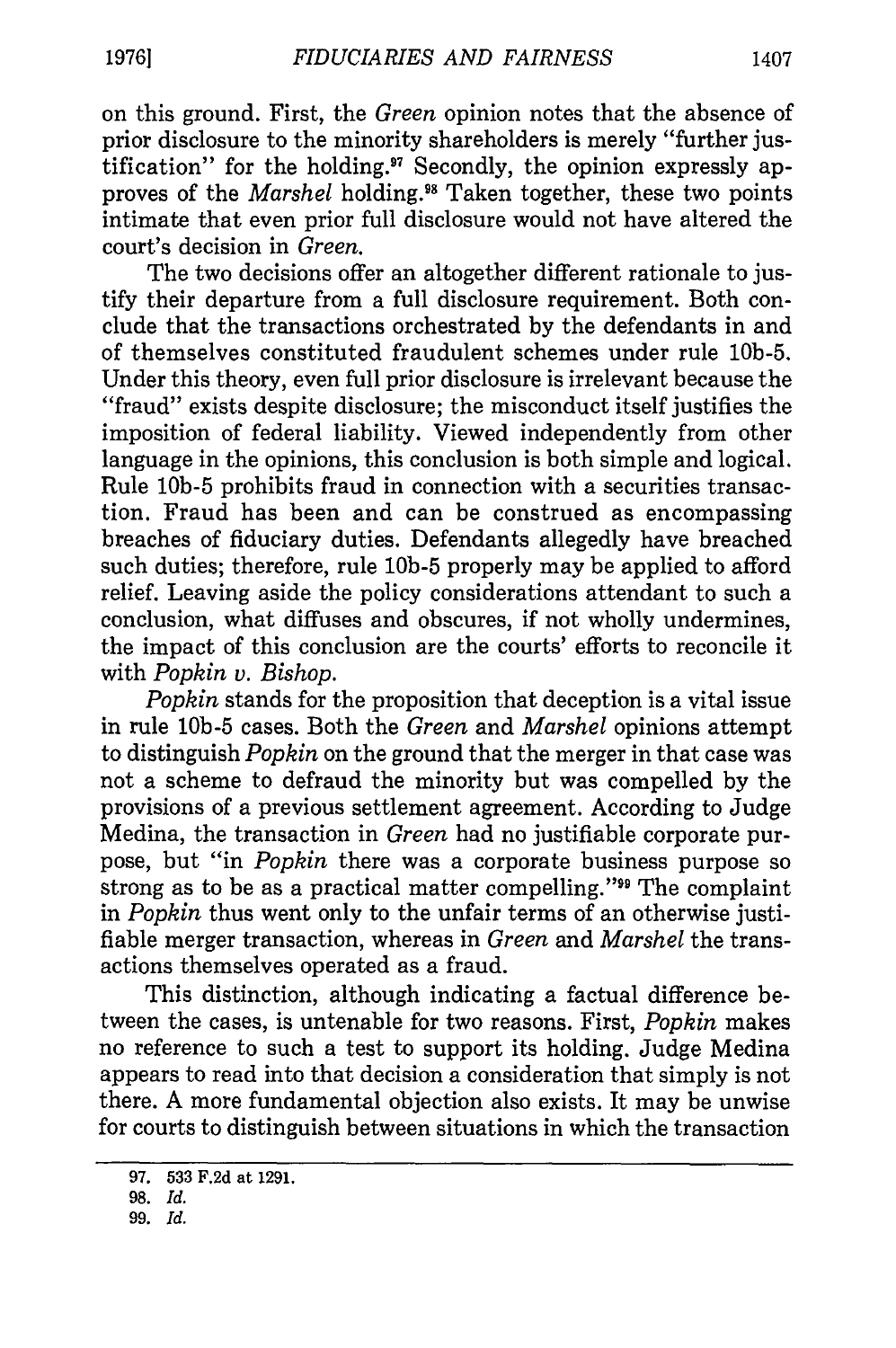as a whole constitutes a fraudulent scheme and those in which the transaction itself is not challenged but the alleged fraud relates to the manner in which it is carried out. Admittedly, evidence of selfdealing may be found more readily in those cases in which the entire transaction is challenged as having no legitimate business purpose. Nevertheless, the terms of an otherwise justifiable transaction can be manipulated for the benefit of a controlling shareholder and to the detriment of the corporation or the minority.<sup>100</sup> Consequently, such a distinction seems unwarranted because a breach of fiduciary duty can occur in either case.

A further comparison of the *Green* and *Marshel* holdings with the rules enunciated by *Popkin* demonstrates that the Second Circuit significantly has altered its approach to the application of rule 10b-5. *Popkin* emphasized that nondisclosure is a "key issue in Rule **10b-5** cases."' <sup>01</sup>*Green* declared that "in such cases **. . .** no allegation or proof of misrepresentation or nondisclosure is necessary."<sup>102</sup> *Popkin* asserted that when "shareholder approval is fairly sought and freely given, the principal federal interest is at an end."<sup>103</sup> The defendants in *Marshel* would appear to have complied with this rule by making what was termed by Judge Smith as "full, even brazen disclosure."<sup>104</sup> Moreover, such disclosure precipitated an injunction under state law preventing the consummation of the merger, action ignored by the *Marshel* court but which bolsters a basic assumption of the *Popkin* court-that a fully informed shareholder is not a "helpless victim" since he can seek relief in state courts. It thus seems apparent that only under the most restrictive and artificial kind of construction can these decisions be reconciled with *Popkin.*

# *C. The Limits of the Federal Fiduciary Standard*

The *Green* opinion clearly states, and *Marshel* implies, that the term "fraud" as used by rule **10b-5** must be read to encompass misconduct traditionally characterized as a breach of fiduciary duty. Given the language of the rule, the view of fraud espoused by

<sup>100.</sup> An example might be found in Schoenbaum v. Firstbrook, 405 F.2d 200, *rev'd en banc,* 405 F.2d 215 (2d Cir. 1968), *cert. denied,* 395 U.S. 906 (1969). In *Schoenbaum,* Aquitaine, the defendant, argued that its purchase of treasury stock from the corporation was necessary to finance the costs of exploring for oil. The sale of the treasury stock to Aquitaine had a justifiable corporate purpose. The extraordinarily low purchase price of the stock, however, was the ground upon which the alleged self-dealing was based.

<sup>101. 464</sup> F.2d at 719.

<sup>102. 533</sup> F.2d at 1287.

<sup>103. 464</sup> F.2d at 720.

<sup>104. 533</sup> F.2d at 1282 (Smith, J., concurring).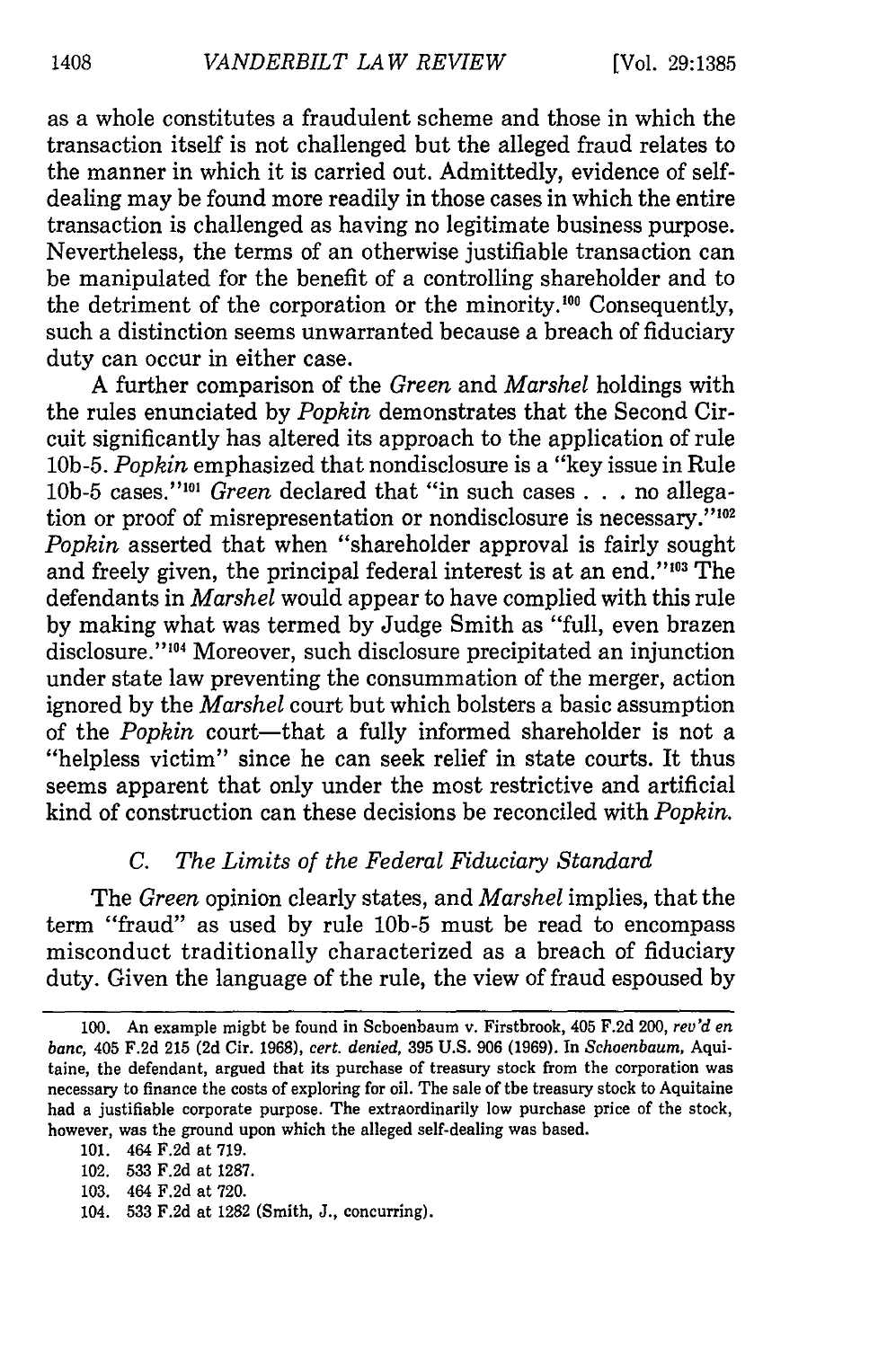courts of equity, and the frequent references to fiduciary obligations in decisons such as *Bankers Life,* this extension of the rule is not illogical. Nor was it unexpected.<sup>105</sup> The two opinions, however, leave several questions unresolved. Is this new standard to be limited to a narrow range of transactions or is it to apply to all forms of conduct that may be characterized as fiduciary breaches? What is the precise meaning of "justifiable corporate purpose" and does its use by the two decisions impose limits upon the potential compass of rule 10b-5?

# (1) Federal Law as Encompassing All Breaches of Fiduciary Duties in Corporate Transactions

Given the sweep of the language employed by Judge Medina and by Judge Mansfield in his concurring opinion, the decision in *Green* would appear to sanction the imposition of the rule in any corporate transaction involving a breach of fiduciary duty. The only limitations would be the requirement that plaintiff be a purchaser or seller of securities and that the misconduct alleged "touch" the securities transaction in question. The practical effect of such an interpretation would be to extend the net of rule **10b-5** to a significant number of managerial activities heretofore confined to state law.<sup>106</sup> For example, an allegation of fiduciary breach in connection with a merger, exchange of shares, or any transaction regarded as a purchase or sale by shareholders would be covered. Any purchase or sale by the corporation in which the perpetuation of control arguably is involved would give rise to a derivative action by shareholders.

Some indication of the possible breadth of this new standard is offered by *Seigal v. Merrick,'07* a recent decision in the Southern District of New York. Relying on *Green* and *Marshel,* the court held that rule **10b-5** properly could be applied against directors who caused the corporation to purchase the shares of the largest stockholder at a premium in order to preserve the directors' control. No allegation or proof that any of the directors were deceived was necessary. Moreover, the court held that the burden was on defendants to prove their good faith as well as in the inherent fairness of the transaction to the corporation and shareholders.<sup>108</sup> A requirement of

<sup>105.</sup> *See, e.g.,* Kaplan, *supra* note 11, at 924-25.

<sup>106.</sup> *See id.*

<sup>107. [1975-1976</sup> Transfer Binder] CCH **FED. SEC.** L. **REP.** 95,467 (S.D.N.Y. Mar. 11, 1976).

<sup>108.</sup> *Id.* at 99,370.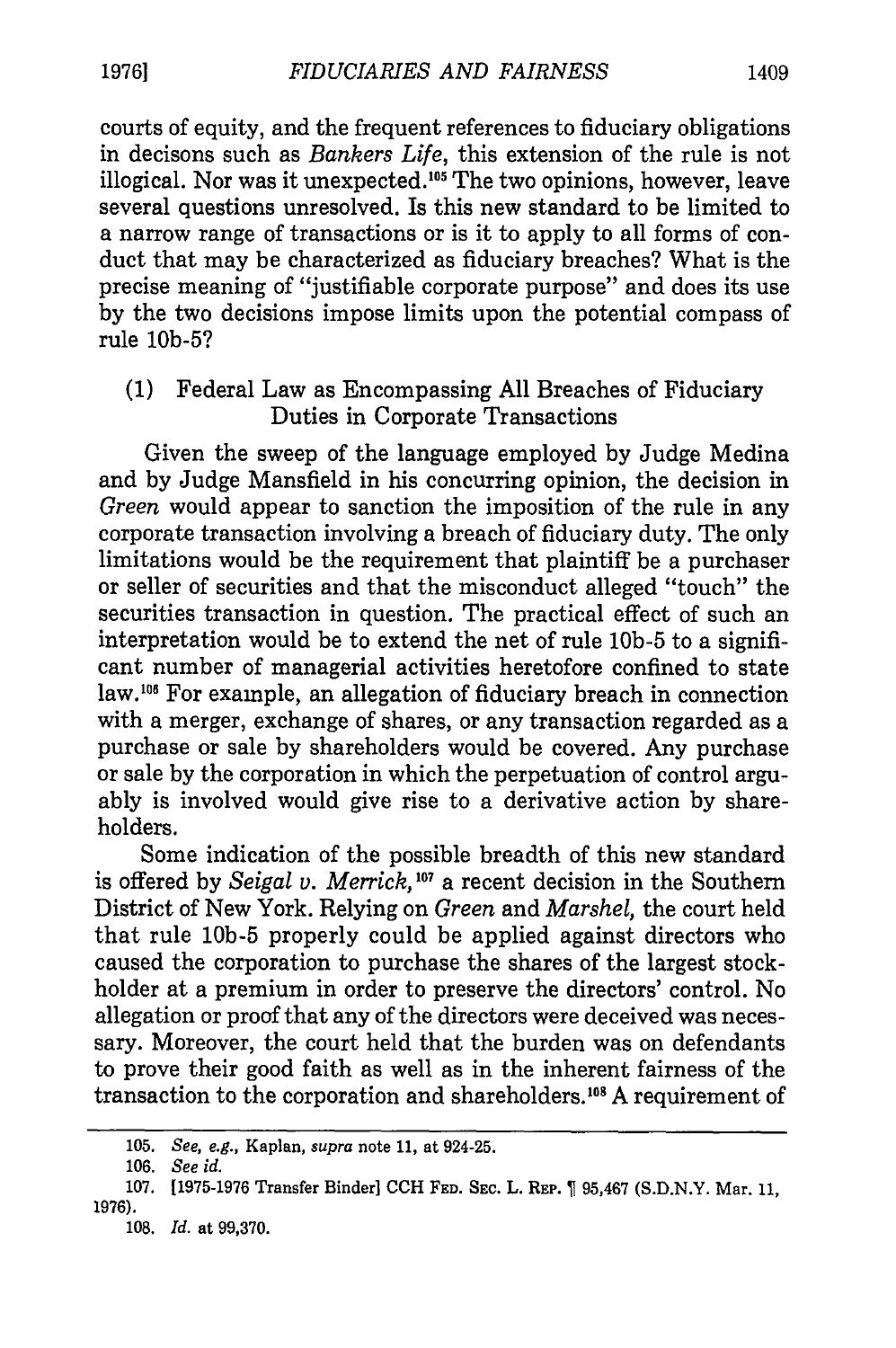good faith and fairness has long been the broad fiduciary standard adopted by state courts.<sup>109</sup>

On the other hand, there is some likelihood that *Green* and *Marshel* will not be interpreted so broadly. For example, in *Marsh v. Armada Corp.,"0* the Sixth Circuit found the application of *Green* and *Marshel* to be quite limited. Noting that both decisions declined to overrule *Popkin v. Bishop,* the court observed that "[t]hese two decisions cannot be read apart from the milieu of 'going private' merger transactions.""'

In *Marsh* plaintiffs brought a class action for damages alleging that defendant's conduct in a tender offer followed by an acquisitive merger violated rule 10b-5. Armada Corporation had made a tender offer for shares of Hoskins Manufacturing Company and also had disclosed its intention to merge the two companies should it acquire majority control. It also disclosed its intention upon acquiring control to eliminate quarterly dividends that had been paid regularly to Hoskins shareholders for the previous forty years. Upon obtaining control of Hoskins, Armada did eliminate the dividends, which plaintiffs charged constituted a fraudulent scheme to drive down the value of Hoskins stock in order to accomplish the merger on terms favorable to Armada but unfair to those Hoskins shareholders who were forced to surrender their shares.

The Sixth Circuit found that *"Popkin* contains the more appropriate test to apply in this case."<sup>112</sup> It distinguished *Green* and *Marshel* on the grounds that those cases involved "going private" transactions that were in essence sham transactions designed to benefit controlling shareholders and in which the minority shareholders were "helpless victims." It declared that when plaintiffs do not challenge the purpose of the merger, as they did not in *Marsh,* the rule in *Popkin* demands that some form of deception be alleged and proved. The Sixth Circuit appears therefore to view *Green* and

<sup>109.</sup> *See, e.g.,* Jones v. H.F. Ahmanson & Co., 1 Cal. 3d 93, 460 P.2d 464, 81 Cal. Rptr. 592 (1969); Sinclair Oil Corp. v. Levien, 280 A.2d 717 (Del. 1971). *See also* Harriman v. E.I. du Pont de Nemours & Co., [1975-1976 Transfer Binder] **CCH FED. SEac.** L. **REP. 95,386,** at 98,934-938.

<sup>110. [1975-1976</sup> Transfer Binder] **CCH FED.** SEC. L. **REP.** 95,496 (6th Cir. April 5, 1976). Even in the Second Circuit, at least one decision has sought to distinguish *Marshel* and *Green.* Merrit v. Libby, McNeil & Libby, 533 F.2d 1310 (2d Cir. 1976). Although *Merrit* deals only with the procedural aspects of a preliminary injunction, **it** demonstrates an attitude not to accept a broad per se prohibition against any transaction that operates to squeeze out minority interests.

<sup>111.</sup> *Id.* at 99,525. *See also* Nash v. Farmers New World Life, [1975-1976 Transfer Binder] CCH **FED.** SEC. L. **REP.** 95,519 **(S.D.** Ohio, Mar. 30, 1976).

<sup>112.</sup> *Id.*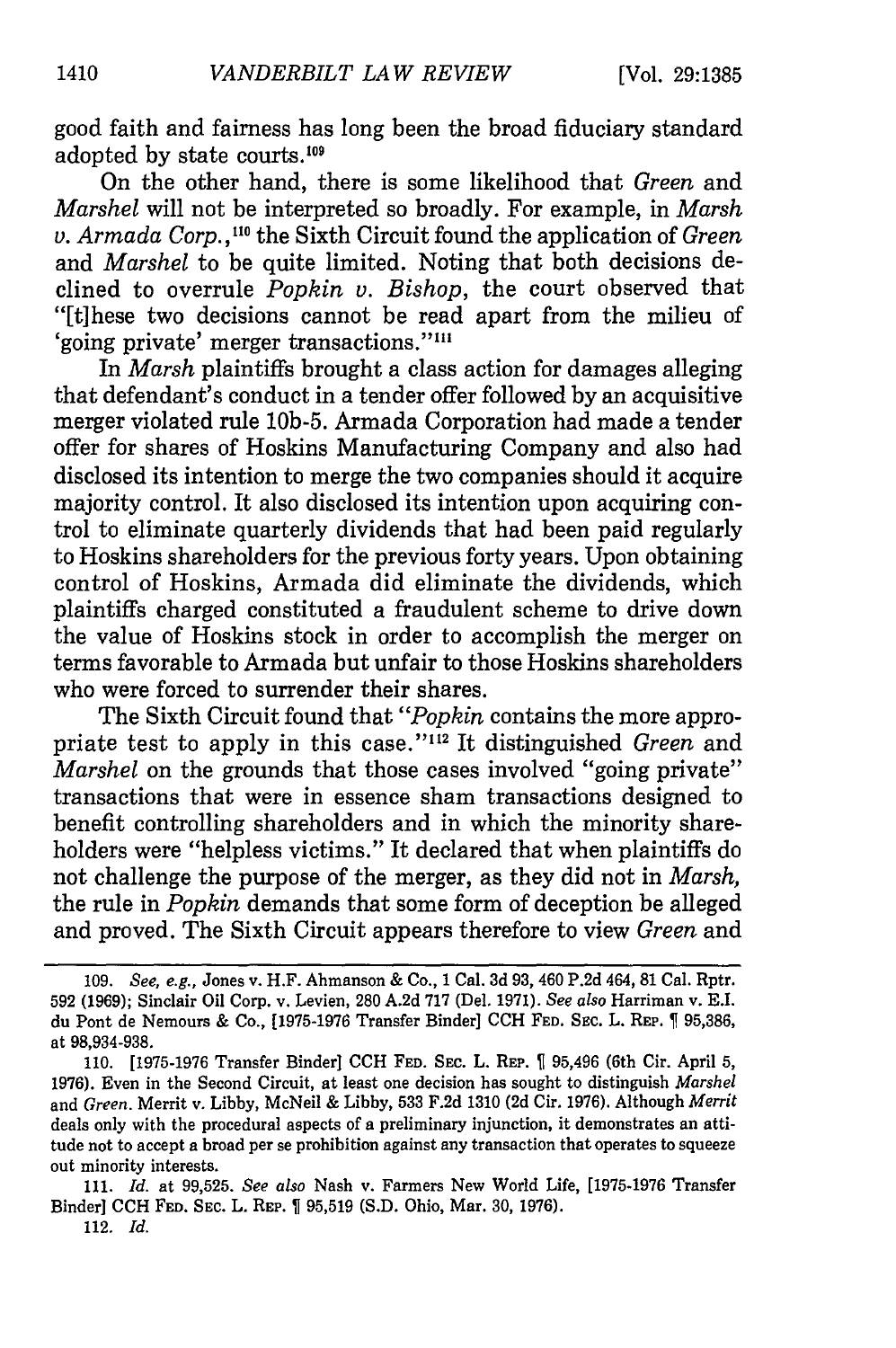*Marshel* only as specific exceptions to *Popkin.* This conclusion is reinforced by the court's general declaration that "we decline to equate a breach of fiduciary duty with fraud."<sup>113</sup>

# (2) The Limits of the "Justifiable Corporate Purpose" Standard

Whether or not *Green* and *Marshel* will be construed to extend liability under rule **10b-5** to the broad range of fiduciary breaches recognized under state law may well depend on the meaning of the term "justifiable corporate purpose."<sup>114</sup> Unfortunately, neither opinion makes clear how and under what circumstances this test is to be applied, nor is it apparent whether this test operates as an independent rule or whether it is merely one aspect of a broader fiduciary standard established by the Second Circuit. Accordingly, several alternative explanations of the business purpose test are suggested.

A restrictive view of this rule is suggested by *Marsh v. Armada Corp.* Under this view, Judge Medina's sweeping references to fiduciary breaches may be regarded as surplusage, and the cases would be considered only to create a "sham transaction" exception to the general requirement of deception. This interpretation is based on the refusal of both *Green* and *Marshel* to overrule expressly *Popkin v. Bishop.*

On the other hand, failure to find a justifiable corporate purpose for a transaction may be regarded simply as another way of stating that the defendant's conduct constituted self-dealing. Under this approach the test can be viewed as the specific application of a broader fiduciary standard to a particular kind of transaction by adapting the general standard to give it meaning within the framework of the particular set of facts. Proof of a valid business reason for the transaction would be evidence that the defendant acted in the best interests of the corporation or the shareholders. Under this approach, the business purpose would have to be significant enough

<sup>113.</sup> *Id.* at 99,524.

<sup>114.</sup> This term, or some variation of it, has been employed by other courts. For recent federal decisions discussing the concept see Grimes v. Donaldson, Lufkin & Jenrette, Inc., 392 F. Supp. 1393 (N.D. Fla. 1974); Albright v. Bergendahl, 391 F. Supp. 754 **(D.** Utah 1974); Tanzer Econ. Assoc., Inc. v. Haynie, 388 F. Supp. 365 (S.D.N.Y. 1974); Bryan v. Brock & Blevins Co., 343 F. Supp. 1062 (N.D. Ga. 1972), *aff'd on other grounds,* 490 F.2d 563 (5th Cir. 1974). State courts have likewise considered the concept. *See, e.g.,* Jones v. H.F. Abmanson & Co., 1 Cal. 3d 93, 460 P.2d 464, **81** Cal. Rptr. 592 (1969); Schulwolf v. Cerro Corp., 380 N.Y.S.2d 957 (Sup. Ct. 1976), *distinguishing* People v. Concord Fabrics, Inc., 83 Misc. 2d 120, 371 N.Y.S.2d 550 (1975); Tanzer Econ. Assoc., Inc. v. Universal Food Specialties, Inc., **383** N.Y.S.2d 472 (Sup. Ct. 1976). More recently, the Delaware Court of Chancery refused to inquire into the business purposes of a merger in Singer v. The Magnavox Co. (Del. Ct. Ch., Oct. 29, 1976), discussed in 378 BNA **SEC.** REG. & L. REP. A-3 (Nov. 17, 1976).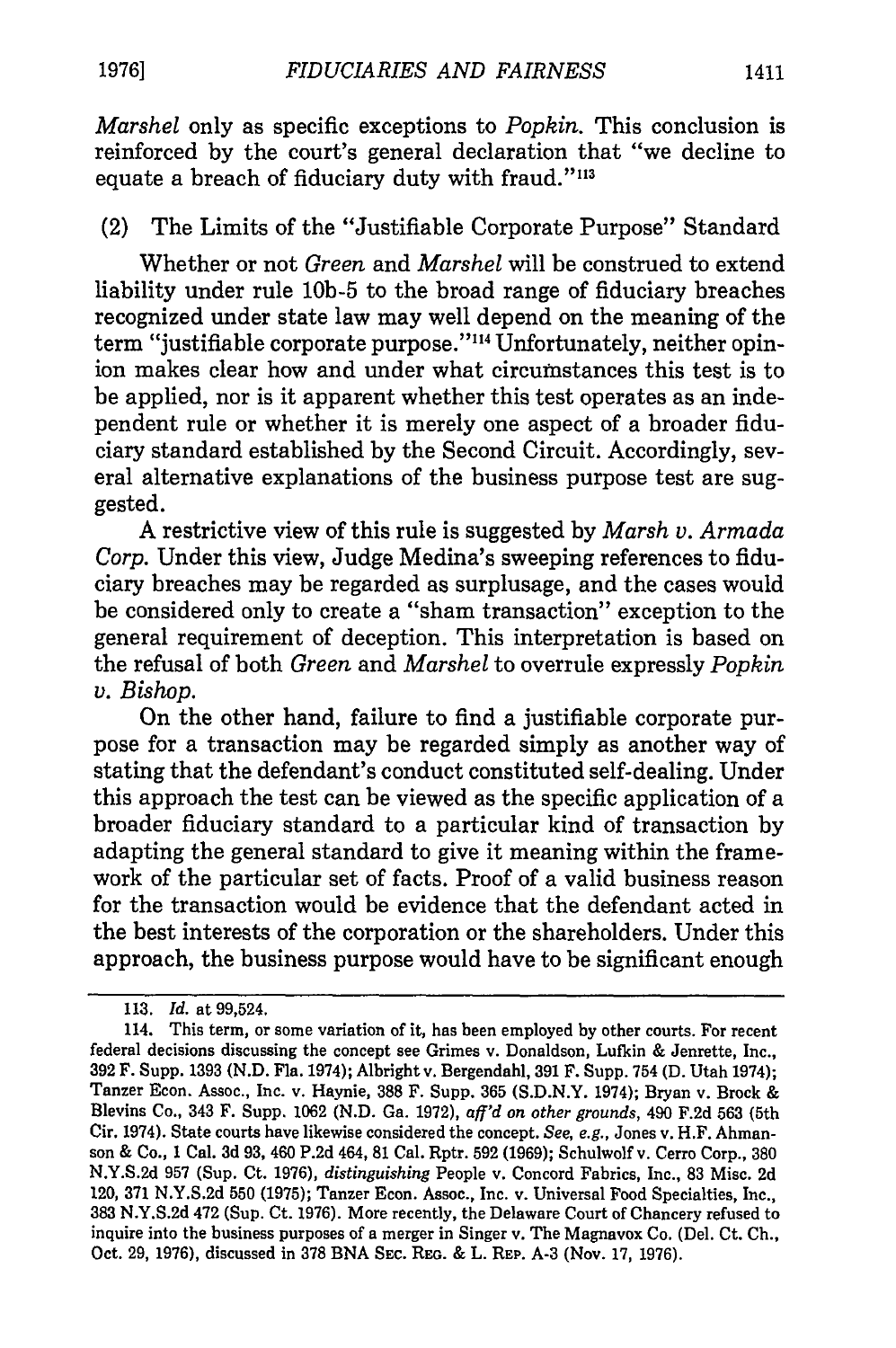to "justify" the benefits received **by** the fiduciary at the expense of the corporation or the independent shareholders. The decision in *Seigal v. Merrick* would argue in favor of this interpretation.

Under either interpretation, the decisions, **by** requiring proof of a justifiable corporate purpose in order to avoid liability under rule **10b-5,** have provided a built-in defense. **A** defendant apparently can be absolved from liability **by** proof of a valid corporate purpose for the transaction even if the facts otherwise suggest that he has breached a fiduciary duty and that the transaction was unfair. One wonders whether the courts would approve of such a result, but the language of the opinions does not preclude it. It seems unlikely, however, that a court would absolve a defendant if the business reasons for the transaction were inconsequential compared to the magnitude of the breach of trust. Just what evidence will establish such a purpose is subject to speculation. Presumably, any reasons showing that the corporation will benefit from the transaction, even if the benefits are not monetary in nature, could satisfy the requirement.<sup>115</sup>

**A** final question regarding the nature of this new federal standard is whether it was intended to measure not only the conduct of the defendants but also the fairness of the transaction. State corporate law customarily requires one charged with a breach of a fiduciary obligation to bear the burden of proving that he acted in good faith and that the transaction was intrinsically fair.<sup>116</sup> Evidence of good faith will not absolve a defendant if the transaction was unfair,<sup>117</sup> and conversely, the fairness of the transaction or the absence

**<sup>115.</sup>** The possible reasons are obviously numerous and will vary in each case. In connection with a short-form merger for the purpose of going private, one writer has suggested that valid reasons may include "the savings of the substantial expenses incurred in securities law public disclosure requirements, freedom from the worry of the impact of corporate decisions on stock prices, the elimination of the necessity of complying with disclosure requirements which may interfere with attractive merger negotiations. **. .** the elimination of the worry of what can be an expensive minority lawsuit for what in hindsight is viewed **. . .** as a breach of fiduciary duty owed to the minority and the removal of the risk of a violation of the securities laws." Brodsky, *Going Private-Is It Over?* **42 N.Y.L.J.,** Mar. **3, 1976,** at 2, col. 2. For a discussion of a consolidation of operations as constituting a valid business for a merger, see Grimes v. Donaldson, Lufkin **&** Jenrette, Inc., **392** F. Supp. **1393 (N.D.** Fla. 1974); Tanzer Econ. Assoc., Inc. v. Universal Food Specialties, Inc., **383 N.Y.S.2d** 472 (Sup. Ct. **1976).** *See generally* **Kerr,** *Going Private: Adopting a Corporate Purpose Standard,* **3 SEC. REG. L.J. 33 (1975).** The decisions that have considered the meaning of the term "justifiable corporate purpose" or a similar term have not attempted a comprehensive definition.

**<sup>116.</sup>** *See, e.g.,* Jones v. H.F. Ahmanson **&** Co., **1** Cal. **3d 93, 460 P.2d** 464, **81** Cal. Rptr. **592 (1969);** Spiegel v. Beacon Participations, Inc., **297** Mass. **398, 8 N.E.2d 895 (1937);** M. **FEUER, PERSONAL LiAmLrITES oF CORPORATE OFFICERS AND DIRECTORS** 47-48 **(2d** ed. 1974).

**<sup>117.</sup>** *See* **Hawes & Sherrard,** *Reliance on Advice of Counsel as a Defense in Corporate and Securities Cases,* **62 VA. L. REv. 1, 53-54 (1976).**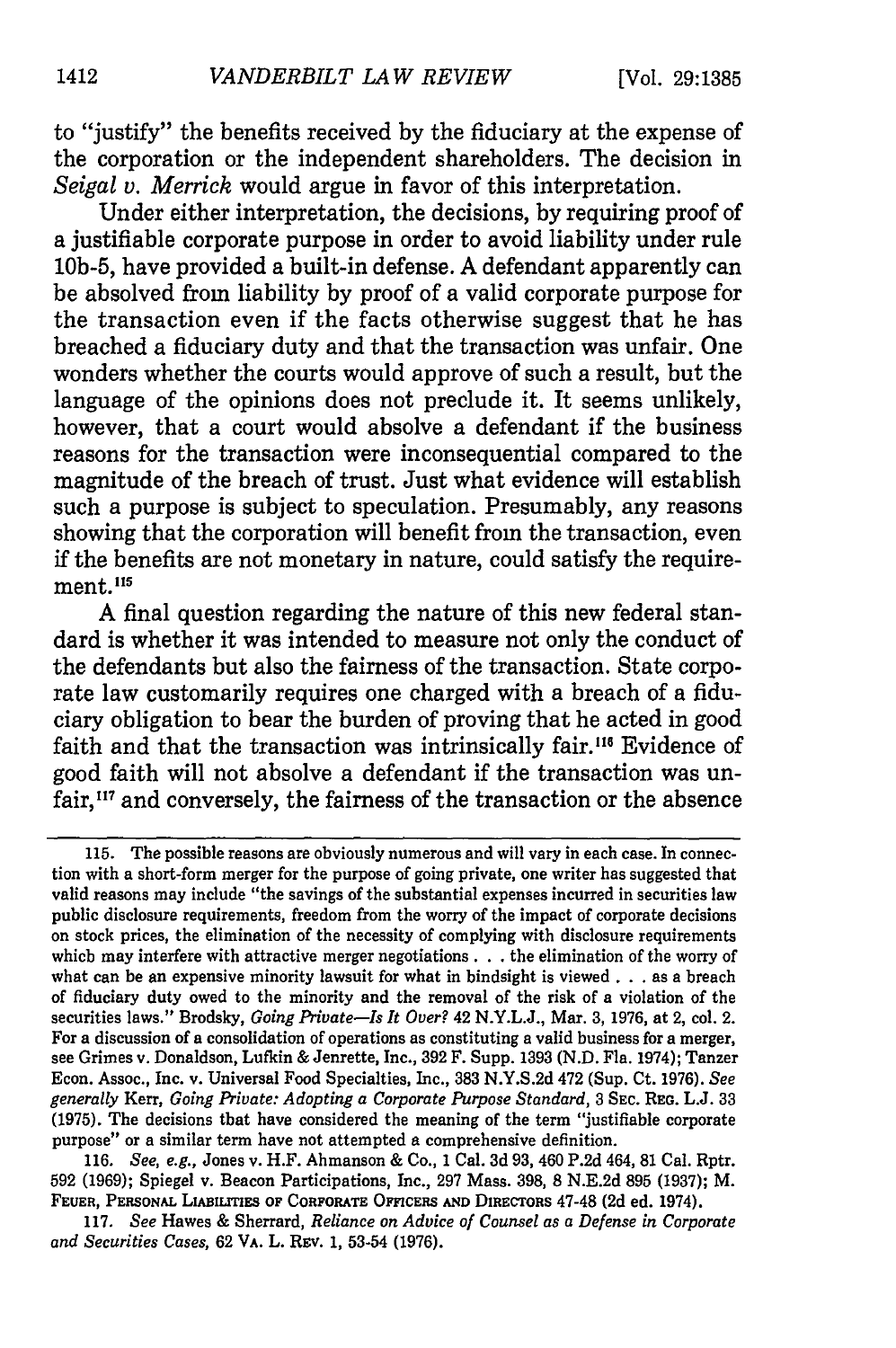of measurable injury will not bar a claim against a fiduciary who has acted in bad faith.<sup>118</sup> Nevertheless, the issue of fairness is notably underplayed in both Second Circuit opinions. Indeed, the issue is broached by Judge Hays only to distinguish *Popkin* as a case involving unfairness, which suggests that the question of unfairness is not vital to the *Marshel* decision. While Judge Medina in *Green* makes reference to the unfair treatment of the minority, the court leaves unexplained the role of fairness in the new federal fiduciary standard. Under this rationale, a defendant who had engaged in self-dealing without a justifiable corporate purpose could not escape liability by showing that the transaction was otherwise fair. Nonetheless, despite the lack of clarity in the decisions on this question, one must conclude that the issue of fairness is implicit in the decisions of both cases. If fraud under rule **10b-5** is interpreted as covering the full range of fiduciary breaches, there is every reason to expect, as demonstrated by the holding in *Seigal v. Merrick,* that the federal standard will be at least as comprehensive as the state law rule, and thus fairness will be an essential element of the federal test. As Part IV indicates, it is highly questionable whether section 10(b) and rule **10b-5** do or should regulate the fairness of the terms of securities transactions.

### IV. TESTING THE PREMISES **OF** THE DECISIONS

### *A. Framing the Fundamental Issue*

Perhaps the most remarkable and controversial aspect of the *Green* and *Marshel* opinions is their willingness to impose rule **10b-**5 liability despite the availability of remedies for the same misconduct under state law, a position contrary to the philosophy underlying the decision in *Popkin v. Bishop.* Arguably, Judge Medina in *Green* concluded that the appraisal remedy provided inadequate relief to shareholders whose interests were eliminated through a short-form merger. The entire panel in *Marshel* deemed irrelevant the prior state court injunction of the very transaction it was asked to enjoin.

This aspect of the cases raises a fundamental question about whether the decision to expand rule **10b-5** should be dependent in some fashion upon the availability or adequacy of relief for the same conduct under state law. More specifically, should the federal courts, in the absence of clear congressional guidance, find fiduciary misconduct violative of rule **10b-5** if that misconduct traditionally

<sup>118.</sup> See, e.g., Diamond v. Oreamuno, 24 N.Y.2d 494, 248 N.E.2d 910, 301 N.Y.S.2d 78 (1969); New York Medical College & Hospital for Women v. Diffenbach, 125 Misc. 698, 211 **N.Y.S. 799 (1925); 3** W. FLETCHER, PRIVATE CORPORATIONS § **838** (perm. **ed.** rev. **1975).**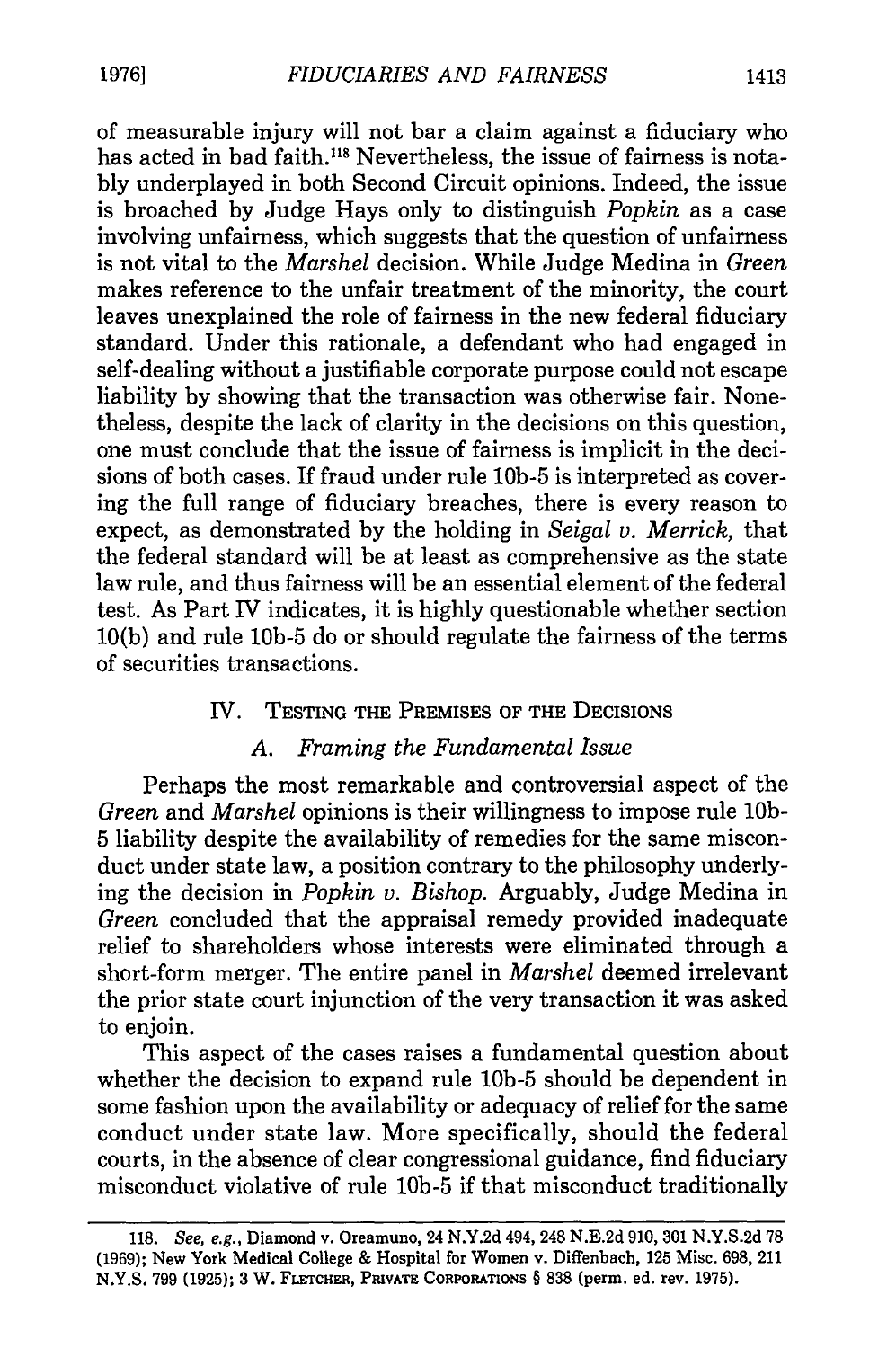has been the subject of regulation under state law? If state law does provide remedies for those harmed by breaches of trust on the part of corporate managers and controlling shareholders, is the adequacy of such remedies a proper subject of federal concern?

It is submitted that these questions provide the proper point of departure to resolve whether the expansion of federal law announced by *Green and Marshel* can be sustained. The answer to these questions involves a three-step analysis: first, it must be determined whether Congress either expressly or by clear implication intended section 10(b) and rule **10b-5** to encompass fiduciary duties of corporate management; secondly, if no clear congressional purpose can be found, it is necessary to determine whether there nonetheless exists a legitimate federal interest in prohibiting fiduciary breaches in connection with the purchase or sale of securities; and thirdly, if such a federal interest exists, whether that interest outweighs competing considerations. Such considerations include the impact of a federal fiduciary standard on state and federal law, the likelihood that a federal rule will create standards of conduct that overlap or are inconsistent with those developed by the states, whether the courts should fashion a superstructure of federal corporation law on an administrative rule that has never received express congressional approval, and the possible harmful effects federal intervention may have on the delicate balance of federal-state relationships.

# *B. Statutory Coverage and Congressional Policy*

The primary consideration in judging whether certain kinds of misconduct are proper subjects of enforcement by the federal securities laws is the presence or absence of a reasonably clear statutory directive to that effect.<sup>119</sup> When the federal statutory provision expressly or by reasonably clear implication proscribes certain conduct, clearly the federal standard is applied; the analysis suggested herein need not be pursued further.<sup>120</sup> For example, the law of every state grants a cause of action for deceit. Section 10(b), however, expressly declares deceptive acts to be unlawful, and thus federal courts have a clear mandate to apply federal law in deception cases arising under the 1934 Act, notwithstanding the existence of alternative remedies under state law.

<sup>119.</sup> *See* Ernst & Ernst v. Hochfelder, 96 S. Ct. 1375 (1976); J.I. Case Co. v. Borak, 377 U.S. 426, 433 (1964).

<sup>120.</sup> *See* 1 **BROMBERG,** *supra* note 15, at § 2.7.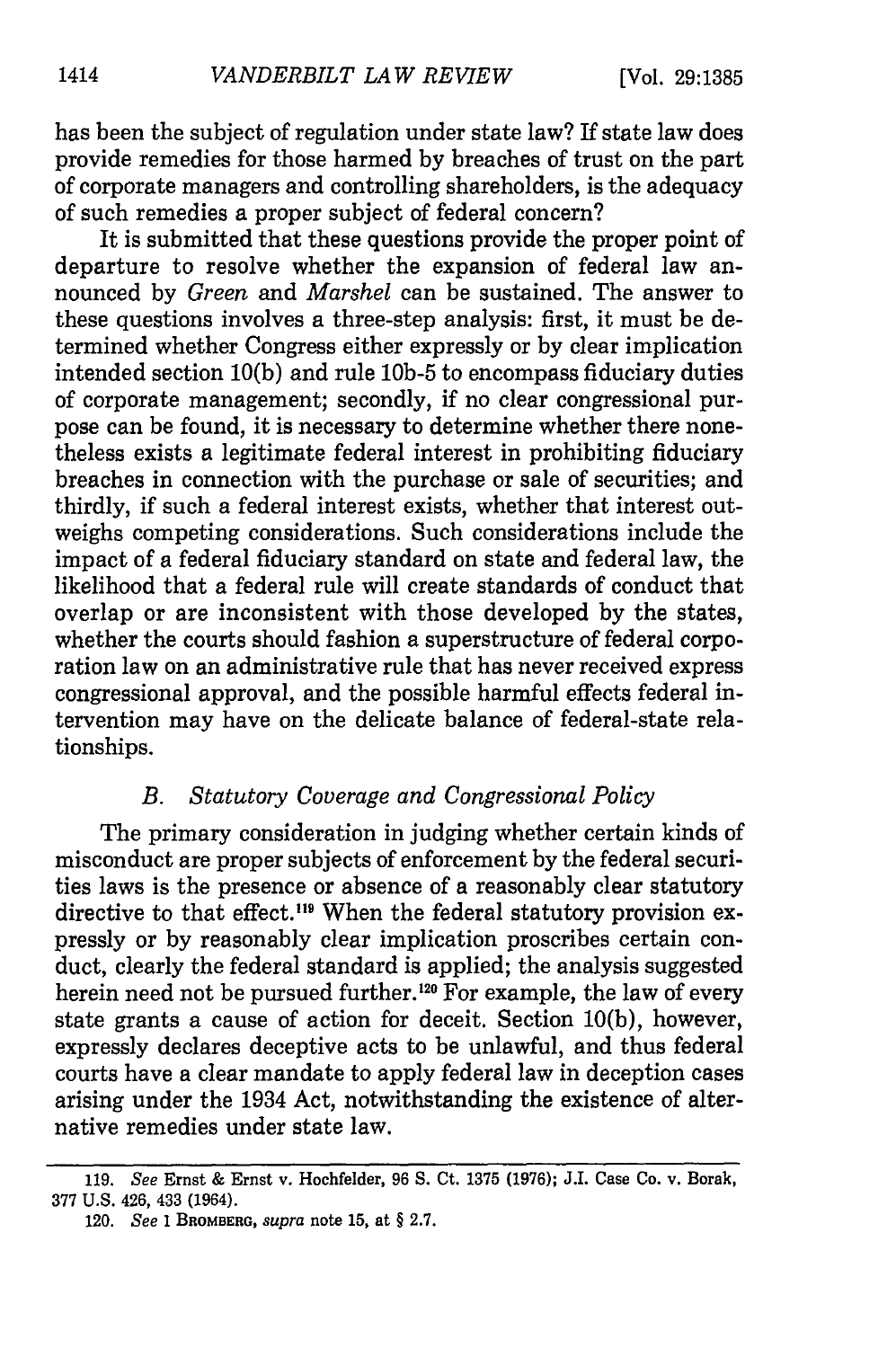Unlike its reference to deception, section **10(b)** contains no express language purporting to regulate fiduciary duties. Arguably, the phrase "manipulative **. . .** device or contrivance" could be interpreted to include schemes involving a breach of trust, $^{121}$  and the **SEC** has viewed manipulation as embracing a broad range of conduct.<sup>122</sup> Whether or not inferences can be drawn about the breadth of this phrasing, no clear intent **by** Congress to impose a federal fiduciary standard is evidenced. Likewise, the legislative history of the statute does not contain direct evidence contradicting this conclusion.<sup>123</sup>

Judge Medina supports his holding in *Green* **by** reference to sections (a) and (c) of the rule prohibiting fraud, further noting that the express sanctions against misrepresentations or omissions in section **(b)** manifest an intent **by** the Commission to free the notion of fraud under the rule from the constraints placed upon it **by** the common law.<sup>124</sup> Admitting that the Commission's rules have the force and effect of substantive law and that the Commission has been afforded **by** Congress broad discretion in the rulemaking process,'12 the Supreme Court recently reiterated in *Ernst & Ernst v. Hochfelder* that the first and foremost consideration in assessing the validity of a standard of conduct under the rule is the language of the statute. 26 The scope of the rule must be dependent upon the underlying legislative authority, and without a more clearly expressed intention in the statutory language to regulate fiduciary duties, the courts must seek other means to justify the imposition of federal liability.

<sup>121.</sup> This possibility was not foreclosed **by** the Supreme Court in Ernst **&** Ernst v. Hochfelder, **96 S.** Ct. **1375 (1976),** in its holding that civil damage actions under rule **10b-5** could not encompass negligent behavior. The Court stated at one point that **"[in** this opinion the term 'scienter' refers to a mental state embracing intent to deceive, manipulate, or defraud." *Id.* at **1381** n.12. At another point, the Court noted that "[tjhe words 'manipulative or deceptive' used in conjunction with 'device or contrivance' strongly suggest that **§ 10(b)** was intended to proscribe knowing or intentional misconduct." *Id.* at **1383.** Finally, the opinion observed that "[t]here is no indication that Congress intended anyone to be made liable for such practices unless he acted other than in good faith." *Id.* at **1387.** Good faith is **also a defense** to fiduciary breaches. Thus while scienter traditionally has been associated with deceit, the Court does not so restrict the definition. Indeed the language of the opinion is broad enough to include intentional breaches of fiduciary duties.

<sup>122.</sup> *See* **1 BROMBERG,** *supra* note **15,** at **§** 4.6; Jacobs, *Regulation of Manipulation by SEC Rule I0b-5,* **18** N.Y.L.F. **511 (1973).** In Ernst **&** Ernst v. Hochfelder, **96 S.** Ct. **1375, 1384 (1976),** however, the Supreme Court observed that "manipulative" was "virtually a term of art."

**<sup>123.</sup>** *See* **1 BROMBERG,** *supra* note **15,** at **§** 2.2. In Blue Chip Stamps v. Manor Drug Stores, 421 **U.S. 723, 737 (1975),** the Court admitted that "we would **by** no means be understood as suggesting that we are able to divine from the language of **§ 10(b)** the express 'intent of Congress' as to the contours of a private cause of action under Rule **10b-5."**

<sup>124.</sup> **533 F.2d** at **1286-87.**

**<sup>125.</sup>** *See* Superintendent of Ins. v. Bankers Life **&** Cas. Co., 404 **U.S. 6,** 12 **(1971).**

**<sup>126. 96</sup> S.** Ct. **1375, 1383 (1976).**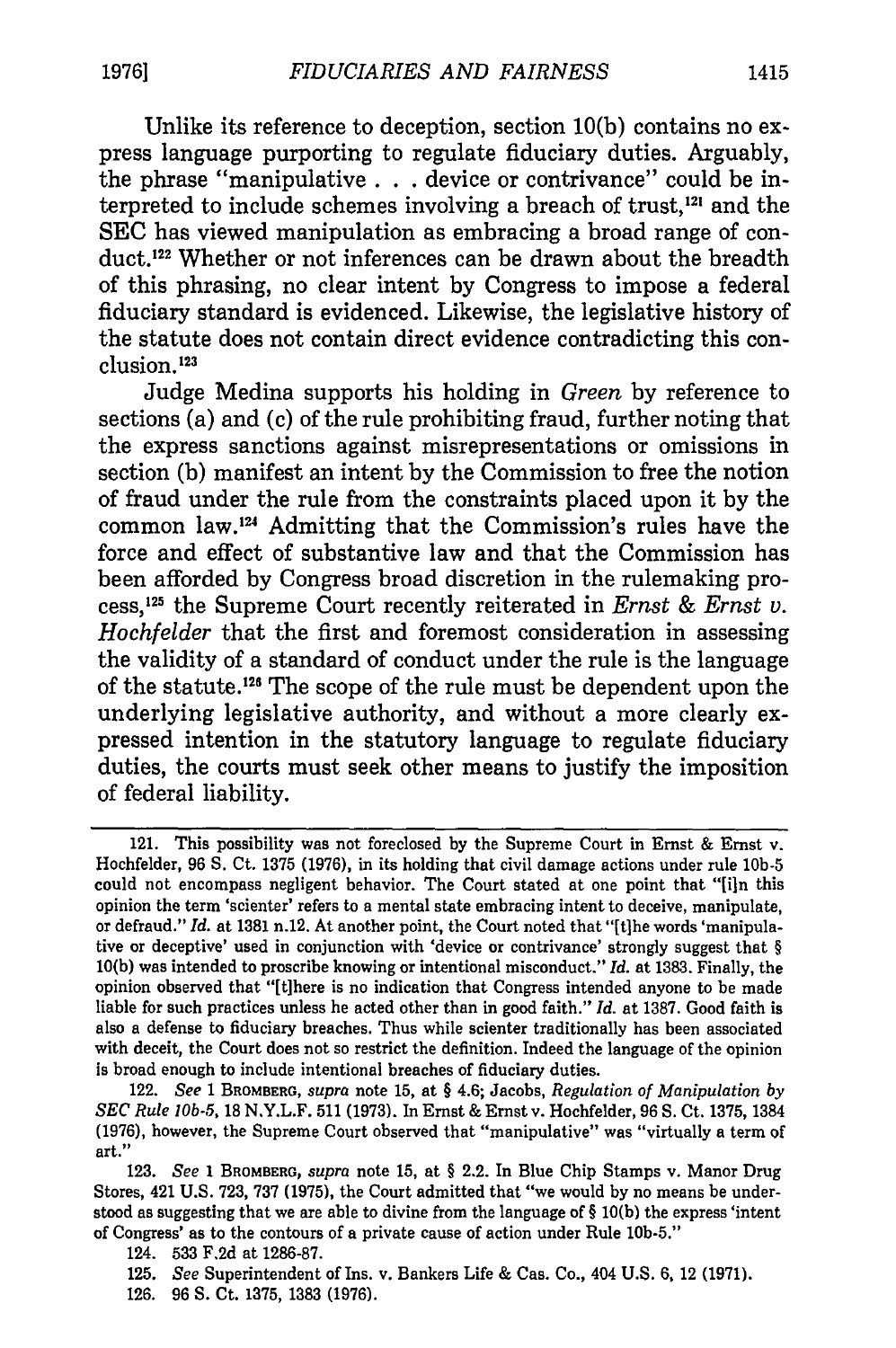The inescapable conclusion is that a plain congressional purpose to regulate fiduciary conduct per se under section 10(b) is nowhere discernible.<sup>127</sup> Nevertheless, there is a similar absence of express intent on the part of Congress to exclude such conduct from the ambit of section 10(b). Consequently, we must proceed to weigh the competing considerations attendant to an expansion of federal law as proposed by *Green* and *Marshel.*

# *C. The Competing Considerations*

# (1) The Federal Interest

Even if Congress has not expressed its intent to regulate transactions in securities in which the plaintiff's harm results from a breach of trust by the defendant, many courts have found a justifiable federal interest in seeking to prohibit this form of misconduct.<sup>128</sup> Professor Bromberg has identified three such interests:<sup>129</sup> first, a federal forum for the resolution of alleged fiduciary misconduct is superior to a state forum not only because of its ability to circumvent procedural obstacles that may hinder or preclude the bringing of an action in the state courts, but also because the federal courts generally are more successful in reaching the merits of the case; secondly, a federal rule will promote a uniform, nationwide stan-

**128.** *See, e.g.,* Popkin v. Bishop, 464 **F.2d** 714 **(2d** Cir. **1972);** Drachman v. Harvey, 453 **F.2d 722,** *rev'd on rehearing en banc,* 543 **F.2d 726 (2d** Cir. **1972);** Shell v. Hensley, 430 **F.2d 819** (5th Cir. **1970);** Herpich v. Wallace, 430 **F.2d 792** (5th Cir. **1970);** Rekant v. Desser, 425 **F.2d 872** (5th Cir. **1970);** Schoenbaum v. Firstbrook, 405 **F.2d** 200, *rev'd on rehearing en banc,* 405 F.2d 215 **(2d** Cir. 1968), *cert. denied sub. nom.,* Manley v. Schoenbaum, 395 U.S. 906 (1969). Unfortunately, none of these decisions articulates plainly the nature of the federal interest beyond declaring that the application of the rule in self-dealing situations comports with the congressional objective of protection of investors.

**129. 1** BROMBERG, *supra* note **15,** at § 4.7.

<sup>127.</sup> One may argue that the opinions in Superintendent of Ins. v. Bankers Life & Cas. Co., 404 **U.S. 6 (1971),** and **SEC** v. Capital Gains Research Bureau, Inc., **375 U.S. 180 (1963),** would suggest a contrary conclusion. *Bankers Life* referred to a House Report that equated breaches of trust with "manipulation, investor's ignorance, and the like." 404 **U.S.** at 12. In *Capital Gains,* the Court construed a provision of the Investment Advisors Act of 1940, **15 U.S.C.** § **80b-6 (1970),** which contains language quite similar to that of rule **10b-5.** In granting an injunction against the defendant for "scalping," the Court noted: "The Investment Advisors Act of 1940 thus reflects a congressional recognition 'of the delicate fiduciary nature of an investment advisory relationship,' as well as a congressional intent to eliminate, or at least to expose, all conflicts of interest which might incline an investment advisor-consciously or unconsciously-to render advice which was not disinterested." **375 U.S.** at **191-92.** Nevertheless, these brief references to legislative history, one of which pertains to a separate statute, cannot be considered determinative. Indeed, they highlight the paucity of evidence that would demonstrate a congressional intent to regulate fiduciary conduct **by** insiders. Further, neither decision depended upon the question of fiduciary breaches in the absence of deception since in each case the defendants clearly had deceived the other parties to the transaction.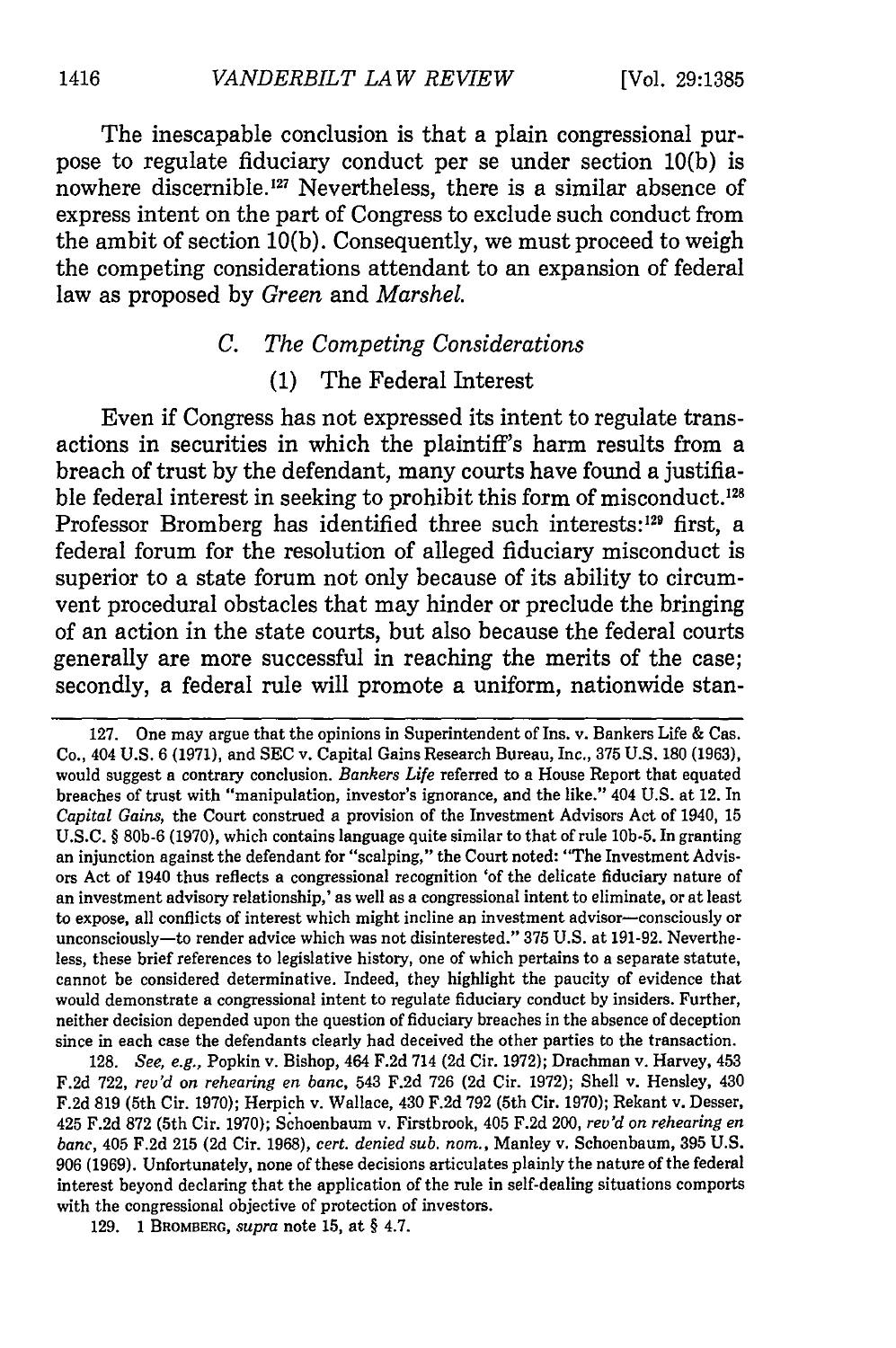dard of conduct, an important consideration given the widely dispersed shareholdings at least in publicly owned corporations; thirdly, a strong federal interest exists in assuring that the protections afforded to investors on the public distribution or other sale of securities will not be thwarted by later misconduct diminishing or destroying the value of the original investment. Thus continuity in the protection of investors beyond the initial purchase of securities is an important consideration. Protection against the elimination of minority interests in a going private transaction by controlling shareholders would fall under this third category. A further federal interest may be found in providing relief in situations such as *Schoenbaum,* in which a court can conclude that the denial of a corporation's right to the independent, disinterested judgment of the directors is tantamount to deceit and thus should be subject to the same federal prohibition as other forms of deceit.<sup>130</sup> Finally, and in the broadest sense, it might be suggested that a valid federal interest inheres in seeking to regulate all forms of intentional wrongdoing in connection with the purchase or sale of securities, including conduct that might be characterized as self-dealing, overreaching, or unfair.<sup>131</sup> Such a federal interest is grounded on the protection of investors, an objective of the securities laws and of section 10(b) in particular.

#### (2) Impact on State Law

The standard enunciated in *Green,* if interpreted broadly, unquestionably will have a debilitating effect on the future development of state law relating to fiduciary duties. Experience demonstrates that procedural attractions alone will cause plaintiffs to invoke federal jurisdiction.<sup>132</sup> This result may be welcomed by some who have inveighed against the loose, management-oriented standards of conduct accepted by state courts and legislatures, and who also have suggested that a federal standard at a minimum has the advantage of imposing a uniform rule.'33 Yet Professor Cary, who

**<sup>130.</sup>** *See* notes 52-54 *supra* and accompanying text.

**<sup>131.</sup>** The stated purpose of the Exchange Act to protect investors is seductively broad. It suggests a result-oriented approach to the imposition of federal liability under the rule whereby every act or transaction that is harmful to an investor can be prohibited. The Supreme Court, in Ernst & Ernst v. Hochfelder, 96 S. Ct. 1375, 1383-84 (1976), rejected such an approach, finding that liability under the rule also requires that a court focus on the nature of the misconduct.

<sup>132.</sup> Bloomenthal, *supra* note 11, at 334-35.

<sup>133.</sup> *See* Cary, *Federalism and Corporate Law; Reflections Upon Delaware,* 83 **YALE** L.J. 663 (1974).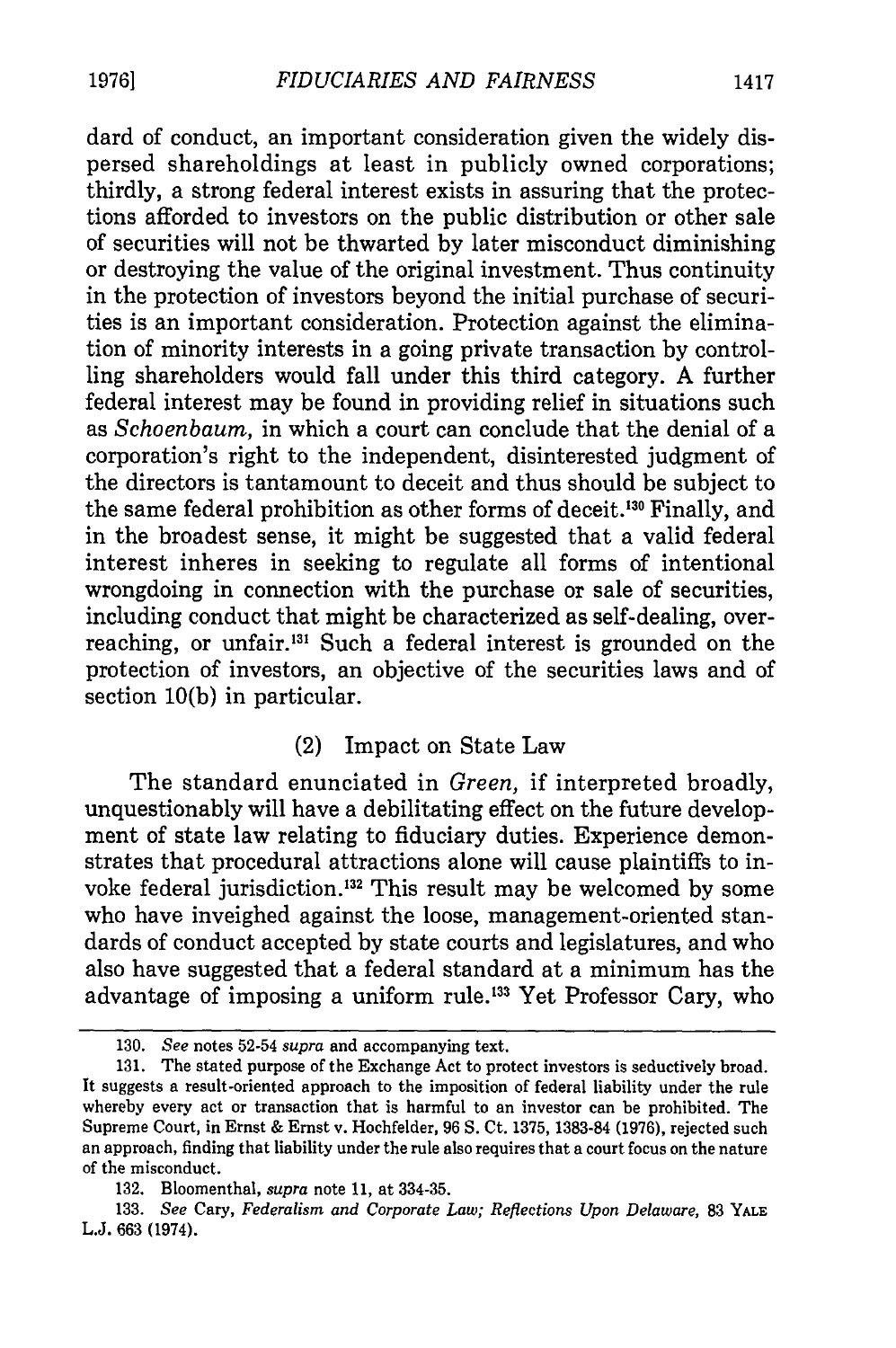persuasively has demonstrated the all too frequent absence of adequate protection of shareholders under state law, has suggested that federal oversight in the area of corporate fiduciary duties more appropriately should emanate from Congress rather than by further judicial extension of rule 10b-5.<sup>134</sup>

While the criticisms of state law are not without foundation, it is also true that it has been far from impotent. Cases such as *Jones v. H. F. Ahmanson & Co. 3'5* in California and *Diamond v. Oreamuno'35* in New York merely are illustrative of the ability of state courts to make substantial, innovative, and far-reaching contributions in the field of fiduciary responsibility. Admittedly, the federal decisions construing state law also have participated in the advancement of these standards,<sup>137</sup> but this would appear only to underscore the proposition that state law contains an adequate, if under-utilized, fund of legal principles that would in most instances achieve the same results as would the imposition of a federal fiduciary standard. A decision to expand the scope of rule **10b-5** therefore should consider whether such an expansion will foreclose or diminish greatly a valuable source of judicial creativity at the state level. In this regard, it is relevant to reflect upon the theory that the flexibility and dynamism of American jurisprudence is due in part to the freedom of the states, as laboratories of legal growth, to experiment with various legal and economic principles.<sup>138</sup>

In addition to the considerations outlined above, the rule developed by *Green* and *Marshel* may have an even more significant impact upon the substantive rights granted by state law to the participants in a corporate enterprise. The decisions go further than merely adopting a federal test of fiduciary standards that is coextensive with state law. Both cases involved the use by controlling shareholders of legislatively sanctioned merger procedures to eliminate minority interests. Defendants in both cases contended that they had complied in all respects with the applicable state

<sup>134.</sup> *Id.* at 699-700.

<sup>135. 1</sup> Cal. 3d 93, 460 P.2d 464, **81** Cal. Rptr. 592 (1969) (controlling shareholders owe fiduciary duty to provide correlative benefits to minority). *See also* Berkowitz v. Power/Mate Corp., **135 N.J.** Super. **36,** 342 **A.2d 566 (1975).**

**<sup>136.</sup>** 24 **N.Y.2d** 494, 248 **N.E.2d 910, 301 N.Y.S.2d 78 (1969)** (insider trading constitutes breach of fiduciary duty to corporation even if corporation did not trade).

**<sup>137.</sup>** See, e.g., Perlman v. Feldmann, **219 F.2d 173 (2d** Cir. **1955);** Seagrave Corp. v. Mount, 212 **F.2d 389** (6th Cir. 1954); Zahn v. Transamerica Corp., **162 F.2d 36 (3d** Cir. 1947).

**<sup>138.</sup>** *See* Lochner v. New York, **198 U.S.** 45, **75 (1905)** (Holmes, **J.,** dissenting); *cf.* Apodaca v. Oregon, 406 **U.S.** 404 **(1972)** (Powell, **J.,** concurring); Williams v. Florida, **399 U.S. 78 (1970)** (Harlan, **J.,** concurring).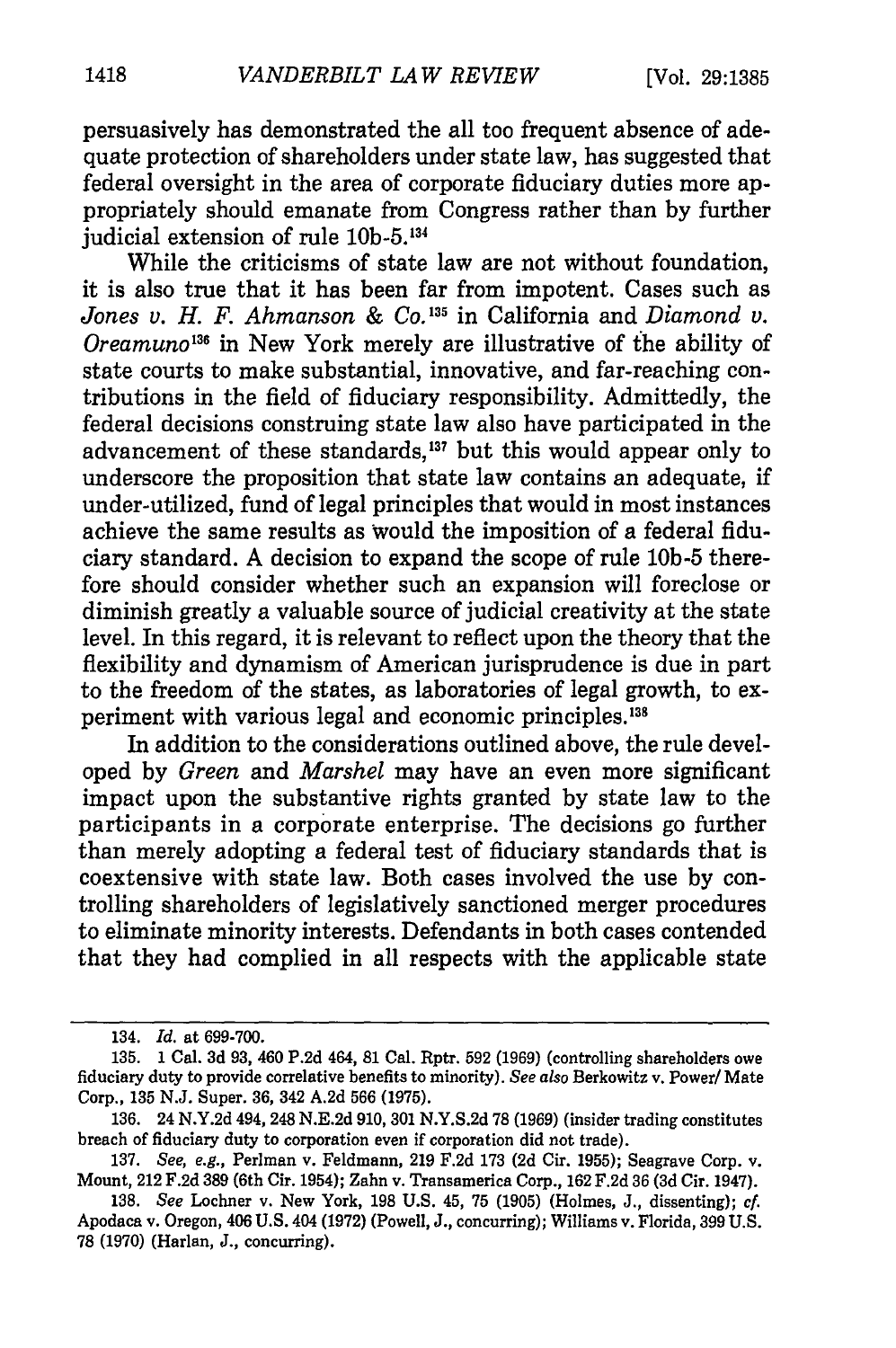statutory provisions. The courts declared, however, that such compliance was irrelevant to the question of federal liability, and that federal law prohibited the employment of otherwise valid corporate procedures if a justifiable business purpose did not exist for the transaction. Because the state statutes permitted such procedures without demanding proof of a corporate purpose, the *Green* and *Marshel* decisions clearly go beyond subsuming state fidicuary standards under rule 10b-5. They impose a federal condition to the exercise of a substantive right granted by state statutes.<sup>139</sup>

As Judge Moore observed in his dissent in *Green,* those states that permit short-form mergers in effect have declared that the squeezing out of minority shareholders may be accomplished even if the purpose of the controlling shareholder is to benefit himself. What might otherwise be found to constitute self-dealing in such cases is not prohibited.<sup>140</sup> If unfairness exists, it is rectified by providing complaining shareholders with statutory appraisal rights or injunctive relief.

The federal requirement of a justifiable corporate purpose raises questions about the continuing viability of various forms of transactions permitted and regulated under state corporate law in which such a requirement is not imposed. Presumably, such transactions will not be sustained unless the federal condition is met. The practical effect will be to remove all but the most mechanical aspects of the transaction from the jurisdiction of the state courts. Even if the state courts adopt a corporate purpose test, it arguably will be dependent upon and subject to review by the federal courts, and all of this without a clear congressional mandate. Not only will the authority of state decisions be subject to uncertainty, but the availability of a federal forum also may lead to inconsistent rules in each level. Admittedly, this problem is not new; for example, the federal deception standard under rule **10b-5** may well differ from the test of common law deceit recognized by a particular state. The difference in this situation, however, arises because the power of the federal judiciary to fashion its own deception standard is at least grounded in the language of the statute expressly outlawing deceptive acts. Admittedly, the problem of inconsistent rules under federal and state law may decline in importance if practically every

<sup>139.</sup> *See* Dyer, *An Essay on Federalism in Private Actions Under Rule lOb-5,* 1976 **UTAH** L. Rav. **7.**

<sup>140. 533</sup> F.2d 1283, 1305 (Moore, J., dissenting) (quoting Stauffer v. Standard Brands, Inc., 41 Del. Ch. 7, 187 A.2d 78, 80 (1962)). *See generally* Vorenberg, *Exclusiveness of the Dissenting Stockholder's Appraisal Right,* 77 HAv. L. REv. 1189 (1964).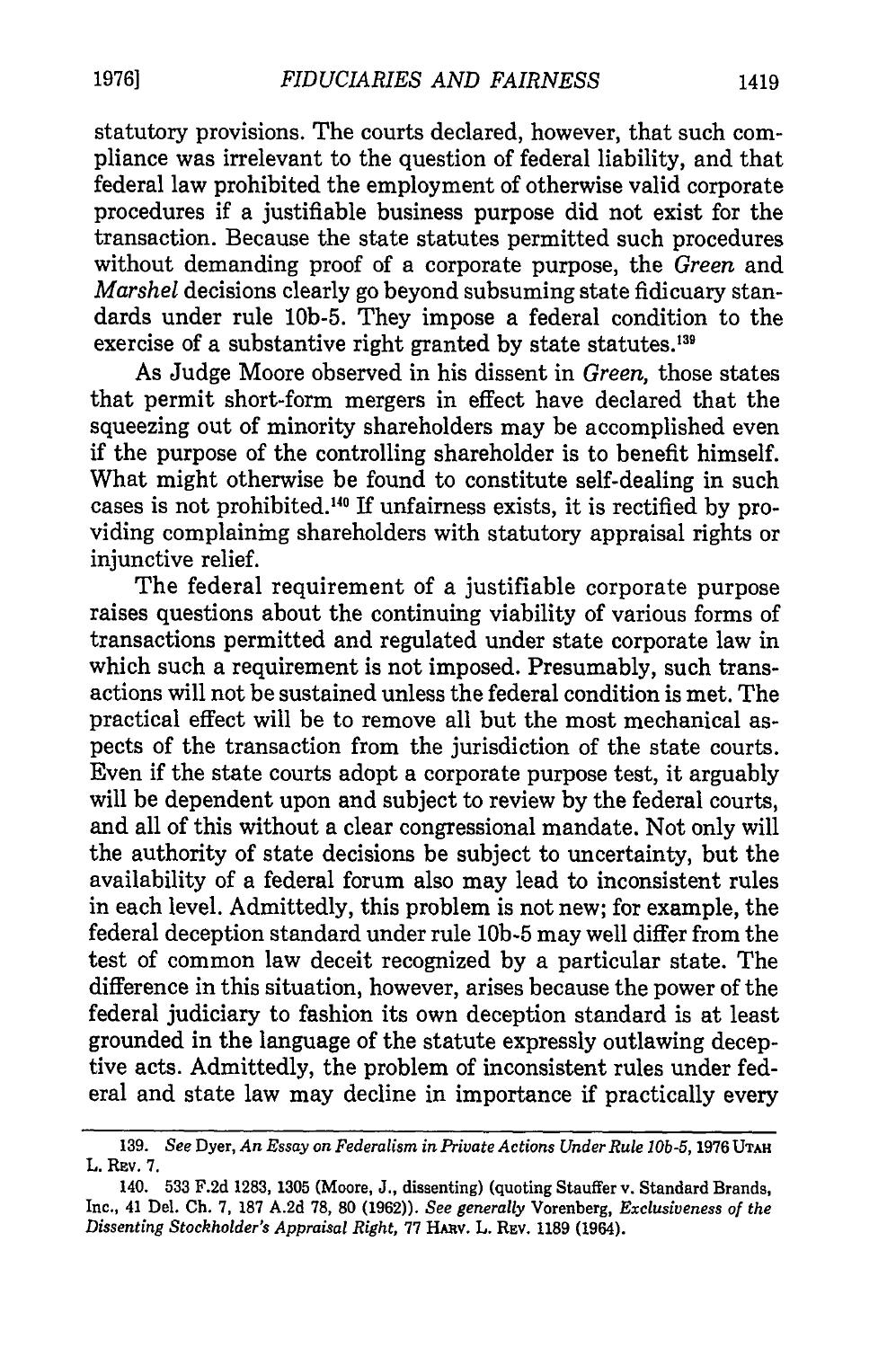case is brought in the federal forum. But this only ameliorates the impact of the problem; it does not resolve it, especially since the federal standard formulated by the Second Circuit is new and undeveloped and cannot yet be said to apply equally or consistently to the full range of fiduciary duties.

Another consideration in assessing the impact of a federal fiduciary standard on state law is raised by the majority's observation in *Green* that "the enforcement of the fiduciary duty owed by the majority to the minority in corporations large and small should not be overlooked."<sup>141</sup> Although the availability of private relief under rule **10b-5** never has turned on whether the securities of the corporation were publicly held, there is logic in an argument that the management and internal affairs of the close corporation should not be a subject of federal concern. The regulation by the Exchange Act of larger, publicly owned enterprises and the emphasis upon prevention of fraud in the securities markets for the protection of the public investor indicate congressional priorities in favor of regulating primarily large, public corporations. Further, the emerging theory of the close corporation as a contractual relationship among the parties<sup>142</sup> argues strongly that the close corporation is quite a different organizational form from the public company, requiring different legal approaches to its unique problems. The enactment in numerous jurisdictions of special provisions to govern the organization and relationships in close corporations further supports the desirability of primary regulation by the states.<sup>143</sup> While a federal fiduciary standard may not intrude unduly upon the regulatory framework of the close corporation, such an assumption should not be made without an analysis of the competing policy considerations.

(3) Impact on Federal Law

The impact here of a broad reading of the *Green* and *Marshel* decisions is quite predictable. The federal courts will become the primary forum for all claims that management or controlling shareholders have breached their fiduciary duties.<sup>144</sup> As noted, one advantage is uniformity of standards, although this benefit is attenuated by the possibility of varying tests employed by each Circuit. Further

<sup>141. 533</sup> F.2d at 1287.

<sup>142.</sup> *See* **1** F. **O'NEAL, CLOSE** CORPORATIONS § 3.53 (1971).

<sup>143.</sup> *See, e.g.,* **DEL. CODE ANN.** tit. **8,** §§ 341-56 (1975).

<sup>144.</sup> This quite clearly has become the case in the area of insider trading. *See* Ruder, *Pitfalls in the Development of a Federal Law of Corporations by Implication Through Rule 10b-5,* 59 Nw. U.L. REv. 185 (1964).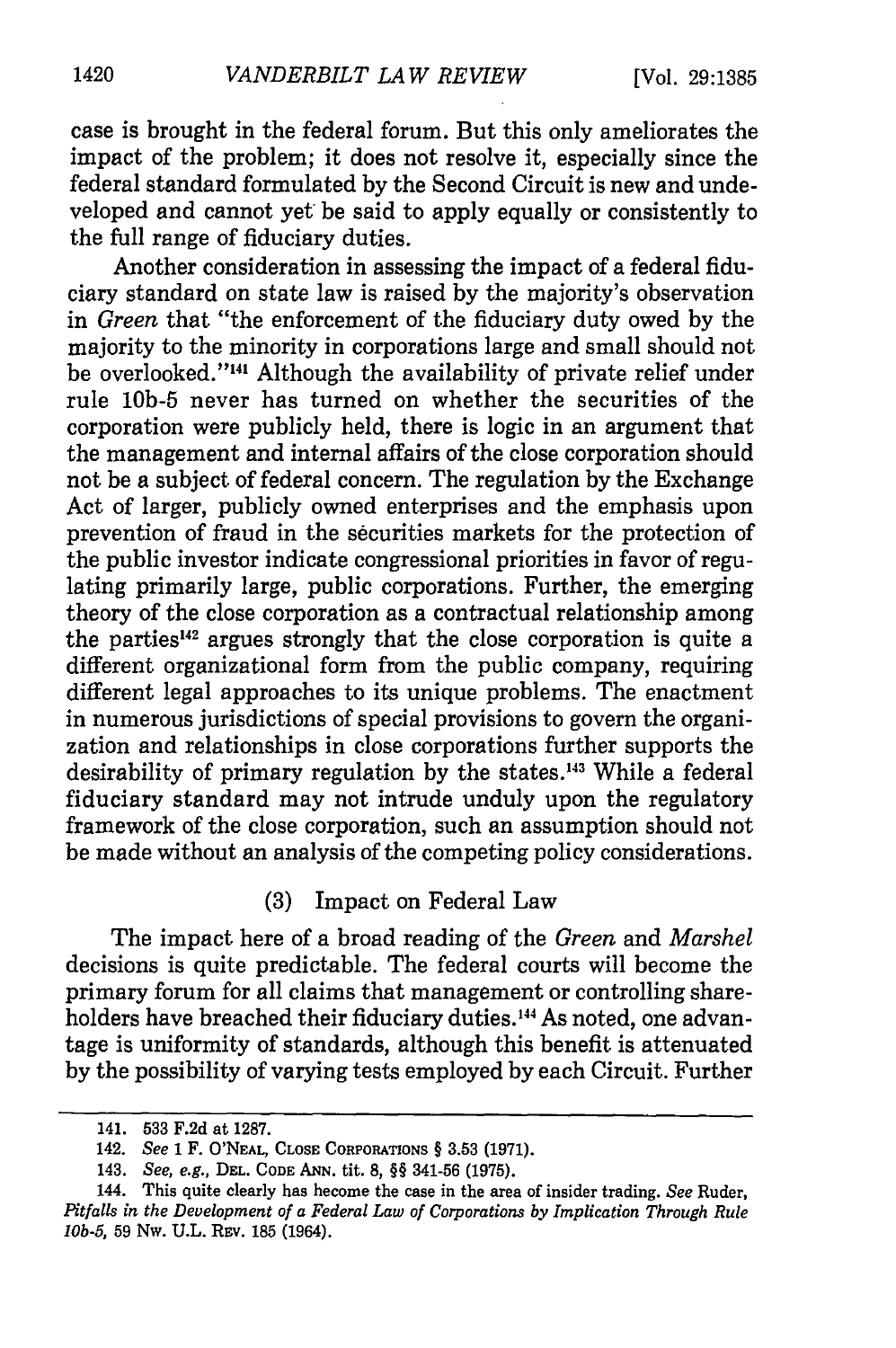burdening the already crowded federal dockets with what could be a sizable volume of new cases would exacerbate the well-recognized problem of congestion and delay in the administration of justice in the federal courts. 45 This problem should not outweigh the primary obligation of the courts to provide a forum for the adjudication of meritorious complaints. Nevertheless, in the absence of a more clearly prescribed congressional mandate or an overriding federal policy requiring the assertion of federal jurisdiction over fiduciary breaches, especially when relief is otherwise available under state law, the decision to expand the contours of rule **10b-5** should involve a balancing of the need to provide a federal cause of action for fiduciary breaches of corporate managers against the burden upon the federal courts to afford speedy and effective remedies to others who are entitled to the federal forum by express statutory mandate.

#### (4) The Superiority of Federal Relief

As noted previously a federal prohibition of fiduciary breaches undoubtedly would oblige the federal courts to scrutinize the fairness of a challenged transaction.<sup>146</sup> The fiduciary standard under state law generally requires that the defendant bear the burden of proving that he acted in good faith and that the transaction was inherently fair. 47 In cases such as *Green* and *Marshel,* in which plaintiffs challenge the validity of a merger or similar transaction, state law has purported to insure against unfair treatment of minority shareholders by offering them the alternative of judicial appraisal. Commentators have agreed generally that the statutory appraisal remedy is cumbersome, expensive, and often ineffective,<sup>148</sup> but it is conceded nonetheless that appraisal does have some value, if only "as a last-ditch check on . . . abuse of discretion by insiders."<sup>149</sup>

Even if we accept these criticisms as a reason to invoke federal jurisdiction, whether the federal courts will be able to provide a

149. Brudney & Chirelstein, *supra* note 148, at 304. For an example of a case where appraisal has provided an adequate remedy for shareholders who have been squeezed out, see Endicott Johnson Corp. v. Bade, 37 N.Y.2d 585, 338 N.E.2d 614, 376 N.Y.S.2d 103 (1975).

<sup>145.</sup> The increasingly heavy caseload in the federal courts and the fear that the administration of justice will suffer if the courts continue to be overburdened has been a recurring issue raised by Chief Justice Burger. *See, e.g.,* Burger, *Yearend Report,* 62 A.B.A.J. 90 (1976); Burger, *Yearend Report,* 61 A.B.A.J. 303 (1975).

<sup>146.</sup> *See* notes 116-18 *supra* and accompanying text.

<sup>147.</sup> *See* note 116 *supra.*

<sup>148.</sup> *See, e.g.,* Brudney & Chirelstein, *Fair Shares in Corporate Mergers and Takeovers,* 88 **HARV.** L. REv. 297, 304 (1974); Eisenberg, *The Legal Roles of Shareholders and Management in Modem Corporate Decisionmaking,* 57 CAL. L. Rev. 1, 76-79 (1969); Vorenberg, *Exclusiveness of the Dissenting Stockholder's Appraisal Right,* 77 HARV. L. REv. 1189 (1964).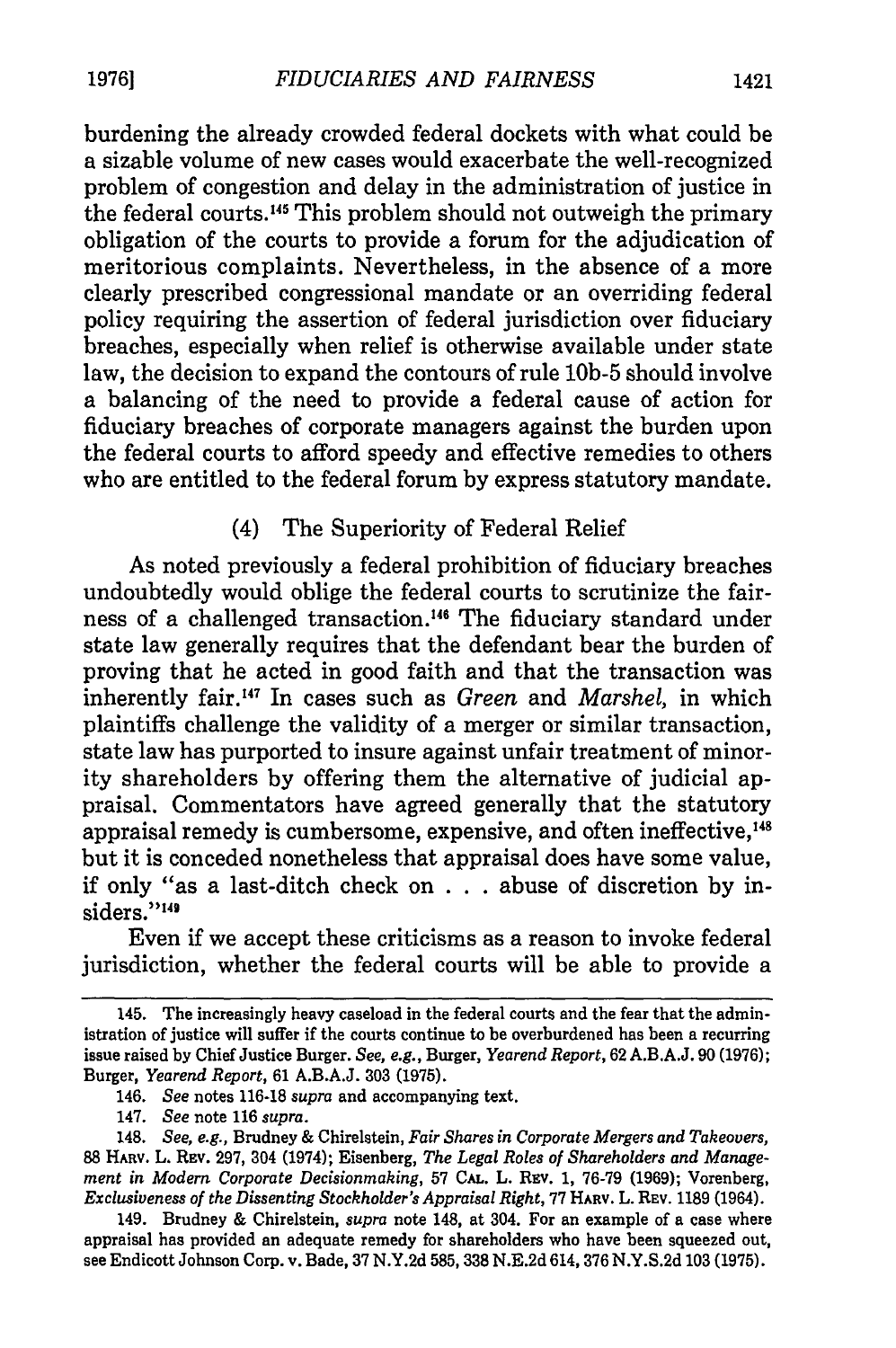superior form of relief is not clear. The range of remedial choices available to the court in *Green* was outlined by Judge Mansfield in his concurring opinion:

Upon a showing that the merger had no legitimate corporate purpose, the district court should, if feasible, set it aside or, if the merger cannot effectively be voided, award damages between the fair buy-out price and the unfair, unilateral buy-out price set by the corporate insiders.<sup>150</sup>

Except for the possibility of setting aside the merger, the determination made by a federal court of a fair value for the interests of the complaining minority is equivalent to the determination involved in an appraisal proceeding under state law. To be sure, the federal courts, unshackled by statutory guidelines or prior decisional law prescribing the elements to be considered in reaching a "fair value," would be in a better position to adopt valuation techniques suggested by critics of the present state appraisal remedy, although there is no assurance that the federal courts will do so. Moreover, state courts also could decide to adopt these techniques. Hence, the efforts of the federal judiciary to reach a fair value could well duplicate the state law approach.

Judge Mansfield also referred to the alternative of setting aside the transaction, a remedy that does not exist in those jurisdictions that consider the right to an appraisal to be the exclusive remedy.<sup>151</sup> Nevertheless, unscrambling a transaction may not be practicable in most cases in which shareholders have changed their positions in reliance on the transaction or in which the tracing of shares through numerous subsequent transactions would be impossible.<sup>152</sup> Although Judge Mansfield observes that the avoidance of a short-form merger would occasion fewer such problems,<sup>153</sup> a court may be reluctant to impose this remedy. Avoidance contemplates a restoration of the minority to its previous shareholder position, a result that suggests a return to a vested rights theory<sup>154</sup> and may otherwise be ill-advised

153. Green v. Santa Fe Industries, Inc., 533 F.2d 1283, 1294 (Mansfield, J., concurring).

<sup>150. 533</sup> F.2d 1283, 1294 (Mansfield, J., concurring). *See* also Merrit v. Libby, McNeil & Libby, 533 F.2d 1310, 1314 (2d Cir. 1976).

<sup>151.</sup> *See* Borden, *Going Private-Old Tort, New Tort or No Tort?,* 49 N.Y.U.L. REV. 987, 1023-24 (1974); Vorenberg, *supra* note 148, at 1207-08.

<sup>152.</sup> Justice Harlan, writing the majority opinion in Mills v. Electric Auto-Lite Co., 396 U.S. 375, 386 (1970), stated that while setting aside a merger is a possible remedy, no statutory policy compels the court to "unscramble a corporate transaction merely because a violation occurred."

<sup>154.</sup> *See* Borden, *supra* note 151, at 1020-21. The rule announced in *Green* and *Marshel* differs somewhat from a strict vested rights approach, since restoration of the minority to its previous equity position in the corporation would only occur in those cases where no justifiable corporate purpose existed for the transaction that occasioned their elimination as shareholders.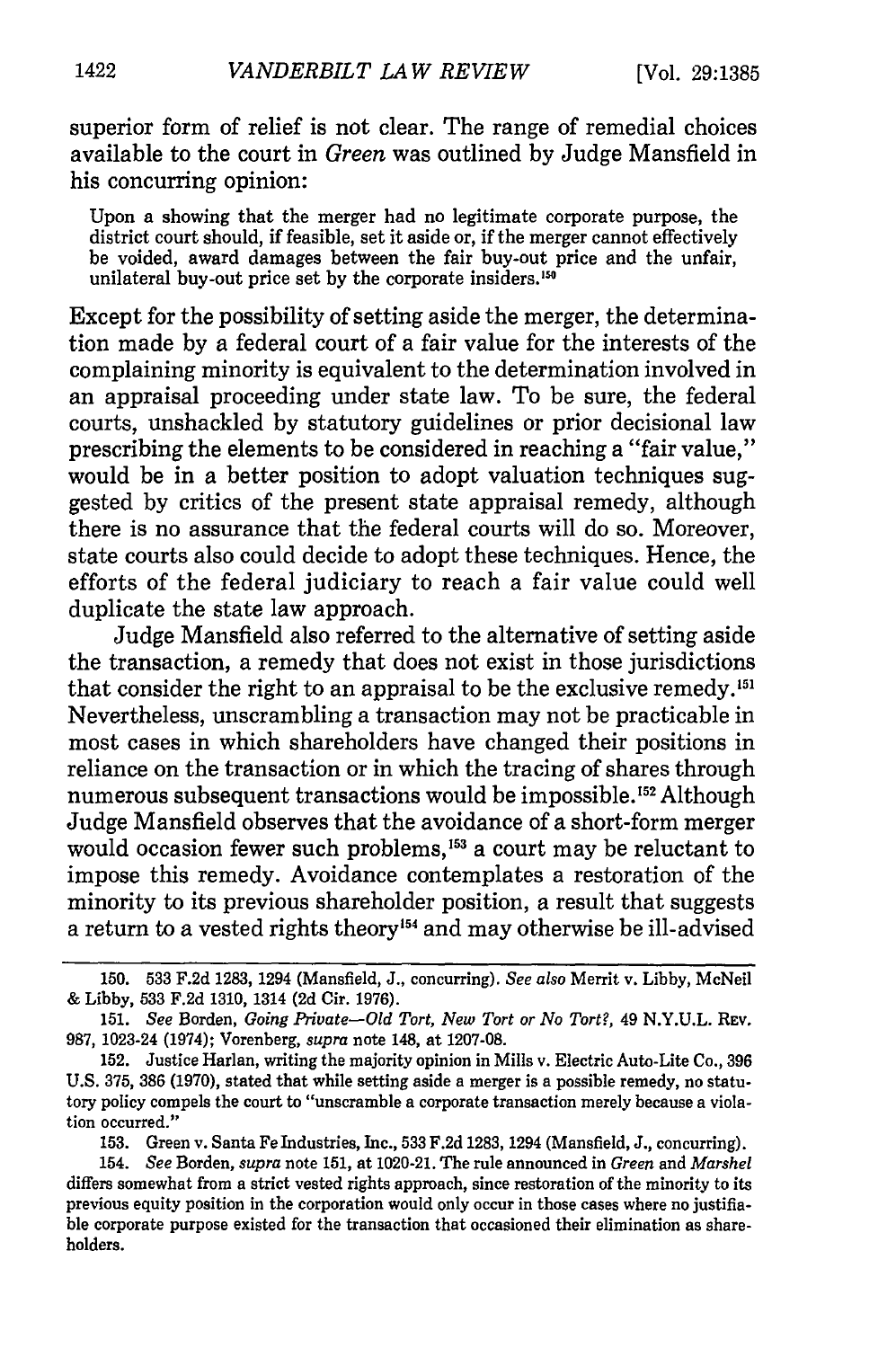because of the predictable hostility between the two factions.

Finally, the federal courts may afford injunctive relief prior to the transaction in question. In a case such as *Marshel,* this remedy merely duplicates the state law remedy and thus seems superfluous.

### (5) Federal-State Relationships

A decision to extend rule **10b-5** beyond full disclosure also requires attention to the independence and separate identity of federal and state legal systems. Because the rule espoused by *Green* and *Marshel* would contemplate the intrusion of federal law into an area of traditional state regulation, the question whether this intrusion would contravene principles of federalism is of considerable importance in determining whether such an expansion of rule **10b-5** is justified.

Judge Moore raised this issue in his dissent in *Green* when he characterized the majority opinion as ignoring the dictates of *Erie R.R. Co. v. Tompkins, " '* engaging in an unwarranted value judgment about the adequacy of state law and proceeding to formulate its own "better rule."<sup>156</sup> Although the *Erie* doctrine would seem inapplicable to these decisions on the ground that the decisions are relying on a valid congressional enactment that arguably authorizes federal intervention, the point made by Judge Moore does identify what should be an important concern of the courts when the congressional purpose is unclear.

In *J. I. Case Co. v. Borak"7* the Supreme Court reflected on the extent to which federal intervention by implication into an area regulated by state law would be permissible. The Court held that the congressional objective of providing "fair corporate suffrage" justified the implication of a private right of action under section 14(a) of the Securities Exchange Act for damages arising from false and misleading proxy statements. The opinion declared that "we believe that the overriding federal law applicable here would **...** control the appropriateness of the redress despite the provisions of state corporation law."<sup>158</sup> The Court further noted that the failure to grant a federal right of action ultimately may frustrate the purposes of the Exchange Act because relief provided under state law for the kind of violation alleged may be either nonexistent or wholly inadequate.<sup>159</sup>

<sup>155. 304</sup> U.S. 64 (1938).

<sup>156. 533</sup> F.2d 1283, 1307 (Moore, J., dissenting).

<sup>157. 377</sup> U.S. 426 (1964).

<sup>158.</sup> *Id.* at 434.

<sup>159.</sup> *Id.* at 435.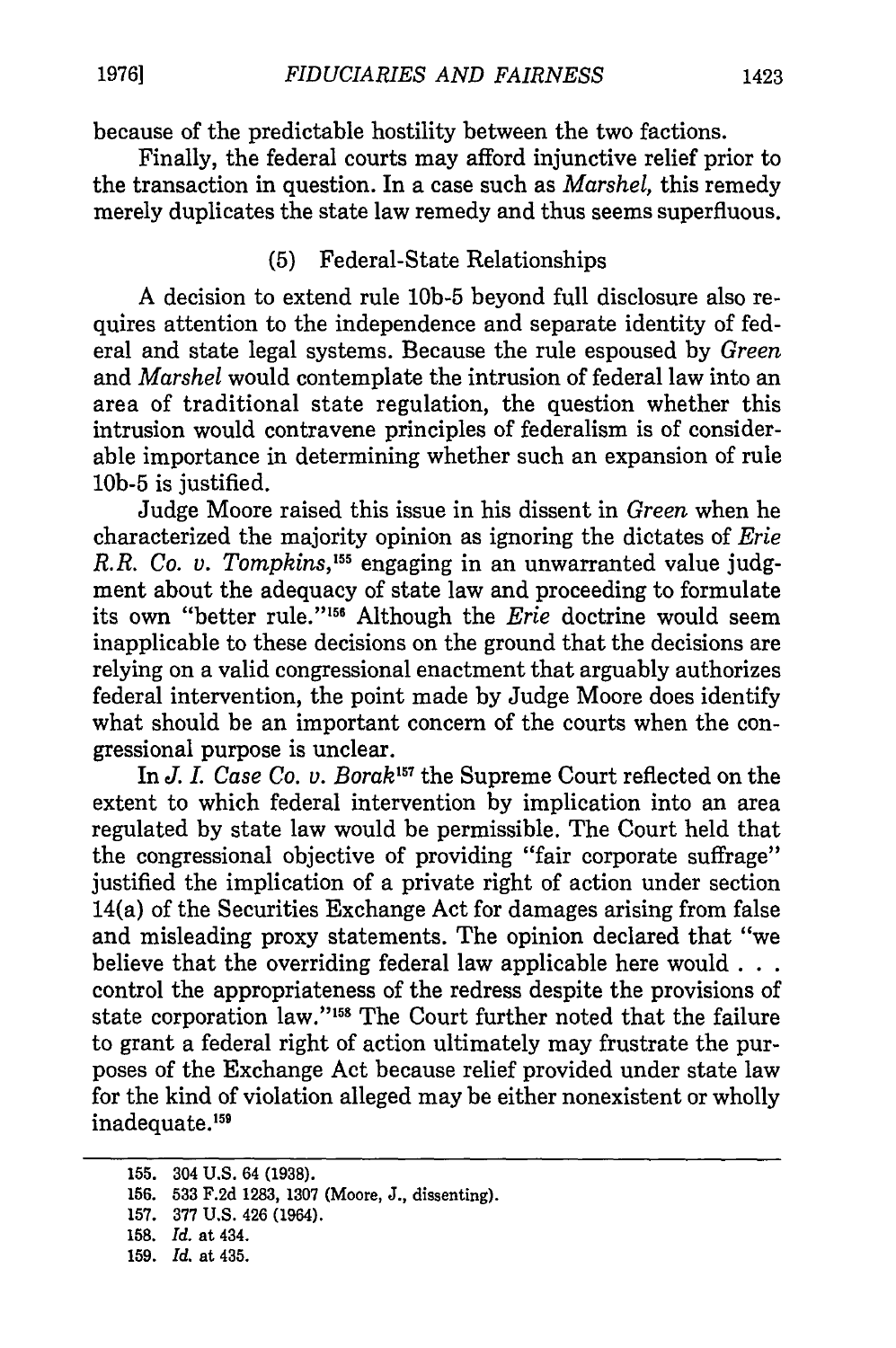In the recent decision of *Cort v. Ash,'60* the Supreme Court refused to grant a private right of action under a federal statute imposing criminal sanctions for corporate contributions in federal elections. Justice Brennan, writing for a unanimous Court, found a relevant consideration to be whether "the cause of action [is] one traditionally relegated to state law, in an area basically the concern of the States, so that it would be inappropriate to infer a cause of action based solely on federal law."<sup>161</sup> The Court concluded that a private right of action could not be granted, in part "because implication of a federal right of damages on behalf of a corporation under [the statute] would intrude into an area traditionally committed to state law without aiding the main purpose of  $[$ the statute $]$ ." $162$ 

The *Cort v. Ash* holding relates particularly to the present analysis because it involved an action by a shareholder alleging that management's authorization of campaign expenditures by the corporation constituted a breach of fiduciary duty. Moreover, although the Court declared plaintiff's only avenue of relief to be under state law, it was by no means clear that any such relief would be available, or if available, that it would be adequate.<sup>163</sup>

The significance of the *Cort* opinion lies in its express recognition of the importance of federal-state relationships in any decision to expand federal law into an area governed by state law. When the federal interest in regulating certain types of conduct can be found only by judicial implication, *Cort v. Ash* not only proposes a balancing process, but also suggests that a vital consideration in such a process is the availability of relief for the same misconduct under state law. Although the Supreme Court in *Borak* embarked on a similar analysis, the decisions have several important differences. First, while both decisions were concerned with the issue of an implied private right of action under federal statutes, the Court in

**163.** The Court stated:

*Id.* at 84.

<sup>160. 422</sup> U.S. 66 (1975).

<sup>161.</sup> *Id.* at 78; see J.I. Case Co. v. Borak, 377 U.S. 426, 434 (1964); Wheeldin v. Wheeler, 373 U.S. 647, 651-52 (1963).

<sup>162. 422</sup> U.S. at 85.

<sup>[</sup>Ift is entirely appropriate in this instance to relegate respondent and others in his situation to whatever remedy is created **by** state law. In addition to the *ultra vires* action pressed here, **. . .** the use of corporate funds in violation of federal law may, under the law of some States, give rise to a cause of action for breach of fiduciary duty. **...** Corporations are creatures of state law, and investors commit their funds to corporate directors on the understanding that, except where federal law expressly requires certain responsibilities of directors with respect to stockholders, state law will govern the internal affairs of the corporation.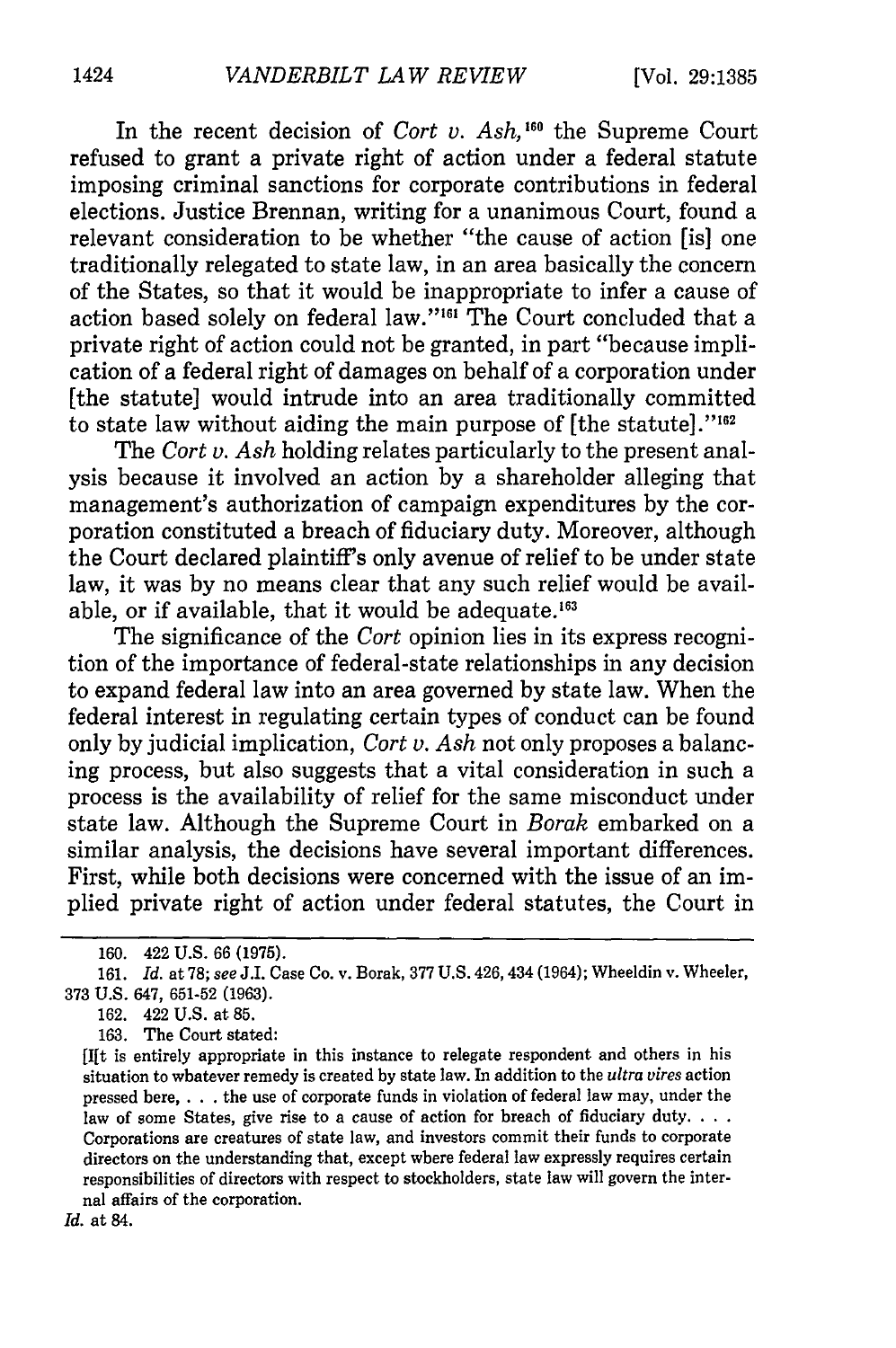*Borak* considered the question against a background of nearly twenty years of decisions in the lower federal courts in which an implied private cause of action had been granted under rule **10b-5.** Secondly, the plaintiff in *Borak* charged that he had been deceived by false and misleading statements in the proxy materials and, as noted, full and fair disclosure is a central theme of the federal securities laws. In *Cort,* however, the basis of the plaintiff's allegation was a breach of fiduciary duty. Thirdly, the grant of a private remedy under the proxy rules was felt by the Court to be justified by the express congressional objective of insuring fair corporate suffrage, an objective which may support a higher standard of conduct under the proxy rules than under section 10(b) and rule 10b-5.'64 Finally, the *Borak* opinion, in finding private enforcement of the proxy rules to be a "necessary supplement to Commission action,"<sup>165</sup> was concerned with the absence of any relief under state law for victims of deceptive proxy statements. In *Cort v. Ash,* Justice Brennan made specific reference to the availability of relief under state law for the plaintiff. *Green* and *Marshel* may be distinguished from the *Borak* decision for the same reason, for in both cases the question was not the availability of state law remedies but arguably the adequacy of such relief.

#### *D. Striking a Balance*

The weight of the foregoing considerations militates against a broad interpretation of rule **10b-5** to encompass fiduciary misconduct in the absence of some form of deception. Under a pure federal fiduciary standard, liability would hinge upon a determination of the transaction's fairness. Not only is such a standard conspicuously absent from the language of section 10(b), but also the overriding philosophy of disclosure under the securities laws suggests a congressional unwillingness to regulate the terms of a securities transaction once full disclosure is made.<sup>166</sup> Moreover, the question of fairness would require a federal court to pass judgment on the overall effect of a transaction on the parties involved, but the Supreme Court in *Ernst & Ernst v. Hochfelder*<sup>167</sup> expressed its disapproval of

<sup>164.</sup> In Ernst & Ernst v. Hochfelder, 96 S. Ct. 1375, 1389 n.28 (1976), the Supreme Court intimated that the "difference between the operative language and purpose of § 14(a) of the 1934 Act **.** . as contrasted with § 10(b)" may justify imposition of liability under § 14(a) for negligence alone.

<sup>165. 377</sup> U.S. at 432.

<sup>166.</sup> See Popkin v. Bishop, 464 F.2d 714, 719-20 (2d Cir. 1972).

<sup>167. 96</sup> **S.** Ct. **1375,** 1383 (1976); see Petersen v. Federated Development Co., [current] CCH **FED. SEC.** L. **REP.** 95,620, at 90,090 (S.D.N.Y., June 16, 1976).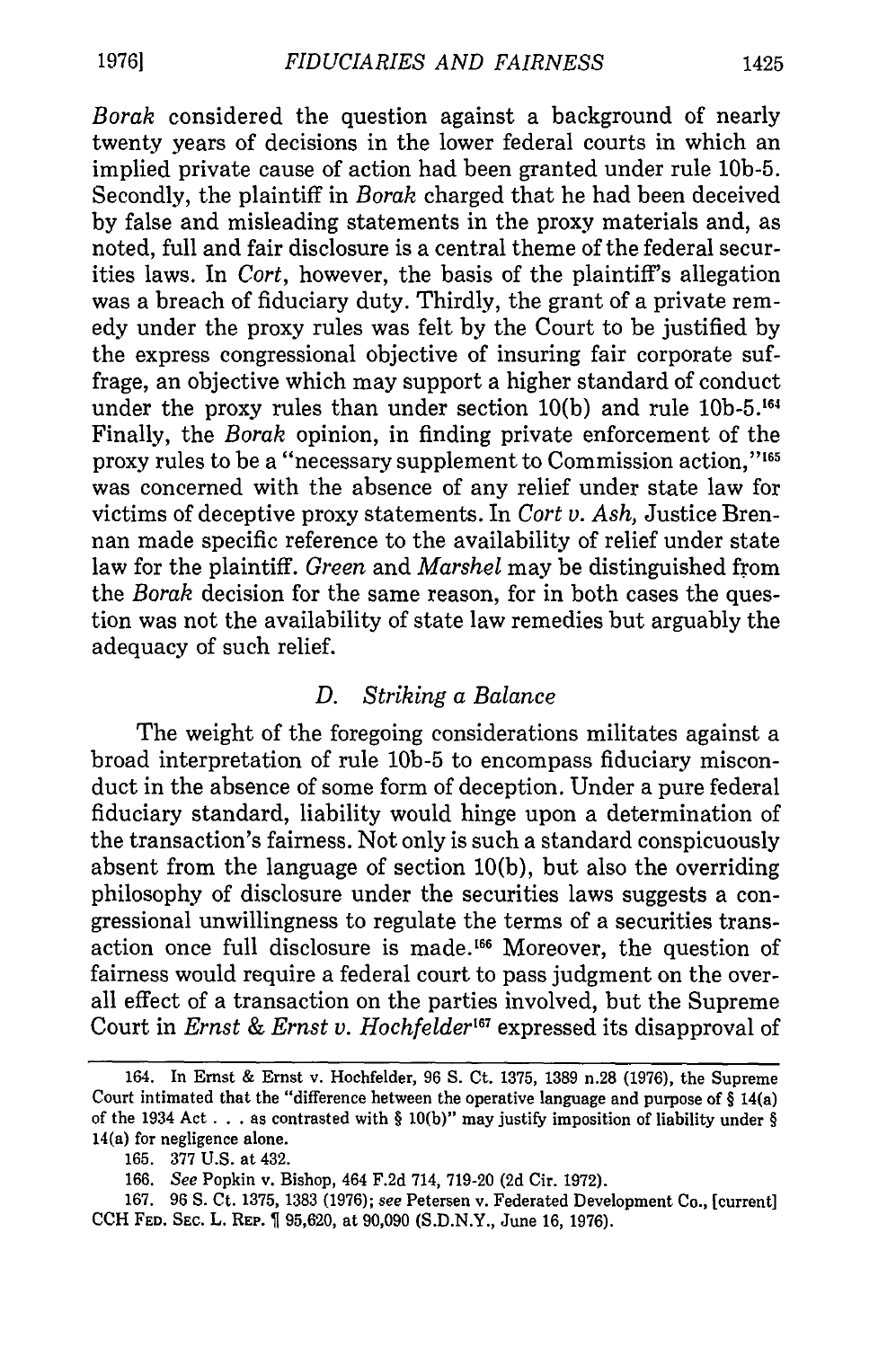a result-oriented approach to liability under rule 10b-5. Further, as previously noted, not only would the standards employed by the federal courts be duplicative of state law, but also the federal courts generally would appear no better equipped than state courts to resolve such matters.

Nor does a rule whereby the federal courts scrutinize the business purposes of the transaction serve as a viable alternative to a disclosure requirement. In the absence of allegations or proof of deception, the precise role of a business purpose test to determine liability is not clear. In the final analysis, the employment of such a standard by the Second Circuit in *Green* and *Marshel* appears to be another way of saying that the defendant has breached his trust to the corporation or to the independent shareholders by seeking to serve his own purposes at their expense. As with a broad fiduciary standard, this test requires the courts to scrutinize the merits of the transaction in question and the motives of the defendants. Presumably, if the defendant establishes the transaction to be fair, or if some valid business reason is shown, the defendant will be absolved from liability. Because a business purpose test partakes of many, if not all, of the attributes of a broad fiduciary standard, it is subject to the infirmities of that standard as well as to the additional criticism that the present uncertainty of the definition and application of a business purpose test renders it unacceptable as a workable test of liability under federal law.

Although it seems plain that a broad fiduciary standard under section 10(b) cannot be justified, the question remains whether some lesser incursion of federal law may be appropriate in the absence of deception to remedy conduct that, while not deceptive, nonetheless is tainted by self-dealing or conflicts of interest. In short, should liability under rule **10b-5** require proof of deception (either by affirmative misrepresentation or nondisclosure) in all cases or do situations exist in which the potential for abuse is substantial enough to permit a federal court, as *Popkin* suggested, "to concentrate upon the impropriety of the conduct itself rather than on the 'failure to disclose'?"'68

In determining whether some limited extension of federal law beyond full disclosure is warranted, the transactions may be divided into two general categories. The first category involves transactions for which prior approval of shareholders is required by state law. The second includes those transactions for which state law requires

<sup>168.</sup> Popkin v. Bishop, 464 **F.2d** 714, **719 (2d** Cir. 1972).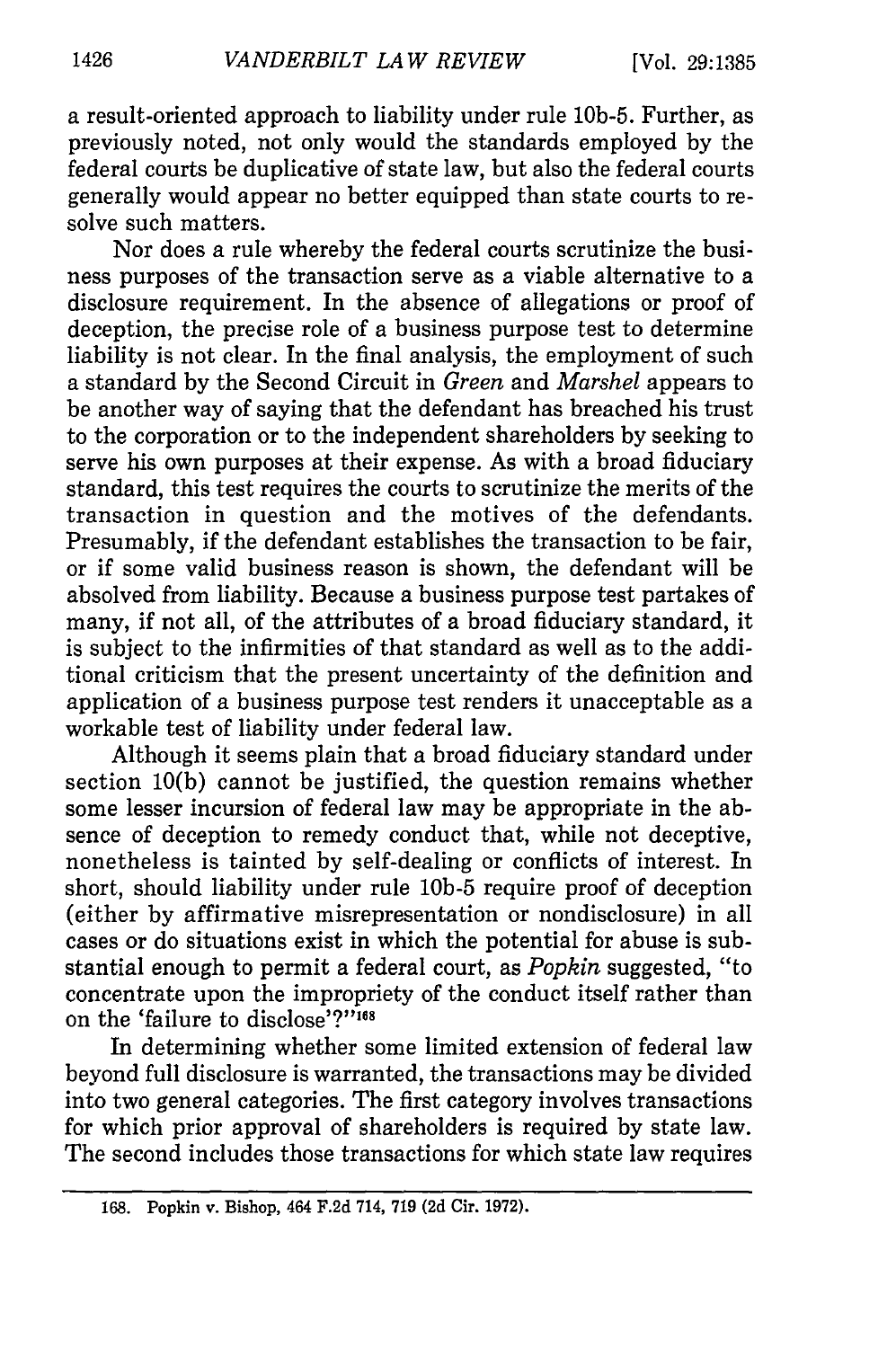only approval by the board of directors. This same classification was adopted by the Second Circuit in *Popkin.'19*

In the first category, the *Popkin* decision appears correct in concluding that when state law requires approval by shareholders prior to the transaction in question and if full disclosure is made to the shareholders, the federal interest is satisfied. Full disclosure operates to afford shareholders a meaningful choice in determining whether or not to approve the transaction. Admittedly, when a majority shareholder controls sufficient votes to assure the outcome of the transaction, a disgruntled minority shareholder is subject to the rule of the majority, at least insofar as the internal corporate processes are concerned. Nevertheless, he is far from being a helpless victim with no alternative but to accept a unilaterally imposed result. Having received full disclosure of the transaction and its terms, he may seek relief from overreaching or oppressive conduct in the state courts. Therefore, in this category, when full disclosure is made to shareholders prior to their approval of the transaction, in which the *Marshel* case may be included, it is difficult to justify the extension of rule **10b-5** beyond a full disclosure requirement.'70

Perhaps it was of some significance to the court that the corporation in *Marshel* was subject to the Exchange Act's reporting requirements. Judge Hays did indicate his aversion to a going private scheme in which the controlling shareholders take advantage of public financing and later appropriate these benefits to themselves by going private.<sup>171</sup> Judge Mansfield also viewed the merger in *Green* as a going private transaction, although it is not clear from the facts before the court whether the *Green* defendants, having directly secured the benefits of public financing, sought to appropriate those benefits to themselves.<sup>172</sup> Both courts undoubtedly were influenced by the storm of criticism surrounding the going private phenomenon.<sup>173</sup> Moreover, the holdings of the two cases closely parallel rules

<sup>169.</sup> *See* note 61 *supra* and accompanying text.

<sup>170.</sup> An exception to this conclusion may be necessary. Section 228 of the Delaware General Corporation Law permits any transaction requiring shareholder approval to be taken without a meeting of shareholders if a written consent to the action taken is signed by the holders of the minimum number of outstanding shares otherwise required by the charter to authorize such action. **DEL. CODE ANN.** tit. 8, § 228 (1975). A shareholder or group of shareholders thus can consummate a corporate transaction requiring shareholder approval in relative secrecy. Minority shareholders would be presented with a *fait accompli.* A complaining shareholder would be precluded from injunctive relief although arguably he would be entitled to challenge the fairness of the transaction under Delaware law if it involved a breach of the majority's fiduciary obligations. Yet, even here, federal liability can be grounded on a lack of prior full disclosure and need not reach the issue of breach of fiduciary duty.

<sup>171. 533</sup> F.2d 1277 at 1280.

<sup>172. 533</sup> F.2d 1283 at 1295 (Mansfield, J., concurring).

<sup>173.</sup> *See* note 70 *supra.*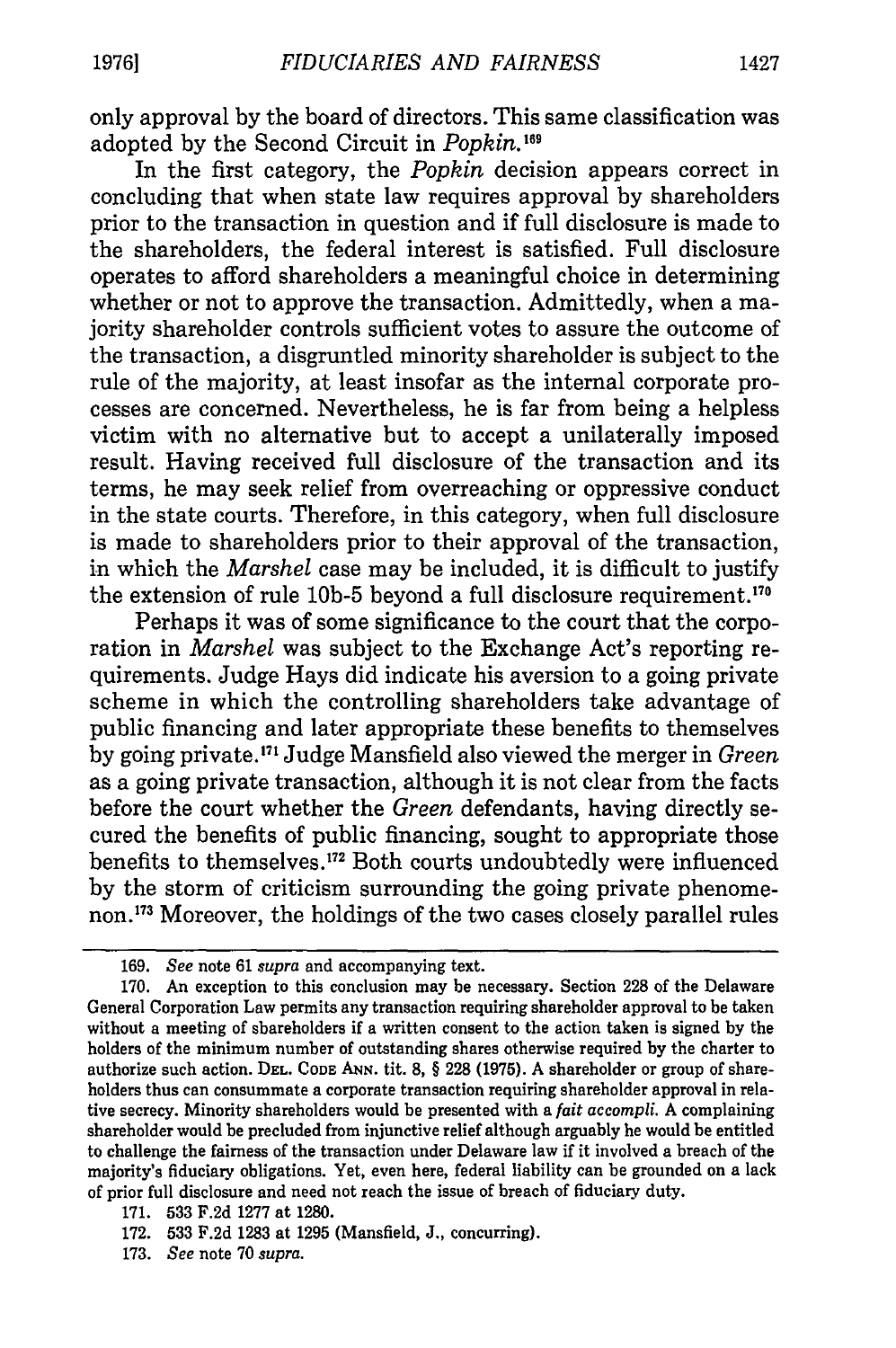proposed by the SEC in February 1975 that prohibit going private transactions by reporting companies unless a valid business purpose exists for any such transaction and its terms are otherwise fair.<sup>174</sup>

Clearly a federal interest exists in assuring that public investors are provided with continuing federal protection beyond the initial purchase of their securities. The proxy rules and the reporting requirements under the Exchange Act are ample evidence of this. One nevertheless wonders why this federal interest would not always be satisfied by a full disclosure requirement. Indeed, the full prior disclosure made to the shareholders in *Marshel* precipitated an injunction prohibiting the merger by a state court. This result would appear to satisfy fully the federal interest and suggests that any broader rule is wholly unnecessary to protect the interests of investors, at least in this first category of transactions.

The second category of transactions relates to those that do not require shareholder approval and are within the province of the board of directors of the corporation. It is in these situations that decisions such as *Schoenbaum v. Firstbrook* have demonstrated that serious abuses may escape federal regulation if federal law requires proof of actual deception in every case. Although full disclosure may have been made to all directors, if the directors are tainted by a conflict of interest, then the corporation is deprived of their independent, disinterested judgment, a situation that has been characterized rather persuasively as equivalent to deception.<sup>175</sup> In such cases, a stronger argument exists for expanding federal jurisdiction to encompass fiduciary breaches. On the other hand, such conduct should in most cases give rise to a cause of action for breach of trust under state law, thus raising the question whether concomitant relief in the federal courts is necessary or desirable.<sup>176</sup> Whether federal law should be expanded beyond a full disclosure rule in cases such as *Schoenbaum* is not easily answered. Rather convincing arguments exist on each side of the issue. It is submitted, however, that any such extension of liability should be limited to conflict of interest transactions at the director level.

The *Green* decision also may be classified in this second category of transactions since the short-form merger provision under

<sup>174.</sup> Proposed Regs. § 240.13e-3A, -3B, 40 Fed. Reg. 7947 (1975).

<sup>175.</sup> *See* note 45 *supra.*

**<sup>176.</sup>** One commentator has suggested that the controlling influence standard, while similar to the state standard regulating conflict of interest transactions, espouses a broader rule than its state law counterpart, and would include not only conflicts whereby the fiduciary received pecuniary benefits but also any situation in which divided loyalties impaired a disinterested judgment. Note, *supra* note 11, at 1037-39.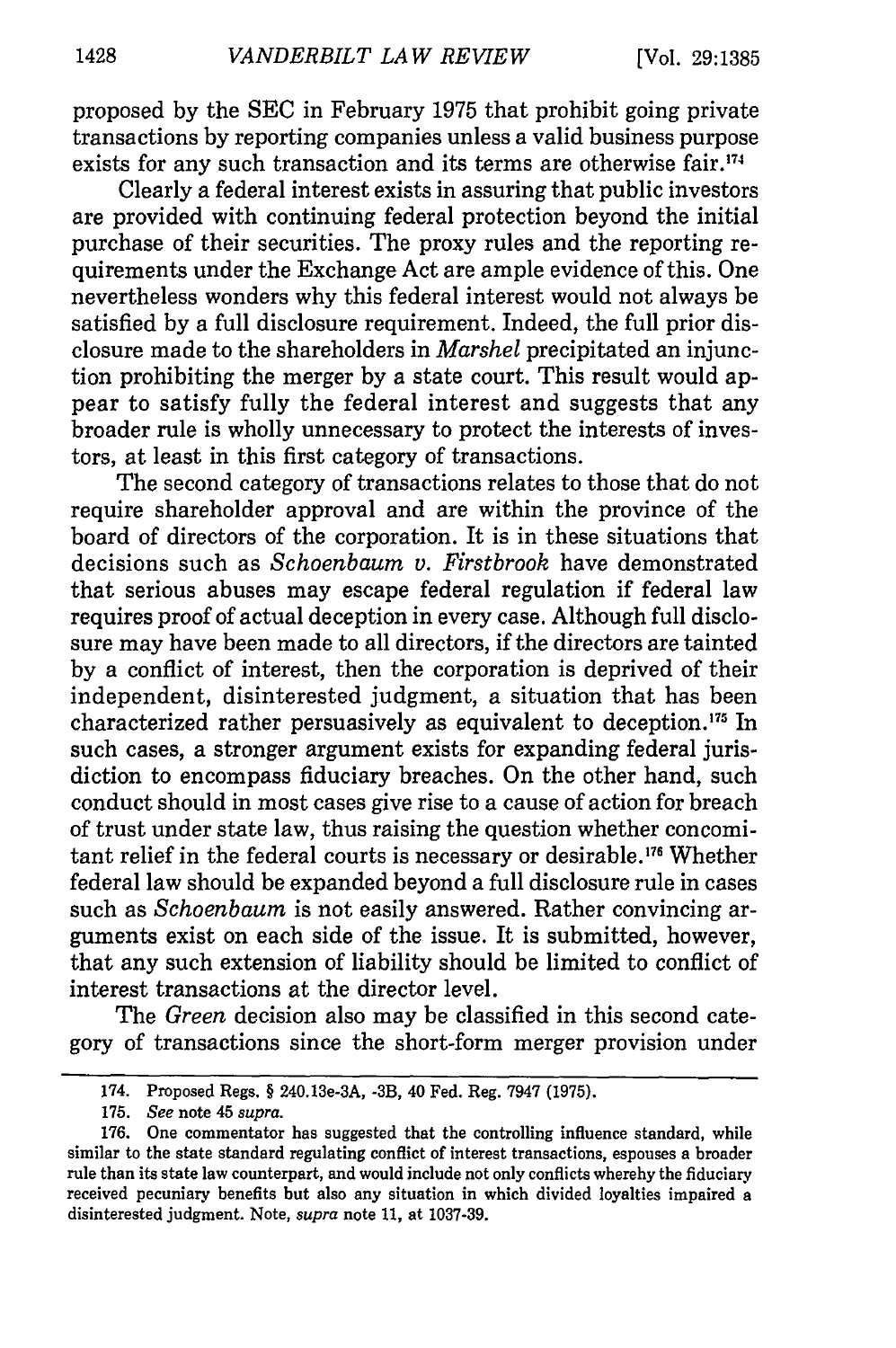Delaware law does not require prior shareholder approval of the transaction. Since the plaintiffs were informed of the merger only after it had been consummated, an argument exists that they were deprived of the opportunity to seek injunctive relief in the state courts. Such an argument would be consistent with the decision in *Popkin v. Bishop,* which noted that the federal interest terminates only in cases in which state law demands *prior* shareholder approval. Additionally, because Delaware law has deemed the appraisal remedy to be exclusive in short-form merger transactions,<sup>177</sup> the opportunity for a meaningful choice of a course of action is similarly restricted when disclosure is made after the merger. *Green* thus may be characterized as a type of non-disclosure case, permitting application of rule **10b-5** as a result of the lack of disclosure prior to the merger rather than of any breach of fiduciary duty.

On the other hand, one plausibly may contend that even the absence of prior disclosure is not sufficient to give rise to a federal claim for relief, because in *Green* the defendants provided full disclosure in time to allow the minority to make an informed choice about the exercise of their appraisal remedy. Whether the federal courts should speculate on the merits and disadvantages of such a remedy in deciding upon federal relief is questionable. Full disclosure did afford the plaintiffs in *Green* a choice, and it is not certain that a federal remedy would improve the possibilities for adequate relief.

In the final analysis, the fairness of the transaction is really the crucial issue in cases such as *Green.* If the cash-out price were "fair", the case for liability under either federal or state law loses much, if not all, of its force. A full disclosure rule, whether before or after the consummation of the merger (but prior to the exercise of appraisal rights) will give disaffected shareholders an opportunity to make their own judgment about fairness and thus to pursue the appropriate state law remedy. Indeed, had *Green* merely imposed a full disclosure rule upon the defendants, the decision would have modified Delaware law, which currently does not require full disclosure to those shareholders who are to be eliminated. Under such a federal requirement, if full disclosure is made, the question of fairness continues to be an issue under state law. If full disclosure is not made by the defendants, federal liability would exist under rule 10b-5, and the federal courts may consider the fairness of the trans-

<sup>177.</sup> At least when the value of the minority's shares is the only issue in dispute, appraisal has been considered the exclusive remedy. Stauffer v. Standard Brands, Inc., 41 Del. Ch. 7, 11, 187 A.2d 78, **80** (Sup. Ct. 1962).